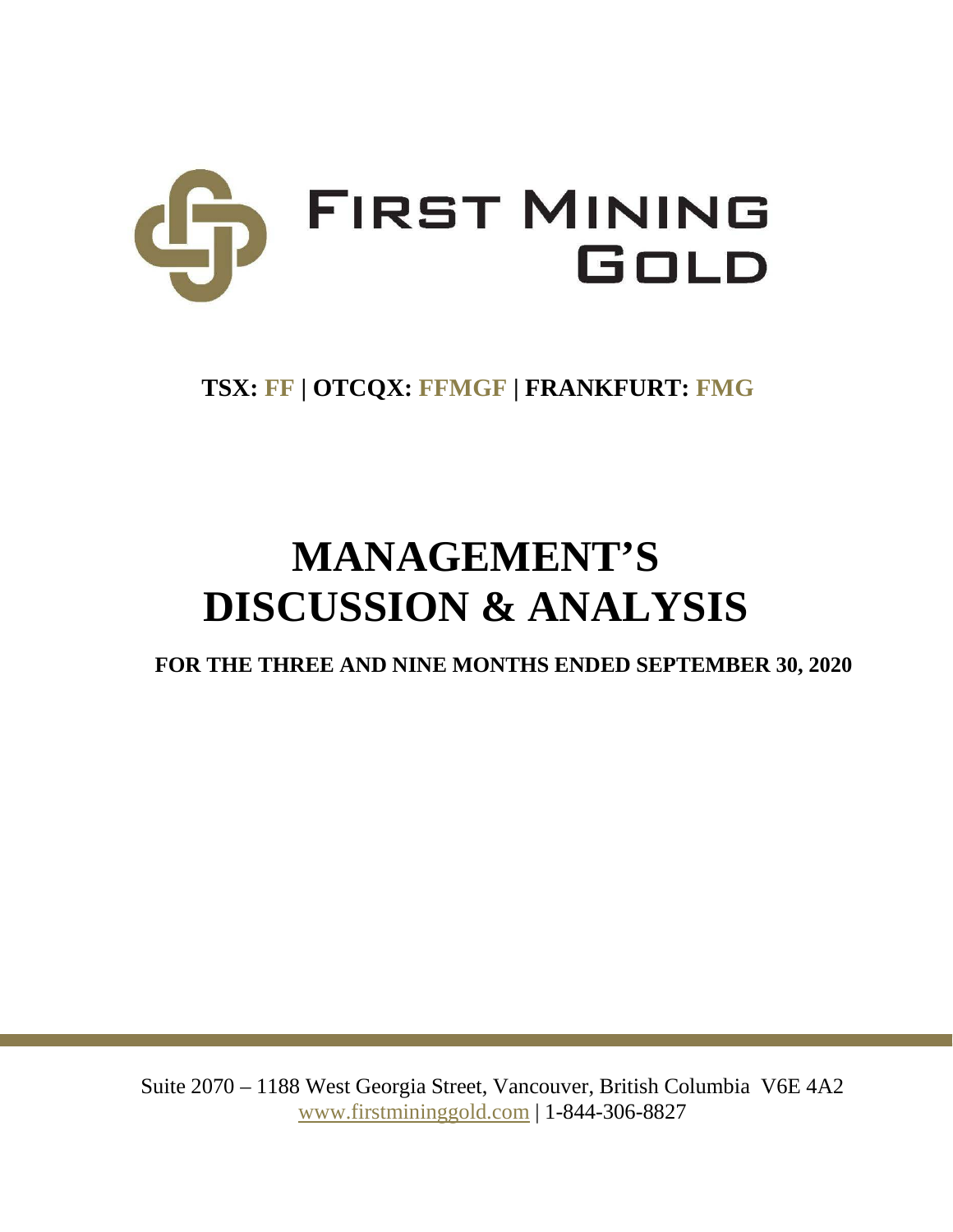# **TABLE OF CONTENTS**

| MANAGEMENT'S REPORT ON INTERNAL CONTROL OVER FINANCIAL REPORTING34               |  |
|----------------------------------------------------------------------------------|--|
|                                                                                  |  |
| CAUTIONARY NOTE TO U.S. INVESTORS REGARDING MINERAL RESOURCE AND MINERAL RESERVE |  |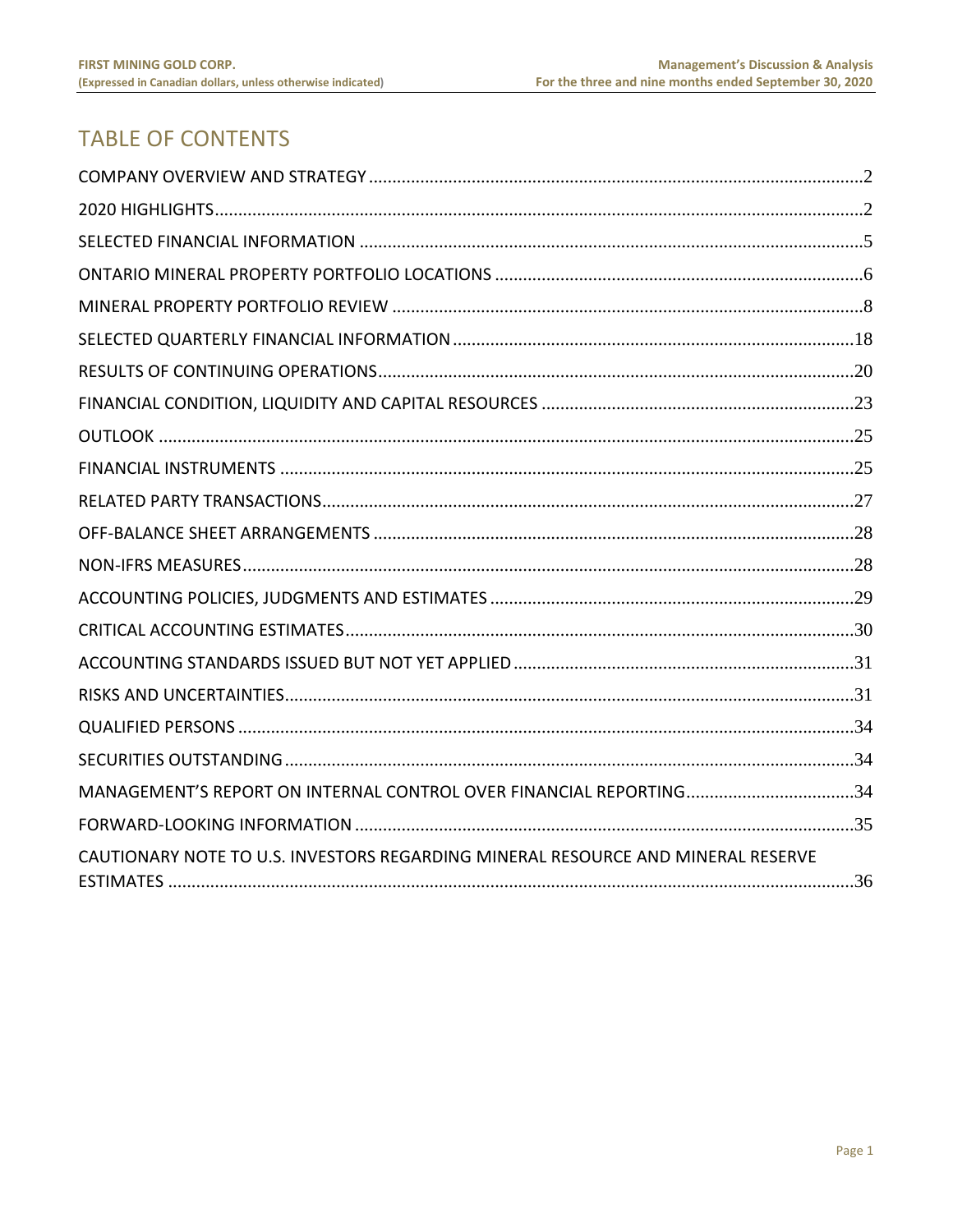#### **GENERAL**

This Management's Discussion and Analysis ("**MD&A**") should be read in conjunction with the unaudited condensed interim consolidated financial statements of First Mining Gold Corp. (the "**Company**" or "**First Mining**") for the three and nine months ended September 30, 2020, which are prepared in accordance with International Financial Reporting Standards ("**IFRS**") as applicable to the preparation of interim financial statements, including International Accounting Standard IAS 34 Interim Reporting. The unaudited condensed interim consolidated financial statements should also be read in conjunction with the Company's audited consolidated financial statements for the year ended December 31, 2019, which are prepared in accordance with IFRS as issued by the International Accounting Standards Board ("**IASB**"). These documents along with additional information on the Company, including the Company's Annual Information Form for the year ended December 31, 2019, are available under the Company's SEDAR profile at [www.sedar.com,](http://www.sedar.com/) on EDGAR at [www.sec.gov.](http://www.sec.gov/), and on the Company's website at [www.firstmininggold.com.](http://www.firstmininggold.com/)

In this MD&A, unless the context otherwise requires, references to the "Company", "First Mining", "we", "us", and "our" refer to First Mining Gold Corp. and its subsidiaries.

This MD&A contains "forward-looking statements" and "forward-looking information" within the meaning of applicable Canadian securities laws. See the section on page 36 of this MD&A titled "Forward-Looking Information" for further details. In addition, this MD&A has been prepared in accordance with the requirements of Canadian securities laws, which differ in certain material respects from the disclosure requirements of United States securities laws, particularly with respect to the disclosure of mineral reserves and mineral resources. See the section on page 38 of this MD&A titled "Cautionary Note to U.S. Investors Regarding Mineral Resource and Mineral Reserve Estimates" for further details.

This MD&A contains disclosure of certain non-IFRS financial measures. Non-IFRS measures do not have any standardized meaning prescribed under IFRS. See the section on page 29 of the MD&A entitled "Non-IFRS Measures" for further details.

All dollar amounts included in this MD&A are expressed in Canadian dollars unless otherwise noted. This MD&A is dated as of November 16, 2020 and all information contained in this MD&A is current as of November 13, 2020.

#### <span id="page-2-0"></span>**COMPANY OVERVIEW AND STRATEGY**

First Mining was incorporated on April 4, 2005. The Company changed its name to First Mining Gold Corp. in January 2018. First Mining is a Canadian gold developer focused on the development and permitting of the Springpole Gold Project in northwestern Ontario. Springpole is one of the largest undeveloped gold projects in Canada, currently hosting a mineral resource base of 4.67 million ounces of gold in the Indicated category and 0.23 million ounces of gold in the Inferred category. A Pre-Feasibility Study (the "**PFS**") is underway at Springpole, with completion targeted in early 2021, and permitting is ongoing with submission of the Environmental Impact Statement targeted for 2021. The Company also holds a significant equity investment in Treasury Metals Inc. ("**Treasury Metals**") (TSX: TML) which is advancing the Goliath-Goldlund gold projects towards a construction decision. First Mining's portfolio of gold projects in eastern Canada also includes Pickle Crow (being advanced in partnership with Auteco Minerals Ltd. ("**Auteco**") (ASX: AUT)), Cameron, Hope Brook, Duparquet, Duquesne, and Pitt.

#### <span id="page-2-1"></span>**2020 HIGHLIGHTS**

The following highlights the Company's developments during the first nine months of 2020 (including subsequent events up to November 13, 2020). For further information, please refer to the "News" section on the Company's website at [www.firstmininggold.com.](http://www.firstmininggold.com./)

#### **COVID-19 Response**

In response to the onset of the COVID-19 pandemic, the Company adopted a series of robust COVID-19 risk mitigation policies incorporating recommendations set by the Government of Ontario, the Government of British Columbia and the Government of Canada. To date, First Mining has not had any cases of COVID-19 novel coronavirus ("**COVID-19**") at its camp operations or its head office in Vancouver. The health and safety of First Mining's workforce, their families and the communities in which the Company operates is First Mining's primary concern. In the interests of the health and well-being of its employees, contractors,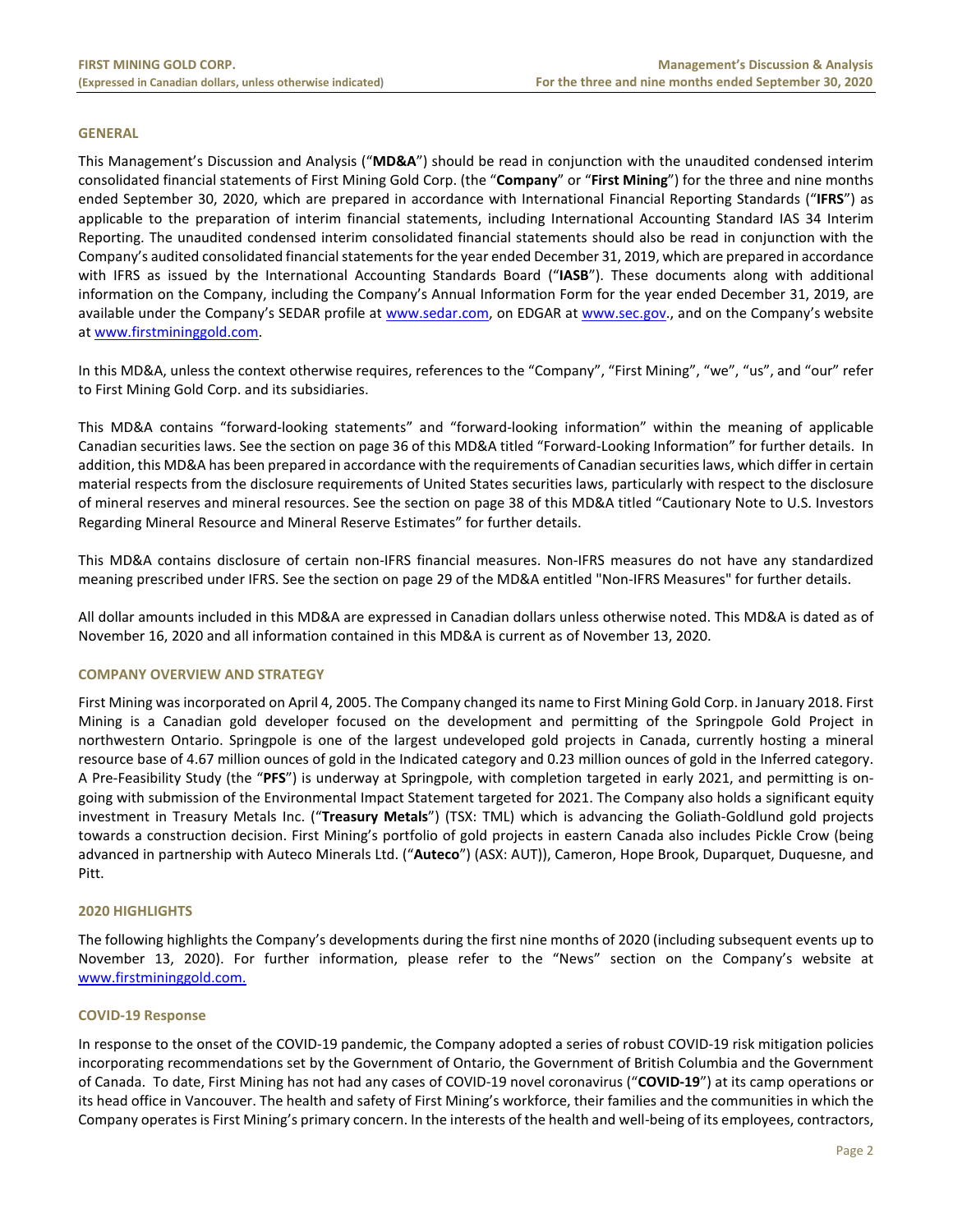visitors to its office and operations, and the families of all such persons, First Mining also implemented a work from home policy for its employees until further notice. First Mining is committed to fully supporting safety measures for our workforce, families and communities.

At the Springpole Gold Project, the Company initially demobilized one of its two drill crews. In order to ensure the health and safety of all its employees the Company had intended to complete the shift rotation while limiting access to site for any new individuals. Work at site was nearing completion ahead of a planned reduction in on-site activities until after the spring ice break-up. However, due to the COVID-19 pandemic, First Mining decided to demobilize the remaining contractors and staff at the Springpole Gold Project in March, and to keep the project on care and maintenance until it was able to restart its work programs.

On May 28, 2020, the Company announced the restart of field operations at the Springpole Gold Project. First Mining has implemented a COVID-19 risk mitigation policy incorporating recommendations set by the Government of Ontario, to provide health and safety guidance and recommendations to its employees and contractors. All employees and contractors at the Springpole Gold Project will be subject to heightened health and safety standards in accordance with precautions put in place by the Government of Ontario and the Company. To date, the Company has had no cases of COVID-19 at any of its operations.

Management continues to monitor the COVID-19 situation very closely and will adapt technical work programs as the situation evolves.

# **Springpole Gold Project - Silver Stream**

On June 10, 2020, the Company entered into a silver purchase agreement (the "**Silver Purchase Agreement**") with First Majestic Silver Corp. ("**First Majestic**") (TSX: FR) (NYSE: AG). The transaction closed on July 2, 2020. Under the terms of the Silver Purchase Agreement, First Majestic agreed to pay First Mining total consideration of US\$22.5 million, in three tranches, for the right to purchase 50% of the payable silver produced from Springpole over the life of the project (the "**Silver Stream**") and 30 million common share purchase warrants of First Mining.

Upon receipt of its share of silver production, First Majestic will make cash payments to First Mining for each ounce of silver paid to First Majestic under the Silver Purchase Agreement equal to 33% of the lesser of the average spot price of silver for the applicable calendar quarter, and the spot price of silver at the time of delivery (the "**Silver Cash Price**"), subject to a price cap of US\$7.50 per ounce of silver (the "**Price Cap**"). First Mining has the right to repurchase 50% of the Silver Stream for US\$22.5 million at any time prior to the commencement of production at Springpole.

#### **Goldlund Gold Project (owned by Treasury Metals as of August 7, 2020) - Transaction with Treasury Metals**

On June 3, 2020, First Mining entered into a share purchase agreement (the "**Share Purchase Agreement**") with Treasury Metals, pursuant to which Treasury Metals agreed to acquire all of the issued and outstanding shares of Tamaka Gold Corporation, a previously wholly-owned subsidiary of the Company (the "**Transaction**") that indirectly held the Goldlund Gold Project through its own wholly-owned subsidiary, Goldlund Resources Inc. The transaction closed on August 7, 2020. Under the terms of the Share Purchase Agreement, First Mining received total consideration comprised of (i) 130 million common shares of Treasury Metals ("**Treasury Metals Shares**"); (ii) 35 million common share purchase warrants of Treasury Metals ("**Treasury Metals Warrants**") with an exercise price of \$0.50 for a 3-year term; (iii) a 1.5% net smelter returns ("**NSR**") royalty on Goldlund Gold Project (0.5% of which can be bought back by Treasury Metals for \$5 million in cash); and (iv) certain contingent milestone payments totaling \$5 million, payable in cash, on certain key advancements at Goldlund Gold Project. On August 5, 2020, the shareholders of Treasury Metals approved a three (3) for one (1) common share consolidation (the "**Consolidation**"), which was made effective prior to the opening of business on August 11, 2020. As a result of the Consolidation, First Mining holds 43.33 million Treasury Metals Shares and 11.67 million Treasury Metals Warrants, and the exercise price of such warrants has been adjusted to \$1.50 (the warrants are still for a 3-year term from the date of closing the transaction).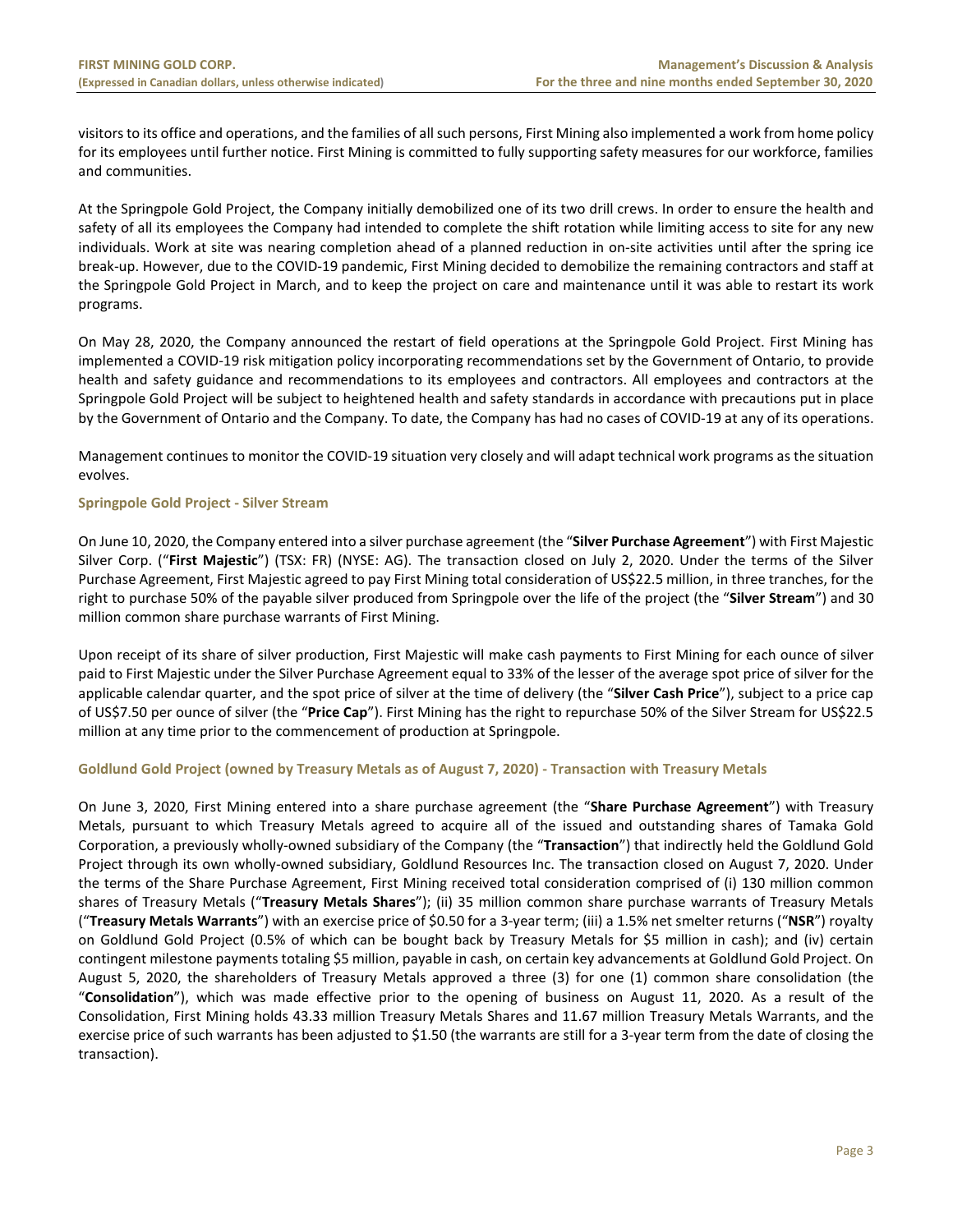# **Pickle Crow Gold Project - Earn-In Agreement**

On March 12, 2020, the Company and Auteco Minerals Ltd ("**Auteco**") (ASX: AUT) executed a definitive Earn-In Agreement (the "**Earn-In Agreement**") pursuant to which Auteco may earn up to an 80% interest in the Pickle Crow Gold Project (the "**Earn-In**"). Under the terms of the Earn-In Agreement, Auteco can earn up to an 80% equity interest in PC Gold Inc. ("**PC Gold**"), a wholly-owned subsidiary of First Mining which owns the Pickle Crow Gold Project, by: (a) incurring a total of \$10,000,000 in exploration and environmental expenditures over five years, (b) making cash payments to First Mining totaling \$4,100,000 (of which the Company has received \$100,000 to date), and (c) issuing 125 million shares of Auteco to First Mining (of which the Company has received 25 million shares to date). First Mining will also retain a 2% NSR royalty, 1% of which can be purchased by Auteco for USD\$2,500,000.

# **Bought Deal Financing**

On August 26, 2020, the Company closed a bought deal offering (the "**August Offering**"). Pursuant to the August Offering, the Company issued 57,500,000 units of the Company (the "**Bought Deal Units**") at a price of \$0.50 per Bought Deal Unit for gross proceeds of \$28,750,000. In connection with the August Offering, the Company paid issuance costs of \$2,103,000 in cash, including professional fees, underwriters' commission, and underwriters' legal fees. Each Bought Deal Unit consists of one common share of the Company and one-half of one common share purchase warrant (each whole common share purchase warrant, a "**Bought Deal Warrant**"). Each Bought Deal Warrant entitles the holder to acquire one common share of the Company for a period of 24 months following the closing of the August Offering at a price of \$0.70. An amount of \$23,485,000 (\$25,339,000 net of allocated issuance costs of \$1,854,000) was recorded in share capital. The Bought Deal Warrants were valued at \$3,162,000 (\$3,411,000 net of allocated issuance costs of \$249,000) using the relative fair value method.

#### **Non-Brokered Private Placement Financings**

On March 6, 2020, the Company closed the third and final tranche of a non-brokered private placement initially announced on February 6, 2020, pursuant to which it raised aggregate gross proceeds of \$8,532,000 (the "**March Offering**"). Pursuant to the March Offering, the Company issued an aggregate of 27,420,318 units of the Company (the "**Units**") at a price of \$0.22 per Unit for gross proceeds of \$6,032,000 and 10,000,000 flow-through units of the Company (the "**FT Units**") at a price of \$0.25 per FT Unit for gross proceeds of \$2,500,000. The March Offering closed in three tranches, with 10,000,000 FT Units issued on February 14, 2020, 23,328,818 Units issued on February 28, 2020 and 4,091,500 Units issued on March 6, 2020. In connection with the March Offering, the Company paid issuance costs of \$158,000 in cash. Each Unit consisted of one common share of the Company and one-half of one common share purchase warrant (each whole common share purchase warrant, a "**Warrant**"). Each Warrant entitles the holder to acquire one common share of the Company for a period of 36 months from the date of issuance at a price of \$0.33. Each FT Unit consisted of one flow-through common share of the Company that qualifies as a "flow-through share" for the purposes of the *Income Tax Act* (Canada) and one-half of one Warrant on the same terms as the Warrants forming part of the Units.

# **At-The-Market Financing**

On August 20, 2019, First Mining announced it had entered into an at-the-market ("**ATM**") equity distribution agreement with Cantor Fitzgerald Canada Corporation ("**Cantor**") as agent pursuant to which First Mining may, at its discretion and from timeto-time, sell up to \$15.0 million of common shares of the Company to the public at the prevailing market price of the Company's common shares on the TSX at the time of such sale. The sale of these common shares will be made through "at-the-market distributions" as defined in the Canadian Securities Administrators' National Instrument 44-102 *Shelf Distributions*, including sales made directly on the Toronto Stock Exchange ("**TSX**"), or any other recognized marketplace upon which the Company's common shares are listed or quoted or where the common shares are traded in Canada. During the nine months ended September 30, 2020, First Mining has sold 532,000 common shares of the Company under the ATM program at an average price of \$0.24 per common share for gross proceeds of \$129,000, or net proceeds of \$125,000 after deducting the commission of \$4,000 paid to Cantor in respect of these ATM sales.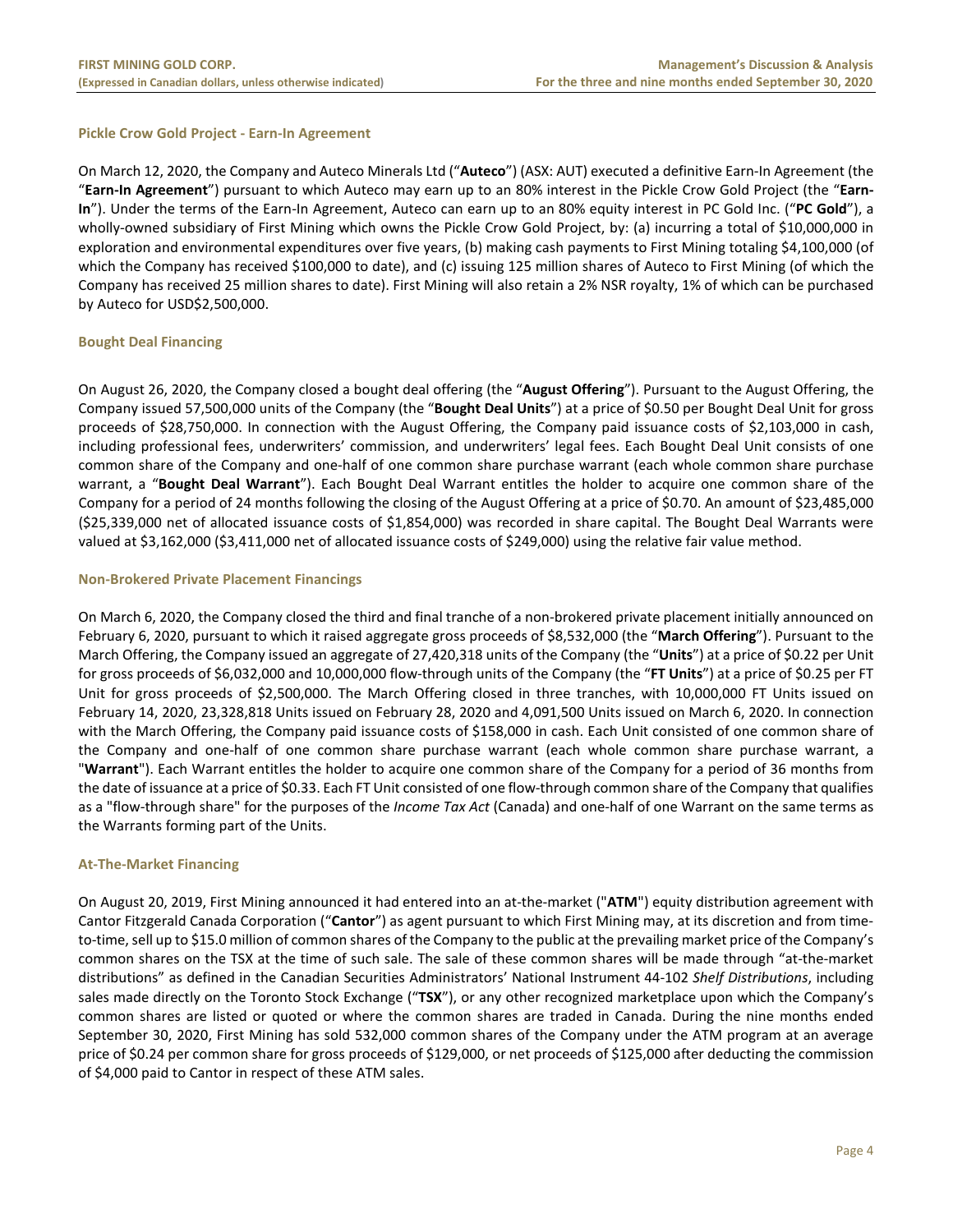# <span id="page-5-0"></span>**SELECTED FINANCIAL INFORMATION**

| Financial Results (in \$000s Except for per Share           | For the nine months ended September 30, |           |  |             |      |          |  |  |  |  |
|-------------------------------------------------------------|-----------------------------------------|-----------|--|-------------|------|----------|--|--|--|--|
| Amounts):                                                   | 2020                                    |           |  | 2019        | 2018 |          |  |  |  |  |
| Mineral Property Expenditures <sup>(1)</sup>                |                                         | 9.474     |  | 4,096       |      | 6,303    |  |  |  |  |
| Net Loss                                                    |                                         | (33, 345) |  | (4,686)     |      | (5,987)  |  |  |  |  |
| Net Loss Excluding Certain Non-cash items <sup>(2)(3)</sup> |                                         | (2,863)   |  | (2,964)     |      | (3, 347) |  |  |  |  |
| Basic and Diluted Net Loss Per Share<br>(in Dollars) $(4)$  |                                         | (0.05)    |  | $(0.01)$ \$ |      | (0.01)   |  |  |  |  |

| <b>Financial Position (in \$000s):</b> |   | September 30,<br>2020 | December 31,<br>2019 |      | December 31,<br>2018 |
|----------------------------------------|---|-----------------------|----------------------|------|----------------------|
| Cash and Cash Equivalents              |   | 32,477                | \$<br>5,902          | - \$ | 5,115                |
| Working Capital <sup>(2)</sup>         |   | 14,324                | 5,780                |      | 7,536                |
| Investments                            |   | 24,016                | 1,775                |      | 2,597                |
| <b>Mineral Properties</b>              |   | 168,188               | 252,815              |      | 244,129              |
| Investment in Treasury Metals Inc.     |   | 62,833                |                      |      |                      |
|                                        |   |                       |                      |      |                      |
| <b>Total Assets</b>                    |   | 296.343               | 268,020              |      | 257,532              |
| <b>Total Non-current Liabilities</b>   | Ś | 15,332                | 3,139                | \$   |                      |

(1) This represents mineral property expenditures per consolidated statements of cash flows.

(2) This is a non-IFRS measurement with no standardized meaning under IFRS and may not be comparable to similar financial measures presented by other issuers. For further information and a detailed reconciliation, please see the section in this MD&A titled "Non-IFRS Measures".

(3) "The certain non-cash items excluded" refers to the "Share-based payments expense", "Impairment of non-current assets", "Investments fair value loss", "Loss on disposal of subsidiaries", "Fair value loss on Silver Stream derivative liability", "Deferred income tax expense (recovery)" and "Equity income from investment in Treasury Metals".

(4) The basic and diluted loss per share calculations result in the same amount due to the anti-dilutive effect of outstanding stock options and warrants.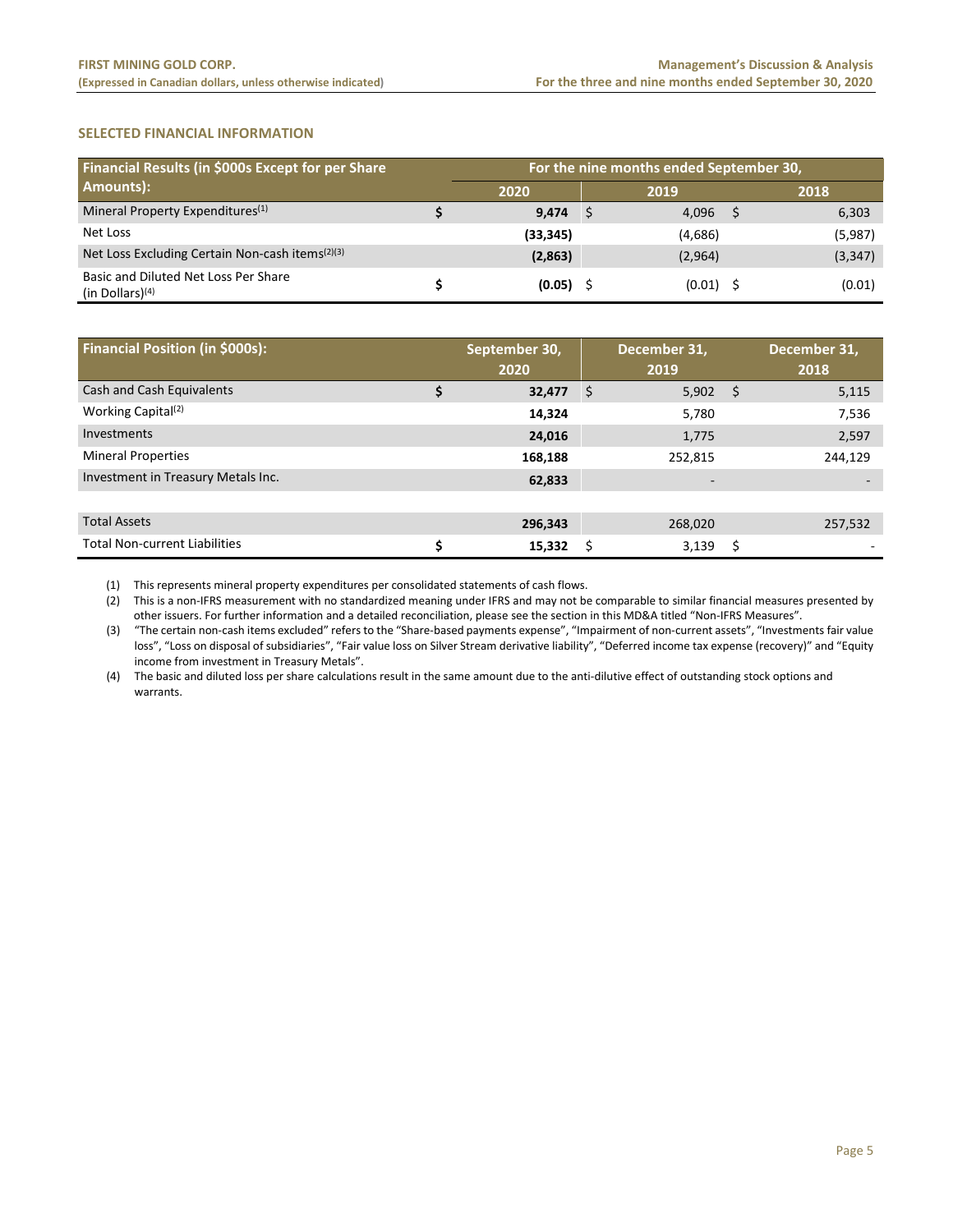# <span id="page-6-0"></span>**ONTARIO MINERAL PROPERTY PORTFOLIO LOCATIONS (1)**



<sup>(1)</sup> Pickle Crow Gold Project is subject to an Earn-In Agreement pursuant to which Auteco is the operator of the property and may acquire up to an 80% interest in the property.

The Company classifies its mineral properties as Tier 1, Tier 2, and Tier 3:

- **Tier 1 projects** are core, material assets which include the Company's largest and most advanced mineral resourcestage projects.
- **Tier 2 projects** are resource-stage assets which host mineral resources.
- **Tier 3 projects** are grassroots exploration projects that host mineralization but have not received sufficient drilling to delineate mineral resources.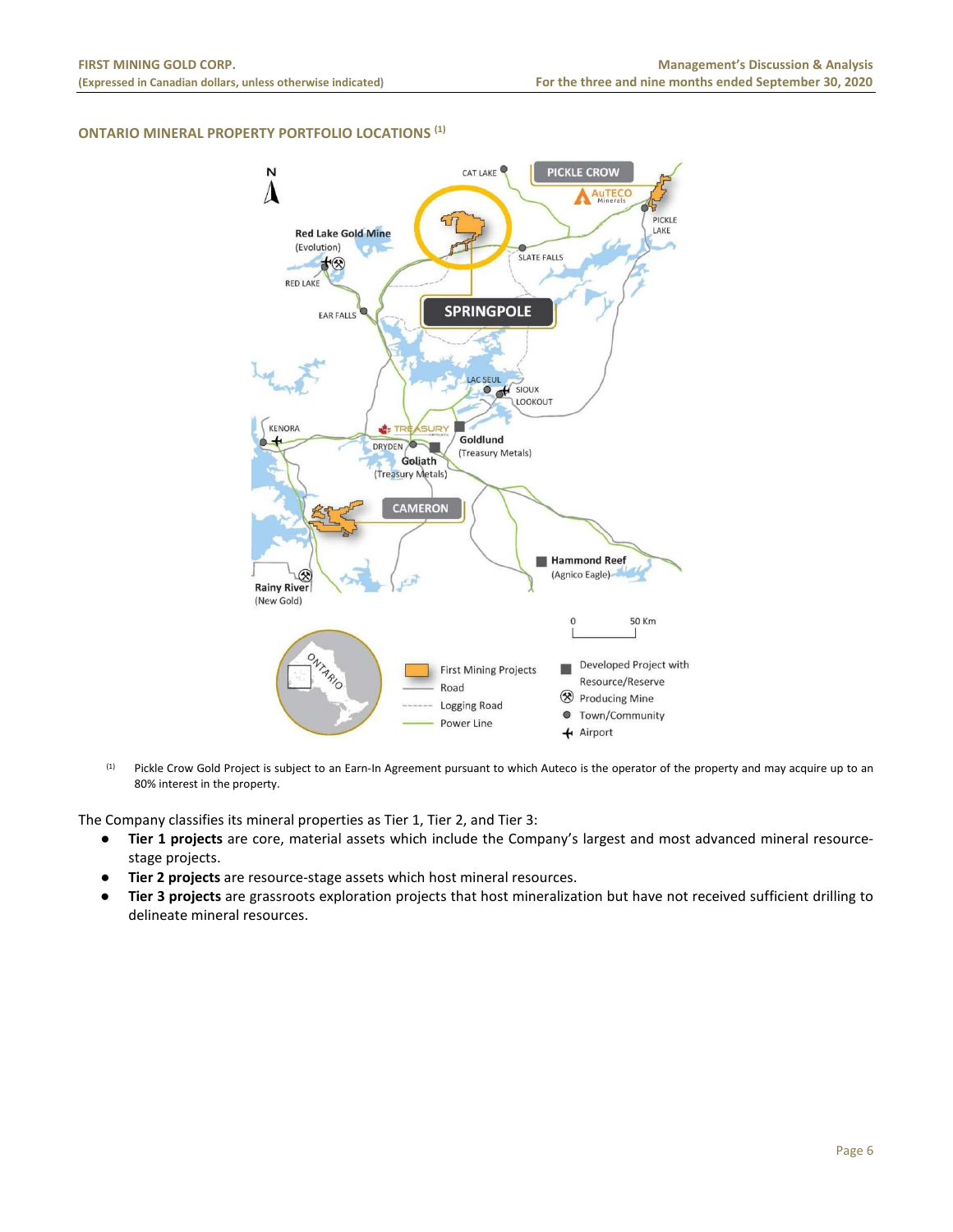#### **MINERAL PROPERTY PORTFOLIO GOLD RESOURCES (1)**

| Project                                 | <b>Tonnes</b> | Gold<br>Grade (g/t) | <b>Silver</b><br>Grade (g/t) | <b>Contained Gold</b><br><b>Ounces (oz)</b> | <b>Contained</b><br><b>Silver Ounces</b> |
|-----------------------------------------|---------------|---------------------|------------------------------|---------------------------------------------|------------------------------------------|
|                                         |               |                     |                              |                                             | (oz)                                     |
| <b>Measured Resources</b>               |               |                     |                              |                                             |                                          |
| Cameron Gold Project <sup>(2)</sup>     | 3,360,000     | 2.75                |                              | 297,000                                     |                                          |
| Duparquet Gold Project <sup>(3)</sup>   | 18,470        | 1.52                |                              | 901                                         |                                          |
| <b>Indicated Resources</b>              |               |                     |                              |                                             |                                          |
| Springpole Gold Project <sup>(4)</sup>  | 139,100,000   | 1.04                | 5.40                         | 4,670,000                                   | 24,190,000                               |
| Hope Brook Gold Project                 | 5,500,000     | 4.77                |                              | 844,000                                     |                                          |
| Cameron Gold Project <sup>(5)</sup>     | 2,170,000     | 2.40                |                              | 167,000                                     |                                          |
| Duparquet Gold Project <sup>(3)</sup>   | 7,122,070     | 1.73                |                              | 396,134                                     |                                          |
| Duquesne Gold Project                   | 1,859,200     | 3.33                |                              | 199,161                                     |                                          |
| <b>Inferred Resources</b>               |               |                     |                              |                                             |                                          |
| Springpole Gold Project <sup>(4)</sup>  | 11,400,000    | 0.63                | 3.10                         | 230,000                                     | 1,120,000                                |
| Hope Brook Gold Project                 | 836,000       | 4.11                |                              | 110,000                                     |                                          |
| Cameron Gold Project <sup>(6)</sup>     | 6,535,000     | 2.54                |                              | 533,000                                     |                                          |
| Pickle Crow Gold Project <sup>(7)</sup> | 9,452,000     | 4.10                |                              | 1,230,500                                   |                                          |
| Duparquet Gold Project <sup>(3)</sup>   | 4,066,284     | 1.85                |                              | 242,312                                     |                                          |
| Duquesne Gold Project                   | 1,563,100     | 5.58                |                              | 280,643                                     |                                          |
| Pitt Gold Project                       | 1,076,000     | 7.42                |                              | 257,000                                     |                                          |
|                                         |               |                     |                              |                                             |                                          |
| <b>Total Measured Resources</b>         | 3,378,470     | 2.74                |                              | 297,901                                     |                                          |
| <b>Total Indicated Resources</b>        | 155,751,270   | 1.25                | 5.40                         | 6,276,295                                   | 24,190,000                               |
| <b>Total Measured and</b>               |               |                     |                              |                                             |                                          |
| <b>Indicated Resources</b>              | 159,129,740   | 1.28                | 5.40                         | 6,574,196                                   | 24,190,000                               |
| <b>Total Inferred Resources</b>         | 34,928,384    | 2.58                | 3.10                         | 2,883,455                                   | 1,120,000                                |

(1) The mineral resources set out in this table are based on the technical report for the applicable property, the title and date of which are set out under the applicable property description within the section "Mineral Property Portfolio Review" in this MD&A or in the Company's Annual Information Form for the year ended December 31, 2019, which is available under the Company's SEDAR profile at www.sedar.com.

(2) Comprised of 2,670,000 tonnes of pit-constrained (0.55 g/t Au cut-off) measured resources at 2.66 g/t Au, and 690,000 tonnes of underground (2.00 g/t Au cut-off) measured resources at 3.09 g/t Au.

(3) The Company owns 100% of the Central Duparquet Property, and a 10% indirect interest in the Duparquet Gold Project. The measured, indicated and inferred mineral resources for Duparquet shown in the above table reflect both of these ownership interests.

(4) Open pit mineral resources are reported at a cut-off grade of 0.4 g/t Au. Cut-off grades are based on a gold price of USD\$1,400/oz and a gold processing recovery of 80% and a silver price of USD\$15/oz and a silver processing recovery of 60%. The estimated Life of Mine ("**LOM**") strip ratio for the resource estimate is 2.1. Silver resource shown in separate column with grade representing silver g/t, and contained ounces representing silver Ag.

(5) Comprised of 820,000 tonnes of pit-constrained (0.55 g/t Au cut-off) indicated resources at 1.74 g/t Au, and 1,350,000 tonnes of underground (2.00 g/t Au cut-off) indicated resources at 2.08 g/t Au.

(6) Comprised of 35,000 tonnes of pit-constrained (0.55 g/t Au cut-off) inferred resources at 2.45 g/t Au, and 6,500,000 tonnes of underground (2.00 g/t Au cut-off) inferred resources at 2.54 g/t Au.

(7) Comprises 1,887,000 tonnes of pit-constrained (0.50 g/t Au cut-off) inferred resources at 1.30 g/t Au, and 7,565,000 tonnes of underground inferred resources that consist of: (i) a bulk tonnage, long-hole stoping component (2.00 g/t Au cut-off); and (ii) a high-grade cut-and-fill component (2.60 g/t Au cut-off) over a minimum width of 1 metre.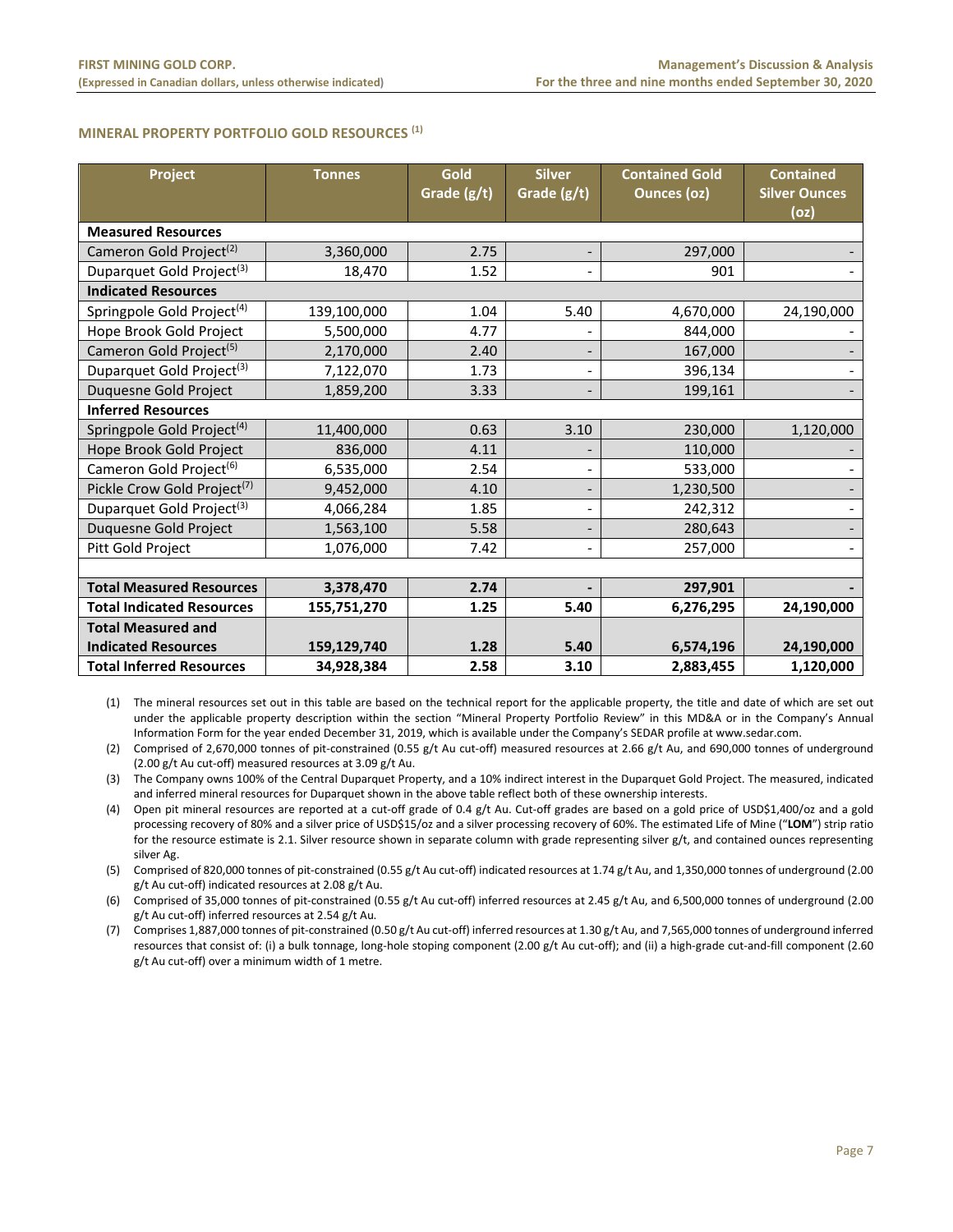#### <span id="page-8-0"></span>**MINERAL PROPERTY PORTFOLIO REVIEW**

First Mining has properties located in Canada and the United States. The following section discusses the Company's priority and other significant projects.

*Readers are cautioned that, with respect to any Preliminary Economic Assessment ("PEA") referenced in the section below or anywhere else in this MD&A, a PEA is preliminary in nature, any inferred mineral resources included therein are considered too speculative geologically to have the economic considerations applied to them that would enable them to be categorized as mineral reserves, and there is no certainty that the PEA will be realized. Mineral resources that are not mineral reserves do not have demonstrated economic viability. Actual results may vary, perhaps materially. The Company is not aware of any environmental, permitting, legal, title, taxation, socio-political, marketing or other issue which may materially affect this estimate of mineral resources. The projections, forecasts and estimates herein and in any technical reports referred to herein*  constitute forward-looking statements and readers are urged not to place undue reliance on such forward-looking *statements.*

The Company continues with its environmental data collection, permitting and Indigenous consultation processes at its Tier 1 Canadian mineral properties, focusing primarily on the Springpole Gold Project. At the Springpole Gold Project, the goal in 2020 is to continue to advance permitting and to substantially complete the PFS. In Q3 2020 the Company also closed its announced transaction with Treasury Metals. Upon closing of the transaction with Treasury Metals, First Mining held approximately 40% (September 30, 2020 – 40%) of the issued and outstanding common shares of Treasury Metals, which will be advancing the Goliath-Goldlund gold project. Regarding First Mining's broader gold asset portfolio, including the Hope Brook Gold Project and the Cameron Gold Project, the priority is to complete low-spend, incremental work, including baseline environmental studies, internal scoping studies and potential reconnaissance mapping and exploration work.

In addition to the below mineral property balances, \$6,724,000 (December 31, 2019 - \$5,398,000) is recorded as mineral property investments on the statements of financial position, which represents the Company's 10% indirect interest in the Duparquet Gold Project in Québec, Canada. During the nine months ended September 30, 2020, management determined that there was an increase in the fair value of mineral property investments and a fair value gain of \$1,326,000 (nine months ended September 30, 2019 - \$nil) was recorded.

| (in \$000s)                  |                                        |         |    |              |                                      |                          |                                                |                          |  |                                      |  |  |
|------------------------------|----------------------------------------|---------|----|--------------|--------------------------------------|--------------------------|------------------------------------------------|--------------------------|--|--------------------------------------|--|--|
|                              | <b>Balance</b><br>December 31,<br>2019 |         |    |              | 2020 capitalized net<br>expenditures |                          | Disposal,<br>impairment or<br>reclassification |                          |  | <b>Balance</b><br>September 30, 2020 |  |  |
| Springpole Gold Project      | \$                                     | 76,775  | \$ | 7,582        | $\zeta$                              | $\overline{\phantom{0}}$ | \$                                             | 84,357                   |  |                                      |  |  |
| <b>Goldlund Gold Project</b> |                                        | 98,894  |    | 1,609        |                                      | (100, 503)               |                                                |                          |  |                                      |  |  |
| Hope Brook Gold Project      |                                        | 20,071  |    | 367          |                                      |                          |                                                | 20,438                   |  |                                      |  |  |
| Cameron Gold Project         | 27,374                                 |         |    |              |                                      | 171                      |                                                | $\overline{\phantom{a}}$ |  | 27,545                               |  |  |
| Pickle Crow Gold Project     |                                        | 19,263  |    | 2,542        | $\overline{\phantom{a}}$             |                          |                                                | 21,805                   |  |                                      |  |  |
| Duquesne Gold Project        |                                        | 5,133   |    | 9            | -                                    |                          |                                                | 5,142                    |  |                                      |  |  |
| Pitt Gold Project            |                                        | 2,084   |    | $\mathbf{1}$ |                                      |                          |                                                | 2,085                    |  |                                      |  |  |
| Others <sup>(1)</sup>        |                                        | 2,615   |    | 29           |                                      | 3,709                    |                                                | 6,353                    |  |                                      |  |  |
| <b>Canada Total</b>          | \$                                     | 252,209 | \$ | 12,310       | \$                                   | (96, 794)                | \$                                             | 167,725                  |  |                                      |  |  |
| <b>Mexico</b>                |                                        | 154     |    | 13           |                                      | (167)                    |                                                |                          |  |                                      |  |  |
| <b>USA</b>                   |                                        | 452     |    | 11           |                                      |                          |                                                | 463                      |  |                                      |  |  |
| <b>Total</b>                 | \$                                     | 252,815 | \$ | 12,334       | \$                                   | (96, 961)                | \$                                             | 168,188                  |  |                                      |  |  |

As at September 30, 2020 and December 31, 2019, the Company had capitalized the following acquisition, exploration and evaluation costs to its mineral properties: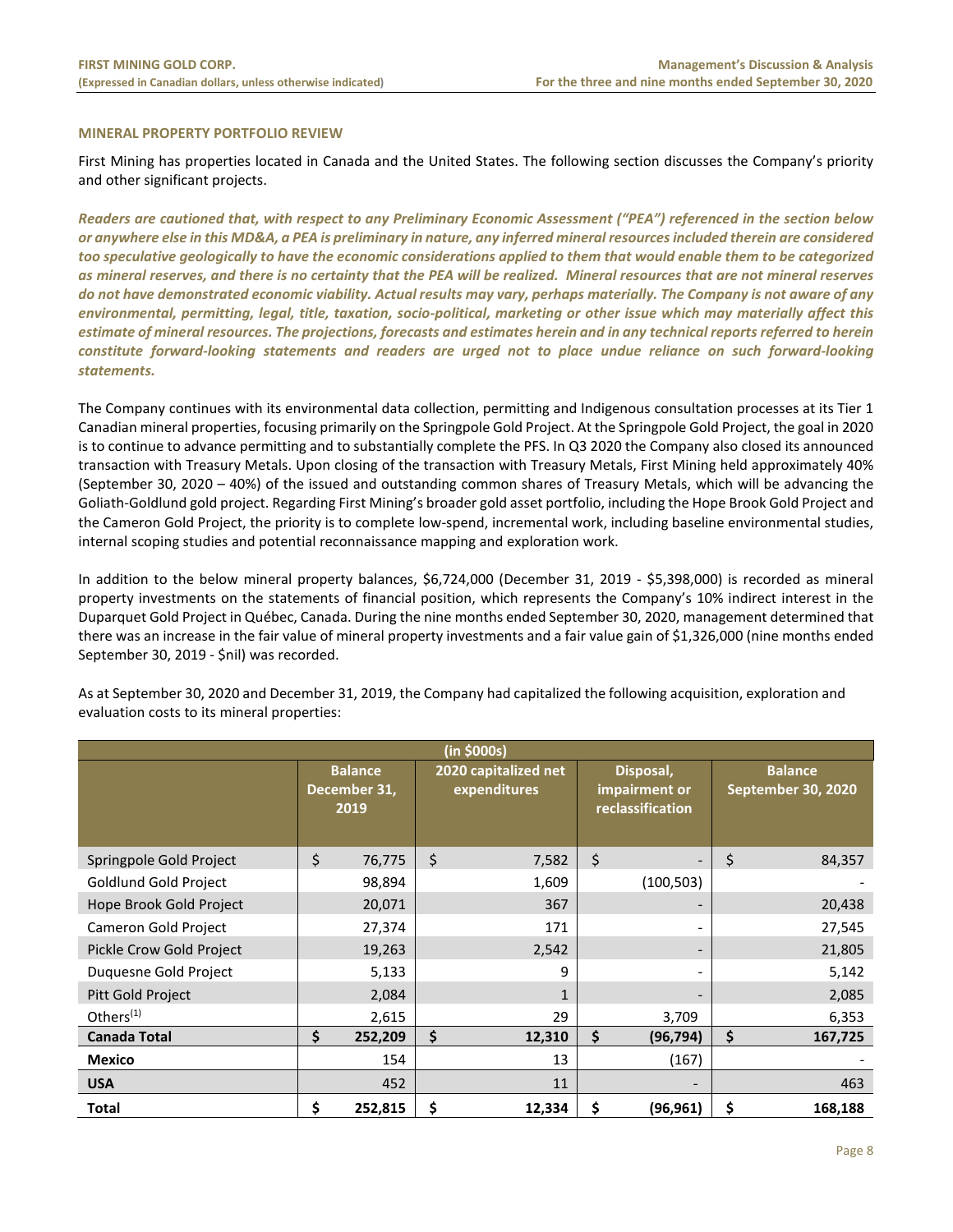| (in \$000s)              |    |                                        |    |                                      |    |                                                |    |                                            |  |  |  |
|--------------------------|----|----------------------------------------|----|--------------------------------------|----|------------------------------------------------|----|--------------------------------------------|--|--|--|
|                          |    | <b>Balance</b><br>December 31,<br>2018 |    | 2019 capitalized net<br>expenditures |    | Disposal,<br>impairment or<br>reclassification |    | <b>Balance</b><br><b>December 31, 2019</b> |  |  |  |
| Springpole Gold Project  | \$ | 73,378                                 | \$ | 3,397                                | \$ | $\qquad \qquad \blacksquare$                   | \$ | 76,775                                     |  |  |  |
| Goldlund Gold Project    |    | 96,604                                 |    | 2,290                                |    | -                                              |    | 98,894                                     |  |  |  |
| Hope Brook Gold Project  |    | 19,581                                 |    | 490                                  |    | -                                              |    | 20,071                                     |  |  |  |
| Cameron Gold Project     |    | 27,032                                 |    | 342                                  |    | $\overline{\phantom{a}}$                       |    | 27,374                                     |  |  |  |
| Pickle Crow Gold Project |    | 16,754                                 |    | 2,509                                |    |                                                |    | 19,263                                     |  |  |  |
| Duquesne Gold Project    |    | 5,091                                  |    | 42                                   |    | $\qquad \qquad \blacksquare$                   |    | 5,133                                      |  |  |  |
| Pitt Gold Project        |    | 2,082                                  |    | $\overline{2}$                       |    | $\qquad \qquad \blacksquare$                   |    | 2,084                                      |  |  |  |
| Others $(1)$             |    | 2,559                                  |    | 56                                   |    | $\overline{\phantom{a}}$                       |    | 2,615                                      |  |  |  |
| <b>Canada Total</b>      | \$ | 243,081                                | \$ | 9,128                                | \$ | $\qquad \qquad \blacksquare$                   | \$ | 252,209                                    |  |  |  |
| <b>Mexico</b>            |    | 244                                    |    | (90)                                 |    | -                                              |    | 154                                        |  |  |  |
| <b>USA</b>               |    | 804                                    |    | (11)                                 |    | (341)                                          |    | 452                                        |  |  |  |
| <b>Total</b>             | \$ | 244,129                                | \$ | 9,027                                | \$ | (341)                                          | Ś  | 252,815                                    |  |  |  |

(1) Other mineral properties in Canada as at September 30, 2020 and December 31, 2019 include the mining claims and concessions located in the Township of Duparquet, Quebéc, which are near the Company's Duquesne gold project and Lac Virot property located in the Labrador West Region of Labrador. Other mineral properties in Canada as at September 30, 2020 also include the 1.5% NSR Royalty under the terms of the Share Purchase Agreement, which was reclassified from "Goldlund" to "Others" during the nine months ended September 30, 2020.

# *Tier 1 Projects*

# **Springpole Gold Project, Ontario**

The Springpole Gold Project covers an area of 41,943 hectares in northwestern Ontario, consisting of 30 patented mining claims, 435 contiguous mining claims and thirteen mining leases. The project is located approximately 110 kilometres ("**km**") northeast of the Municipality of Red Lake in northwestern Ontario and is situated within the Birch-Uchi Greenstone Belt. The large, open pittable resource is supported by significant infrastructure, including a 72-person onsite camp, winter road access, a logging road and nearby power lines within 40 km. Springpole Gold Project is located within an area that is covered by Treaty Three and Treaty Nine First Nations Agreements.

With approximately 4.7 million ounces of gold and 24 million ounces of silver in the indicated resource category, Springpole Gold Project is one of the largest undeveloped gold projects in Ontario<sup>[1](#page-9-0)</sup>.

During the nine months ended September 30, 2020, the most significant expenditures at the Springpole Gold Project were \$1,531,000 in connection with geotechnical and metallurgical drilling, \$1,173,000 in connection with pre-feasibility work, and \$623,000 in connection with the continuation of environmental fieldwork. In the prior year period, the most significant expenditures were \$549,000 for site employees' salaries and management salary allocations, \$274,000 in connection with the continuation of environmental fieldwork and \$265,000 in connection with the completion of metallurgical testwork.

#### Silver Stream

On June 10, 2020, First Mining entered into the Silver Purchase Agreement with First Majestic regarding the Silver Stream. The transaction closed on July 2, 2020. Under the terms of the Silver Purchase Agreement, First Majestic has agreed to pay First Mining total consideration of US\$22.5 million, in three tranches, for the Silver Stream and 30 million common share purchase

<span id="page-9-0"></span><sup>1</sup> Source: S&P Market Intelligence database as of November 4, 2020. Ranking among undeveloped primary gold resources per jurisdiction.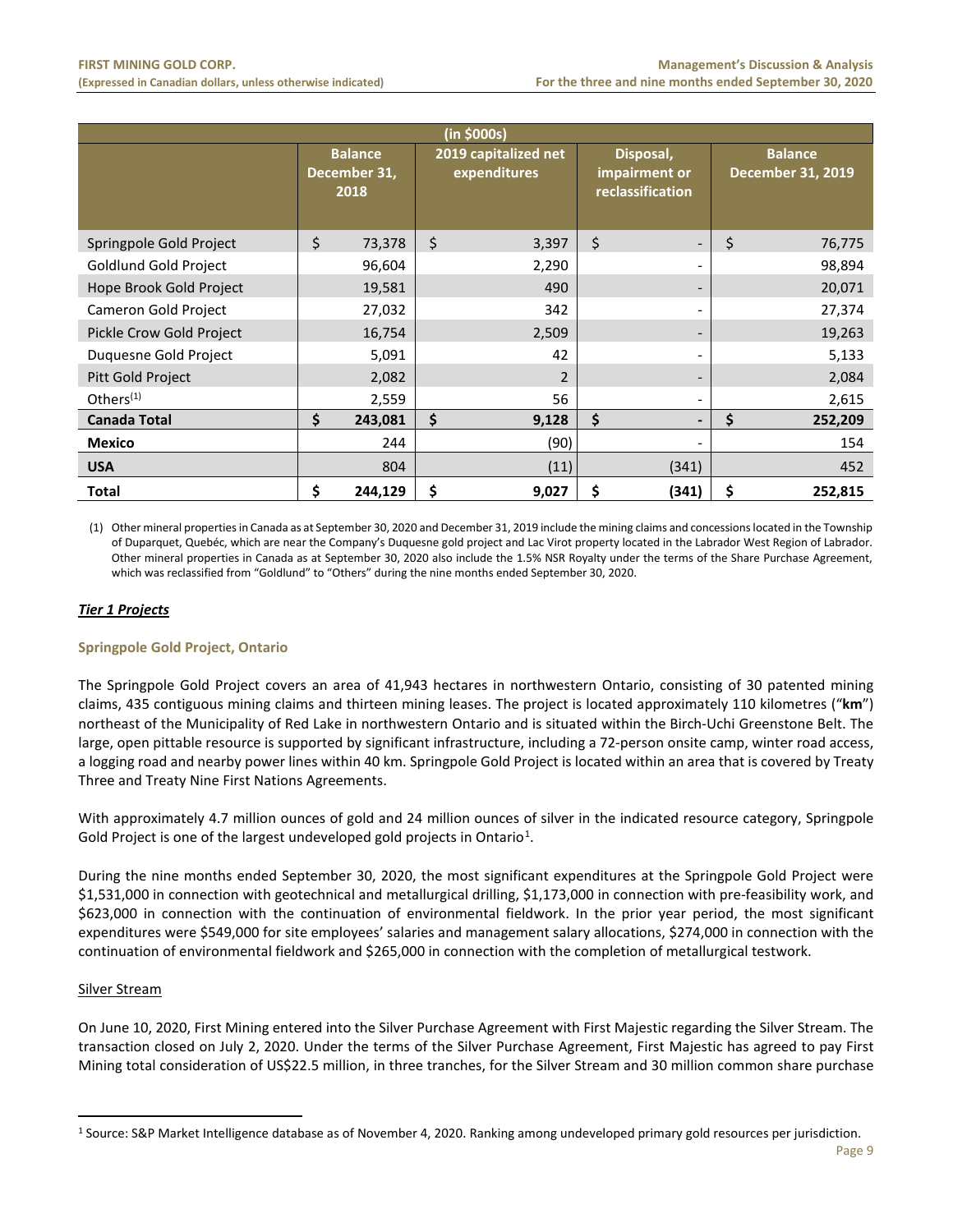warrants of First Mining. Each warrant entitles First Majestic to purchase one common share of First Mining at an exercise price of \$0.40 for a period of five years.

Pursuant to the Silver Purchase Agreement, consideration of US\$22.5 million (the "**Advance Payment**") is payable in three tranches:

- US\$10 million was paid on closing the transaction, with US\$2.5 million paid in cash and the remaining \$7.5 million satisfied by the issuance to First Mining of 805,698 common shares of First Majestic (the "**First Majestic Shares**");
- US\$7.5 million is payable upon First Mining publicly announcing the completion of a positive PFS for Springpole (expected in 2021-Q1), with US\$3.75 million payable in cash and US\$3.75 million payable in First Majestic Shares based on the 20-day volume-weighted average trading price ("**VWAP**") of the First Majestic Shares on the TSX at the time; and
- US\$5 million is payable upon First Mining receiving approval of a Federal or Provincial Environmental Assessment for the Springpole Gold Project, with US\$2.5 million payable in cash and the balance in First Majestic Shares (based on 20-day VWAP).

In the event of default, First Majestic may terminate the Silver Purchase Agreement and the Advance Payment received by First Mining at that time would become repayable.

Upon receipt of its share of silver production, First Majestic will make cash payments to First Mining for each ounce of silver paid to First Majestic under the Silver Purchase Agreement equal to 33% of the lesser of the average spot price of silver for the applicable calendar quarter, and the spot price of silver at the time of delivery (the "**Silver Cash Price**"), subject to a price cap of US\$7.50 per ounce of silver (the "**Price Cap**"). The Price Cap is subject to annual inflation escalation of 2%, commencing at the start of the third year of production. First Mining has the right to repurchase 50% of the Silver Stream for US\$22.5 million at any time prior to the commencement of production at Springpole.

The Silver Stream has an initial term of 40 years from July 2, 2020. The term is automatically extended by successive 10-year periods as long as the life of mine continues for the Springpole Gold Project. If upon expiration of the term of the Silver Purchase Agreement, the Company has not sold to First Majestic an amount of silver sufficient to reduce the Advance Payment to nil, then a refund of the uncredited balance, without interest shall be due and owing by the Company to First Majestic.

The proceeds received by First Mining will be used to advance Springpole through the PFS and the federal and provincial environmental assessment ("**EA**") processes, and to fund general corporate expenses.

The Company has concluded that the Silver Stream is a standalone derivative measured at FVTPL. As of the acquisition date, the estimated fair value of the Silver Stream derivative liability was determined using a discounted cash flow model which incorporated a Monte Carlo simulation. The fair value of the Silver Stream derivative liability is calculated at each reporting date as the net of the future Advance Payment tranches receivable (an asset for the Company) and the Silver Stream obligation (a liability to the company), with gains and losses recorded in the statement of net income (loss) and comprehensive income (loss). The fair value of the Silver Stream derivative liability at July 2, 2020 was determined to be US\$5,431,000 (\$7,378,000), which consisted of the fair value of the Advance Payment tranches receivable of US\$8,473,000 (\$11,512,000), net of the fair value of future Silver Stream obligation of US\$13,904,000 (\$18,890,000). At September 30, 2020, the fair value of the Silver Stream is US\$10,115,483 (\$13,490,000), which consisted of fair value of the Advance Payment tranches receivable of US\$8,506,000 (\$11,346,000) net of the fair value of the Silver Stream obligation of US\$18,621,000 (\$24,836,000).

The fair value of the 30 million common share purchase warrants issued to First Majestic as part of the transaction was calculated using the Black-Scholes option pricing model. At inception, the fair value of the warrants was \$6,278,000.

# Commencement of Pre-Feasibility Study

On November 14, 2019, the Company entered into an agreement with Ausenco Engineering Canada Inc. ("**Ausenco**") to complete a PFS for Springpole Gold Project. The PFS will follow on from the work completed during the Springpole Gold Project PEA phase (described below), initially focusing on trade-off studies and optimizations to define the ultimate project scope. The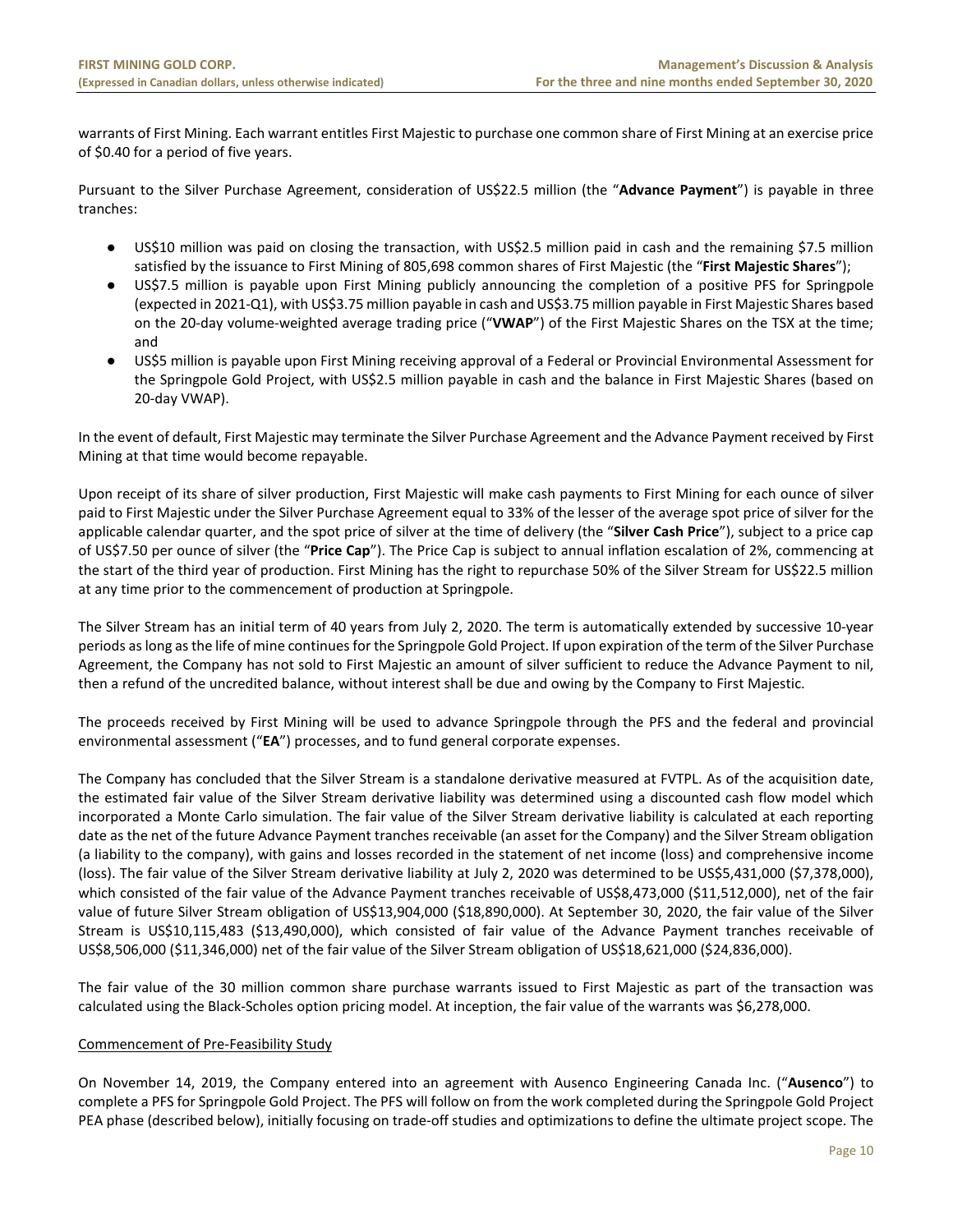final project scope will then be incorporated into the PFS. Ausenco or an affiliate will be entitled to receive approximately \$1,600,000 in fees thereunder.

Pursuant to the agreement referenced above, on January 15, 2020, the Company closed a private placement with Ausenco, for gross cash proceeds of approximately \$750,000 in respect of its subscription for common shares (the "**Ausenco Offering**"). Pursuant to the Ausenco Offering, First Mining issued 2,777,777 common shares to Ausenco at a price of \$0.27 per common share.

For the balance of the PFS, the Company is required to pay cash to Ausenco, or issue common shares to Ausenco in exchange for services provided. Once Ausenco has completed an additional \$375,000 in services in relation to the PFS, First Mining will issue to Ausenco a further \$375,000 of common shares or pay such amount in cash. Pricing will be based on the 30-day volume weighted average price ("**VWAP**") at that time less the maximum discount allowed under TSX rules, subject to the minimum pricing rules of the TSX.

# Updated Preliminary Economic Assessment

On October 16, 2019, the Company announced the results of an updated independent Preliminary Economic Assessment study for the Springpole Gold Project (the "**2019 Springpole Gold Project PEA**") that was prepared by SRK Consulting (Canada) Inc. The 2019 Springpole Gold Project PEA provides updates from the previous PEA for the Springpole Gold Project completed in October 2017 (the "**2017 Springpole Gold Project PEA**").

The 2019 Springpole Gold Project PEA evaluates recovery of gold and silver from a 36,000 tonne-per-day ("**tpd**") open pit operation, with a process plant that includes crushing, grinding and flotation, with fine grinding of the flotation concentrate and agitated leaching of both the flotation concentrate and the flotation tails followed by a carbon-in-pulp recovery process to produce doré bullion. Updated metallurgical testwork that has demonstrated the potential for significantly improved gold and silver recoveries was included along with updated operating and capital cost estimates. The mineral resource calculations provided in the 2019 Springpole Gold Project PEA were not impacted and remain the same as were stated in the 2017 Springpole Gold Project PEA. A copy of the 2019 Springpole Gold Project PEA technical report entitled "Preliminary Economic Assessment Update for the Springpole Gold Project, Ontario, Canada", which has an effective date of September 1, 2019, was filed by the Company on SEDAR on November 7, 2019. Under the 2019 Springpole Gold Project PEA, capital costs for the processing facility were estimated to be USD\$519 million, inclusive of a USD\$104 million contingency. No major plant re-build or expansion was considered during the LOM, with sustaining capital set to maintain the equipment in operating condition. No allowance for salvage value was made.

# *Readers are cautioned that the 2019 Springpole Gold Project PEA is preliminary in nature, and as such includes inferred mineral resources that are considered too speculative geologically to have the economic considerations applied to them that would enable them to be categorized as mineral reserves, and there is no certainty that the 2019 Springpole Gold Project PEA will be realized. Mineral resources that are not mineral reserves do not have demonstrated economic viability.*

*Note: Base case parameters assume a gold price of USD\$1,300/oz and a silver price of USD\$20/oz (the same prices used in the 2017 Springpole Gold Project PEA), and an exchange rate (C\$ to USD\$) of 0.75. NPV is calculated as of the commencement of construction and excludes all pre-construction costs.*

Highlights of the 2019 Springpole Gold Project PEA as compared to the 2017 Springpole Gold Project PEA are as follows:

| <b>Parameters</b>                 | <b>2019 PEA</b>                   | <b>2017 PEA</b>                   |
|-----------------------------------|-----------------------------------|-----------------------------------|
| Mine life                         | 12 years                          | 12 years                          |
| Pre-production period             | 2.5 years                         | 3 years                           |
| Initial capital cost              | USD\$809 million                  | USD\$586 million                  |
| Base case gold price              | USD\$1,300 per oz                 | USD\$1,300 per oz                 |
| Base case silver price            | USD\$20 per oz                    | USD\$20 per oz                    |
| Exchange rate (CAD/USD)           | 0.75                              | 0.75                              |
| Gold processing recovery          | 88%                               | 80%                               |
| Silver processing recovery        | 93%                               | 85%                               |
| Average annual payable production | 353,900 oz Au and 1,937,000 oz Ag | 296,500 oz Au and 1,632,000 oz Ag |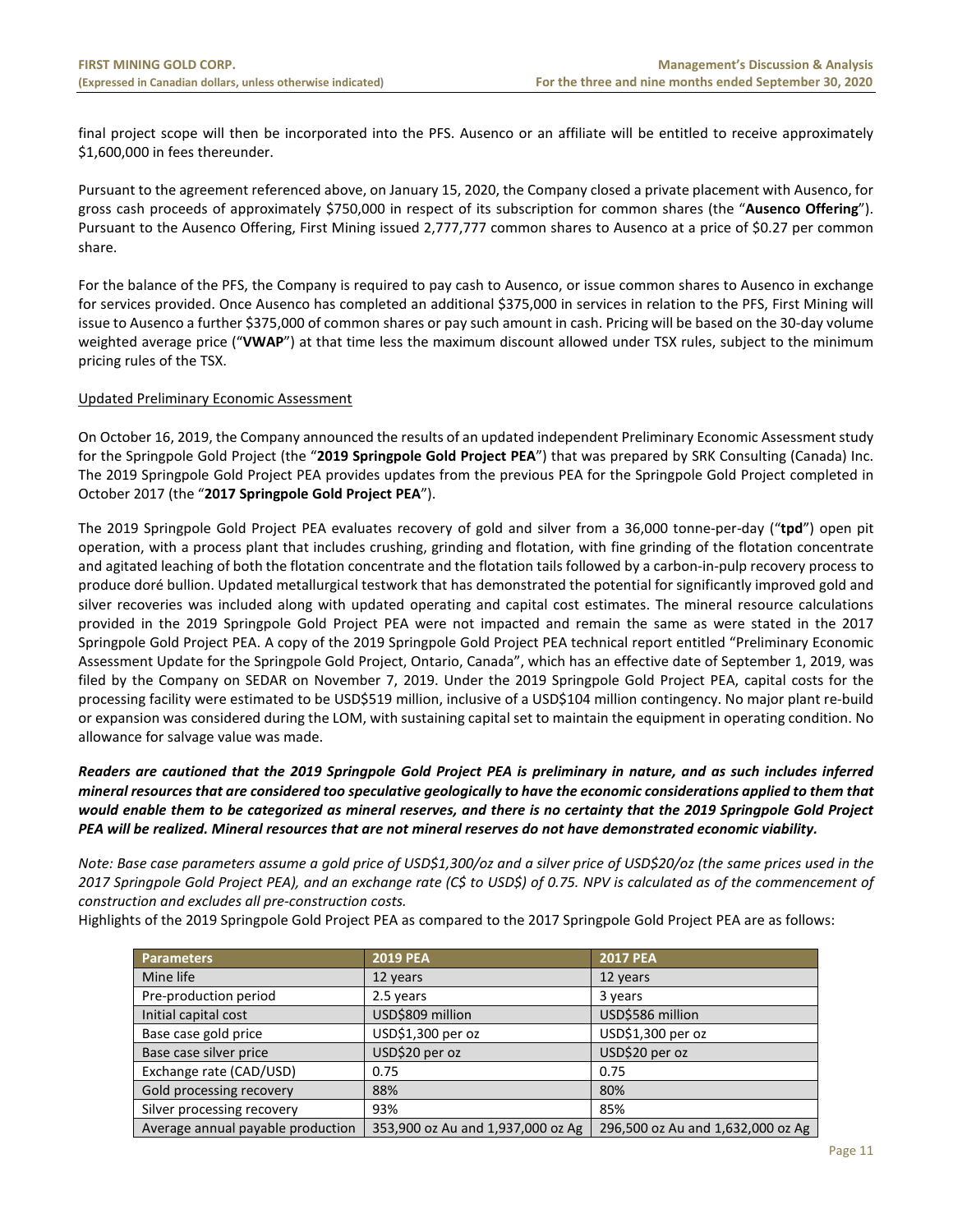| <b>Economic Results</b>   | <b>2019 PEA</b>                             | <b>2017 PEA</b>                             |  |  |  |  |  |  |  |  |
|---------------------------|---------------------------------------------|---------------------------------------------|--|--|--|--|--|--|--|--|
| Pre-tax NPV at 5%         | USD\$1,233 million                          | USD\$1,159 million                          |  |  |  |  |  |  |  |  |
| discount rate             |                                             |                                             |  |  |  |  |  |  |  |  |
| Pre-tax Internal rate of  | 25.5%                                       | 32.3%                                       |  |  |  |  |  |  |  |  |
| return                    |                                             |                                             |  |  |  |  |  |  |  |  |
| Post-tax NPV at 5%        | USD\$841 million                            | USD\$792 million                            |  |  |  |  |  |  |  |  |
| discount rate             |                                             |                                             |  |  |  |  |  |  |  |  |
| Post-tax Internal rate of | 21.8%                                       | 26.2%                                       |  |  |  |  |  |  |  |  |
| return                    |                                             |                                             |  |  |  |  |  |  |  |  |
| Non-discounted post-tax   | 3.4 years                                   | 3.2 years                                   |  |  |  |  |  |  |  |  |
| payback period            |                                             |                                             |  |  |  |  |  |  |  |  |
| Direct operating cash     | USD\$575 per oz of Au equivalent            | USD\$619<br>per oz of Au<br>equivalent      |  |  |  |  |  |  |  |  |
| costs                     | (USD\$514/oz of gold on a by-product basis) | (USD\$561/oz of gold on a by-product basis) |  |  |  |  |  |  |  |  |
| "All-in Sustaining" cash  | USD\$611 per oz of Au equivalent            | USD\$655 per oz of Au equivalent            |  |  |  |  |  |  |  |  |
| costs                     |                                             |                                             |  |  |  |  |  |  |  |  |
| Sustaining capital costs  | USD\$124 million, plus USD\$26 million for  | USD\$117 million, plus USD\$20 million for  |  |  |  |  |  |  |  |  |
|                           | closure costs                               | closure costs                               |  |  |  |  |  |  |  |  |

#### Environmental Assessment Processes

Drilling to support the ongoing metallurgical, hydrogeological, and geotechnical programs at the Springpole Gold Project has been completed, for a total of 5,700 m. A 6,300 m condemnation drilling program has also recently commenced and is scheduled to be completed over the winter. The Company's goal is to prepare a synchronized Environmental Impact Statement ("**EIS**") that meets the federal and provincial Environmental Assessment requirements. The Springpole permitting timeline is as follows:

|                                                                               | 2018     | 2019 | 2020                      | 2021 | 2022           | 2023 |
|-------------------------------------------------------------------------------|----------|------|---------------------------|------|----------------|------|
| <b>Consultation with Stakeholders</b>                                         | On-Going |      |                           |      |                |      |
| <b>Permitting Process</b>                                                     |          |      | <b>CURRENT</b><br>Q3 2020 |      |                |      |
| <b>Project Description</b><br>$\omega$<br>∞<br><b>EIS Guidelines Received</b> |          |      |                           |      |                |      |
| ∞<br>Preparation of Terms of Reference (ToR)                                  |          |      |                           |      |                |      |
| ∅<br>Draft ToR Completed and Submitted to MECP                                |          |      |                           |      |                |      |
| $\bm{\varpi}$<br>Consultation around ToR and Draft ToR                        |          |      |                           |      |                |      |
| ∞<br><b>Submit Final ToR to Provincial Agencies</b>                           |          |      |                           |      |                |      |
| <b>Approved ToR</b>                                                           |          |      | $_{\copyright}$           |      |                |      |
| <b>Complete Data Collection for EIS</b>                                       |          |      |                           |      |                |      |
| <b>Prepare EIS Document</b>                                                   |          |      |                           |      |                |      |
| <b>Submit EIS Document</b>                                                    |          |      |                           | ග්   |                |      |
| Federal and Provincial Review of EIS                                          |          |      |                           |      | 18 - 24 months |      |
| <b>EIS Approval</b>                                                           |          |      |                           |      |                | Ø    |
| Other Permits (Procedural) <sup>(1)</sup>                                     |          |      |                           |      |                |      |
| <b>Approval for Construction</b>                                              |          |      |                           |      |                |      |
| <b>Technical Advancement</b><br>✅<br><b>Updated PEA</b>                       |          |      |                           |      |                |      |
| <b>Pre-Feasibility Study</b>                                                  |          |      |                           | Ø    |                |      |
| <b>Feasibility Study</b>                                                      |          |      |                           |      | Ø              |      |
| <b>Detailed Engineering</b>                                                   |          |      |                           |      |                |      |

Note: The timeline set out above is a preliminary estimate only. The Company will provide more definitive timelines as the permitting process progresses; EA - Environmental Assessment; EIS - Environmental Impact Statement (1) Includes preparation, application and approval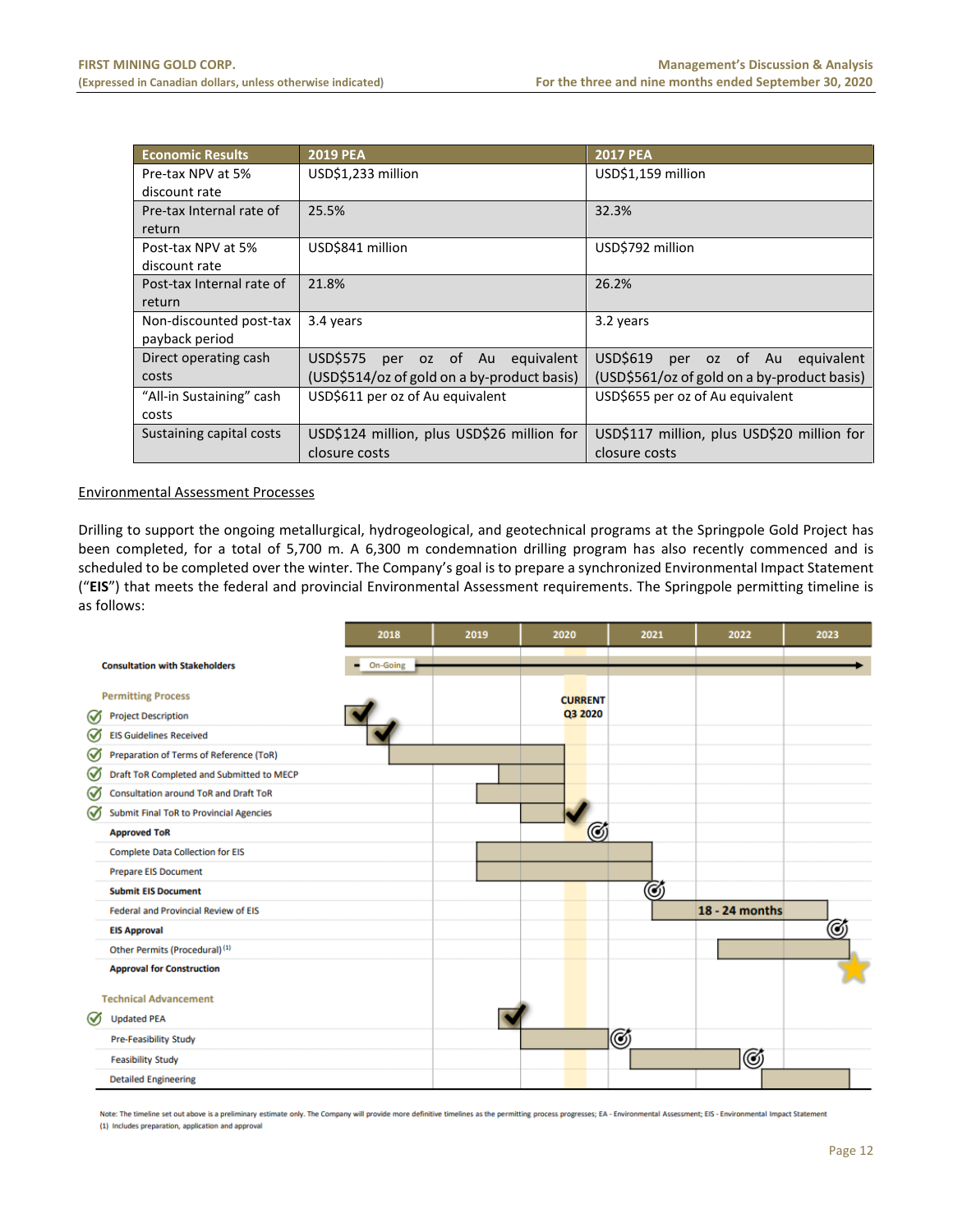The ongoing priority at the Springpole Gold Project is to continue to advance the project through the federal and provincial EA processes, both of which are currently underway. The goal is to prepare a synchronized EIS that satisfies both the federal and provincial requirements.

- The federal EA process was initiated through the submission of a Project Description ("**PD**") to the Canadian Environmental Assessment Agency (the "**Agency**") in February 2018. The PD was used by the Agency to determine whether an EA was required for the Springpole Gold Project and to prepare guidelines regarding the completion of an EA. On April 20, 2018, the Agency determined that a federal EA is required for the Springpole Gold Project, and EIS guidelines for the federal EA were issued to First Mining on June 19, 2018. The EIS is expected to be submitted to the Impact Assessment Agency of Canada during 2021, and project approval is expected to take approximately 24 months, after which permitting for construction can commence.
- For the provincial process, First Mining entered into a Voluntary Agreement with the Ontario Ministry of Environment, Conservation and Parks ("**MECP**") (formerly MOECC) in April 2018 to conduct an EA for the Springpole Gold project. There are two main stages in the provincial EA process, namely the development of Terms of Reference ("**ToR**") and the development of the EA Report. The ToR is a work plan which will outline how the EA will be prepared. The ToR will address the community consultation and engagement plan, key components of the project, and the range of alternatives that will be considered by First Mining. First Mining submitted a draft ToR to MECP on August 21, 2020, and is currently engaged in consultation and review of that document.
- First Mining commenced community consultation and engagement with the communities of interest in July 2018 and has held consultation meetings with Indigenous communities and other stakeholders. First Mining continues with community consultations and engagement and submitted the second draft of the ToR to MECP on January 21, 2020 and the third draft on August 21, 2020. First Mining anticipates completing another round of consultation and receiving final approval of the ToR in Q1 2021.
- While the permitting process is ongoing, the Company completed a "data gap assessment" on the environmental baseline work required at Springpole Gold Project to identify any remaining work requirements. Data collection programs to further advance the EA processes in 2020 included aquatic environs, hydrology, surface water quality monitoring, hydrogeology, geotechnical investigation, and tailings and mine rock geochemical characterization. The Company will continue undertaking these studies.

The final EIS guidelines outline federal information requirements for the preparation of an EIS and were prepared after taking into consideration comments received from federal departments, the Ontario provincial ministry, Indigenous groups and the general public. To meet the requirements of the EIS, the Company has already undertaken a broad range of environmental baseline studies at the Springpole Gold Project to collect biophysical data, which includes fish community and habitat surveys, species at risk surveys, atmospheric environment surveys as well as surface, groundwater and hydrology surveys. Currently, the Company is collecting environmental baseline data and other information to prepare an EIS for Springpole Gold Project. The Company chose to continue to stay in the *Canadian Environmental Assessment Act*, 2012 permitting process and not move to the newly enacted *Impact Assessment Act* process.

# **Goldlund Gold Project, Ontario (owned by Treasury Metals as of August 7, 2020)**

Goldlund Gold Project is an advanced exploration stage project located in northwestern Ontario, approximately 60 km northeast of the town of Dryden. It consists of 1,349 mining claims (totaling 27,255 hectares), 27 patented claims (totaling 433 hectares), 1 mining lease (48.56 hectares), and 1 License of Occupation (74.84 hectares). Goldlund Gold Project currently hosts 809,200 ounces of gold in the Indicated category and 876,954 ounces of gold in the Inferred category. Drilling in 2019 and early 2020 was completed on the project to better define both the extension of the existing resource area and the regional scale potential. The large land package has considerable exploration potential, with the property extending over a strike-length of over 50 km with multiple exploration targets identified, including the Miller Prospect ("**Miller**") which was most recently drilled in late 2019. The project is in an area with excellent infrastructure and is accessible from a provincial highway.

A technical report titled "Technical Report Re-Issue, Goldlund Gold Project, Sioux Lookout, Ontario", which has an effective date of July 22, 2020, was prepared by WSP for Treasury Metals and was filed by Treasury Metals on SEDAR on August 7, 2020, and is available under their SEDAR profile at [www.sedar.com](http://www.sedar.com/) and on their website at https://treasurymetals.com/projects/goldlund/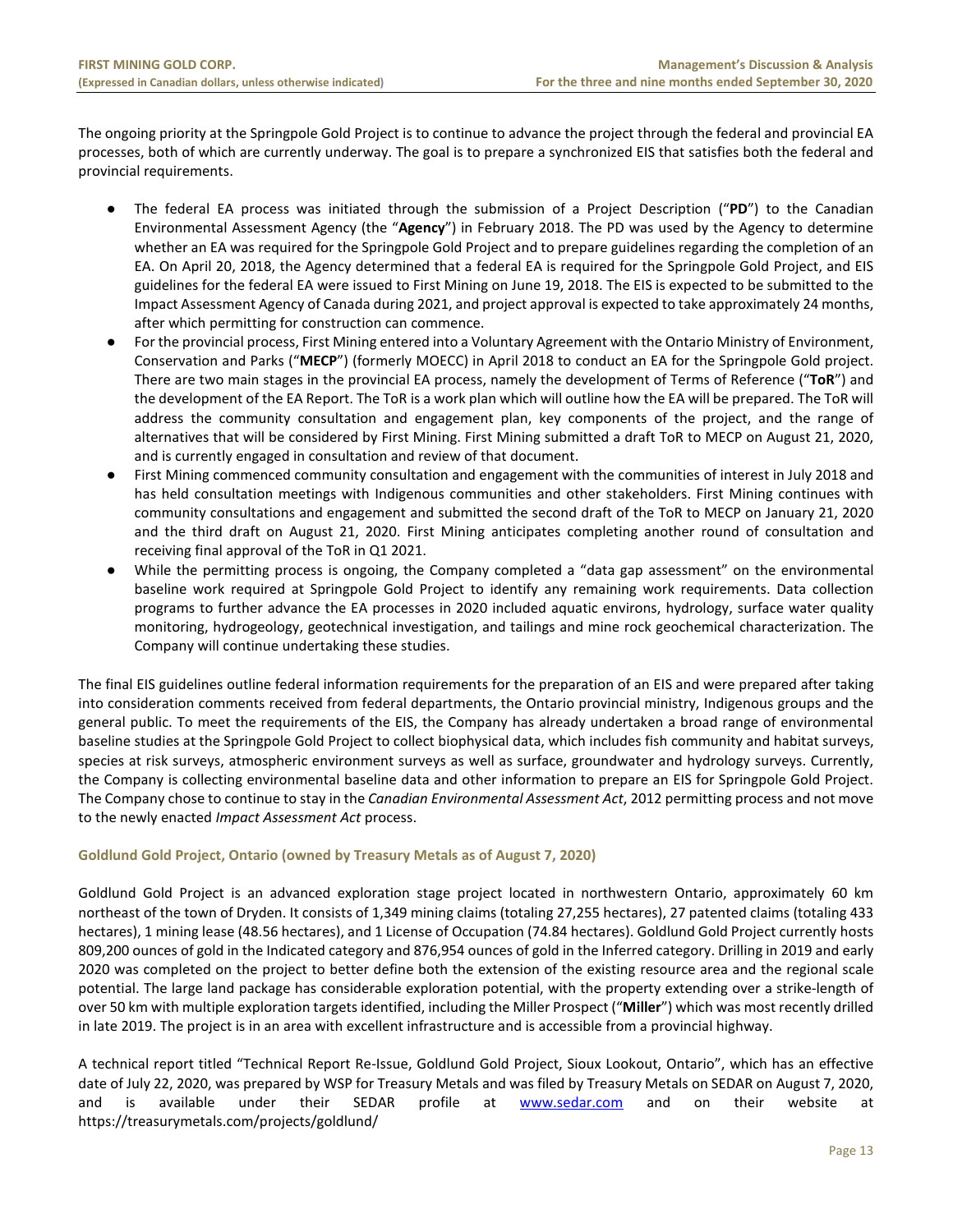Mining at the Goldlund Gold Project in the 1980s produced approximately 90,700 tonnes of ore grading 4.23 g/t Au from underground and 39,000 tonnes of ore grading 4.80 g/t from a small open pit. The project has year-round road access from Ontario Highway 72, which is 2 km to the south, and regional power lines are located 15 km to the north.

During the nine months ended September 30, 2020, the most significant expenditures at the Goldlund Gold Project were \$1,179,000 in connection with the 2020 drill campaign of approximately 6,500 m. In contrast, in the prior year period the most significant expenditure was \$564,000 in connection with the 2019 drill campaign of approximately 4,200 m.

# Transaction with Treasury Metals Inc.

On August 7, 2020, First Mining completed its transaction with Treasury Metals, pursuant to which Treasury Metals acquired all of the issued and outstanding shares of Tamaka. Under the terms of the Share Purchase Agreement, First Mining received total consideration comprised of (i) 43.33 million common shares of Treasury Metals; (ii) 11.67 million Treasury Metals Warrants with an exercise price of \$1.50 for a 3-year term; (iii) a 1.5% NSR royalty on Goldlund Gold Project (0.5% of which can be bought back by Treasury Metals for \$5 million in cash); and (iv) the right to certain contingent milestone payments totaling \$5 million, payable in cash, on certain key advancements at Goldlund Gold Project.

Details of the contingent milestone payments are as follows:

- \$2.5 million payable upon receipt of a mining lease to extract material from an open pit mine at Goldlund; and
- \$2.5 million payable upon 300,000 tonnes of ore that can form the basis of a mineral reserve being extracted from a mine at Goldlund.

The Company applied equity accounting for the investment in the Treasury Metals Shares. The fair value of the Treasury Metals Shares at closing of \$78,000,000 was determined using the quoted price of Treasury Metals common shares on August 7, 2020. The warrants of Treasury Metals have been accounted for as FVTPL. The Company uses the Black-Scholes option pricing model to calculate the fair value of the warrants held in Treasury Metals both as at August 7, 2020 and on an ongoing basis. The 1.5% NSR royalty on Goldlund was measured at fair value of \$3,709,000 and recorded in "Disposal, impairment or reclassification" under "Mineral Properties".

Upon closing First Mining held approximately 40% of the issued and outstanding common shares of Treasury Metals (on an undiluted basis) and had the right to appoint three nominees to the board of directors of Treasury Metals. In August 2020, the Company exercised this right and nominated (and Treasury Metals subsequently appointed) three individuals to the board of directors of Treasury Metals.

In accordance with the terms of an Investor Rights Agreement signed in connection with the transaction, First Mining is required to distribute approximately 20.94 million Treasury Metals Shares and all of the Treasury Metals Warrants to its shareholders (the "**Distribution**") within 12 months of closing of the transaction. Following the Distribution, First Mining will retain approximately 22.39 million Treasury Metals Shares, leaving the Company with a 19.9% interest. As at September 30, 2020, the Company accrued a liability for the obligation to distribute investments of \$37,222,000 with a corresponding entry booked into equity.

As at June 30, 2020, the Company recorded an impairment of Goldlund project amounting to \$22,498,000 (2019 - \$nil), based on facts and circumstances applicable at the time. On closing of the disposition of the project on August 7, 2020 the Company recorded an impairment reversal of \$13,262,000. On August 7, 2020, as a result of closing the Share Purchase Agreement with Treasury Metals, the Company derecognized the Goldlund project mineral property costs with the exception of the retained NSR royalty interest, now recorded under "Other" mineral properties. The Company also recorded an equity income from investment in Treasury Metals of \$467,000 (2019 - \$nil) during the three months ended September 30, 2020. In addition, as at September 30, 2020, the Company recorded an impairment of the equity investment in Treasury Metals amounting to \$15,634,000 (2019 - \$nil), based on the recoverable amount of the investment, which was indicated by the publicly quoted market price of Treasury Metals Shares.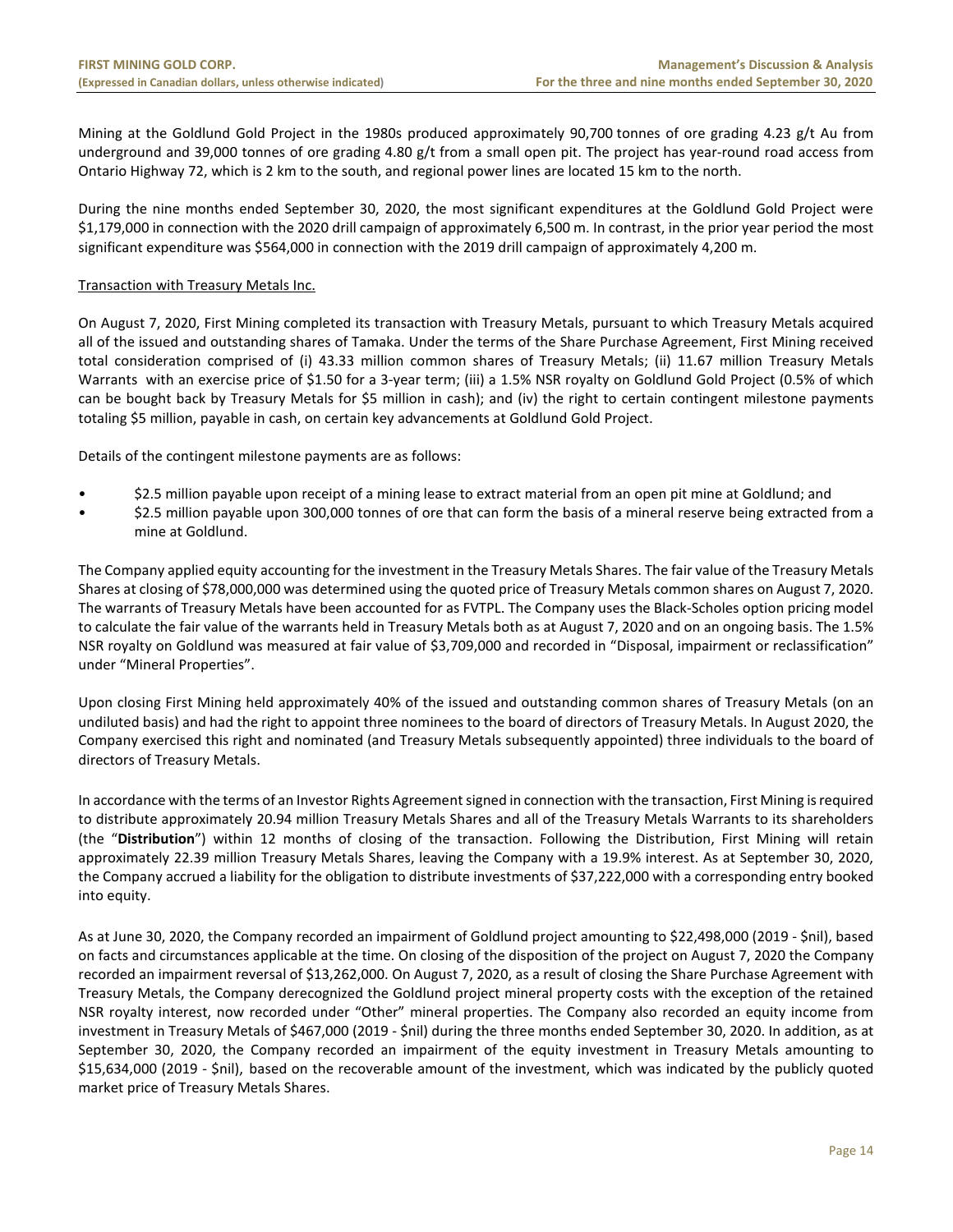# First Mining's 2020 "Main Zone" Drill Program (prior to the acquisition by Treasury Metals on August 7, 2020)

Following completion of the 2019 Miller zone drilling at the Goldlund Gold Project, the exploration program moved to the Goldlund Gold Project Main Zone area ("**Main Zone**") in Q4 2019 and continued there in 2020 to fulfill flow-through requirements from the Company's December 18, 2019 private placement up until the closing date of the transaction with Treasury Metals.

The initial phase of this drill program was completed in March 2020 (prior to a temporary field program shutdown at Goldlund due to COVID-19, which coincided with the scheduled mid-March break), and consisted of 39 holes (approximately 7,300 m), with the overall program's focus being to define and extend mineralization in the eastern and western portions of Zones 1, 2, 3 and 4. Fourteen of these holes (approximately 2,500 m) were drilled in 2019, with a further 25 holes (approximately 4,800 m) drilled in Q1 2020, with holes primarily targeting the Zone 2 and 3 areas. A further 9 holes (approximately 1,600 m) were completed when the program restarted in May after the COVID-19 shutdown. In total, 48 holes (totalling 8,958 m) were completed at the Main Zone as part of the 2019 – 2020 drill program. Drilling at the Main Zone was focused on delineating mineralization between the currently defined zones of the Goldlund Gold Project deposit.

#### **Pickle Crow Gold Project, Ontario**

The Pickle Crow Gold Project covers an area of 19,033 hectares and comprises 104 patented claims and 932 mining claims. The area is located in northwestern Ontario and is covered by the Treaty Nine First Nations Agreement. A technical report titled "An Updated Mineral Resource Estimate for the Pickle Crow Property, Patricia Mining Division, Northwestern Ontario, Canada", prepared by Micon International and dated June 15, 2018, was filed by the Company on SEDAR on August 23, 2018, and is available under the Company's SEDAR profile at [www.sedar.com](http://www.sedar.com/) and on the Company's website a[t www.firstmininggold.com.](http://www.firstmininggold.com/) Extensive infrastructure in place or proximal to the Pickle Crow Gold Project includes a 200 tonne per day gravity mill on site, generators and fuel storage and gravel road access to the property, and the property is within 10 km of a regional airport at Pickle Lake. The Pickle Crow Gold Project was a former high-grade operating mine until the late 1960s. The Pickle Crow Gold Project is owned by PC Gold, a wholly-owned subsidiary of the Company.

During the nine months ended September 30, 2020, the most significant expenditures at the Pickle Crow Gold Project were \$679,000 in connection with drilling, \$36,000 in mineral land taxes and \$1,750,000 in capitalized exploration expenditures incurred by Auteco. In the prior year period, the Company incurred \$31,000 in mineral land taxes.

#### Earn-In Agreement

On March 12, 2020, the Company and Auteco executed a definitive Earn-In Agreement, pursuant to which Auteco may complete the Earn-In relating to the Pickle Crow Gold Project. Under the terms of the Earn-In Agreement, Auteco can earn a full 80% equity interest in PC Gold by (a) incurring a total of \$10,000,000 in exploration expenditures over five years, (b) making cash payments to First Mining totaling \$4,100,000 (of which the Company has received \$100,000 to date), and (c) issuing 125 million shares of Auteco to First Mining (of which the Company has received 25 million shares to date). First Mining will also retain a 2% NSR royalty, 1% of which can be purchased by Auteco for USD\$2,500,000. During the term of the Earn-In Agreement, Auteco will incur all program costs and manage Pickle Crow exploration activity.

During the nine months ended September 30, 2020, the Company received the scheduled cash consideration of \$100,000 and 25 million shares of Auteco with a fair value on receipt of \$740,000 under the terms of the Earn-in Agreement. Auteco incurred a total of \$1,750,000 in exploration expenditures during the nine months ended September 30, 2020.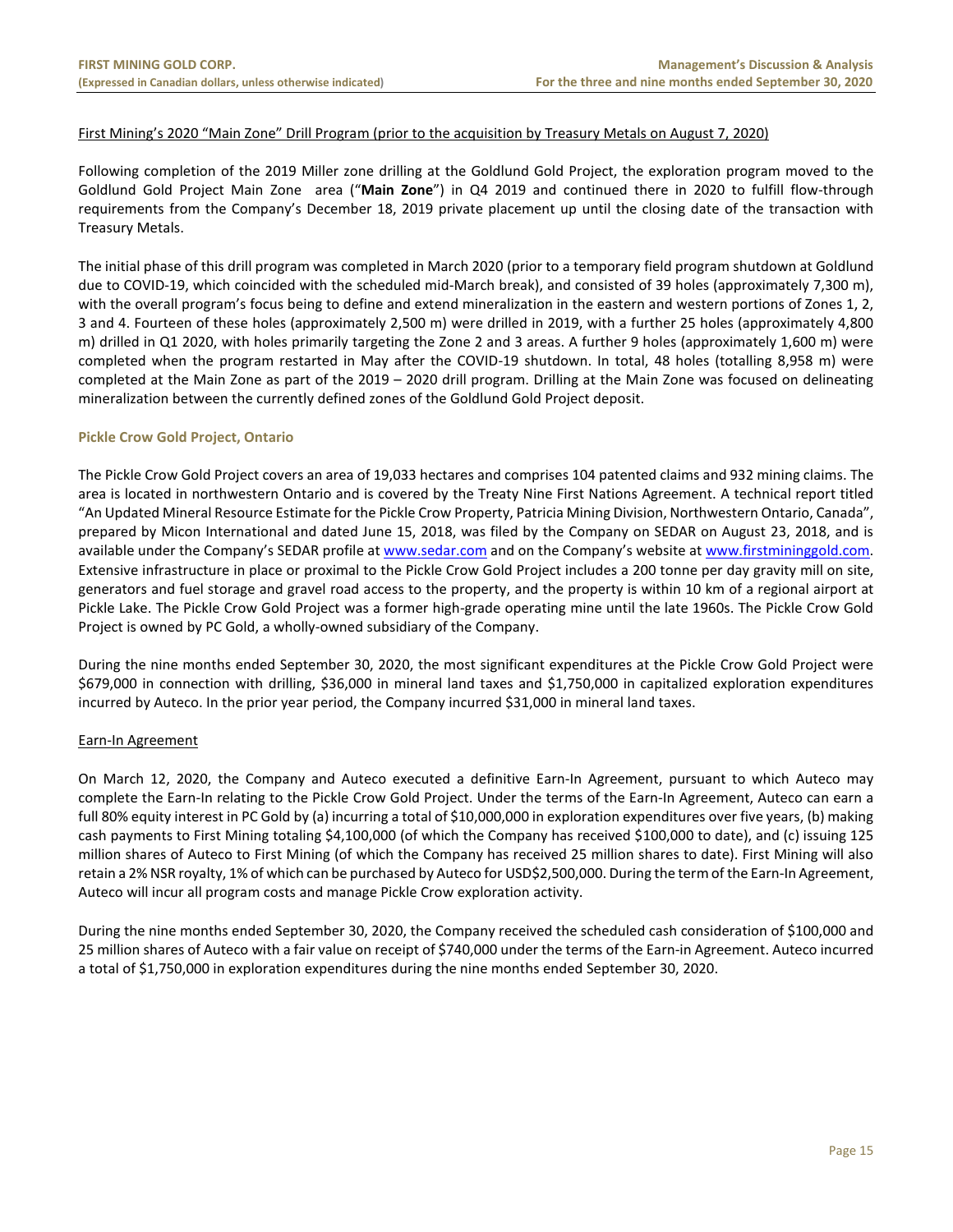Pursuant to the Earn-In Agreement, the Earn-In is comprised of two stages:

- Stage 1 Earn-In (51% earn-in) Three-year initial earn-in period to acquire a 51% equity interest in PC Gold by:
	- o Spending \$5,000,000 on exploration and \$1,000,000 on environmental matters at the Pickle Crow Gold Project (or cash payments in lieu), of which \$750,000 must be incurred within the first 12 months; and
	- o Issuing 100 million shares of Auteco to First Mining.
- Stage 2 Earn-In (additional 19% to earn-in to 70%) Upon completion of the Stage 1 Earn-In, Auteco will have a two-year follow-on period to acquire an additional 19% equity interest in PC Gold by:
	- o Spending a further \$5,000,000 on exploration at the Pickle Crow Gold Project (or cash payments in lieu);
	- o Making a \$1,000,000 cash payment to First Mining within 90 days of completing the additional exploration spend; and
	- o Issuing First Mining a 2% NSR royalty on the Pickle Crow Gold Project (1% of which can be bought back by Auteco for USD\$2,500,000) (this NSR will be issued to First Mining upon completion of the Stage 2 Earn-In).

In addition, upon completion of the Stage 2 Earn-In, Auteco will have an option to acquire an additional 10% equity interest in PC Gold, exercisable any time following completion of the Stage 2 Earn-In, by paying First Mining \$3,000,000 in cash. First Mining's residual 20% interest in the project is carried until a construction decision at Pickle Crow, which is to be made after a final feasibility study and following Auteco having arranged sufficient financing to achieve commercial production. If Auteco should fail to meet such requirements within the applicable time periods, the Earn-In Agreement will terminate and Auteco will be entitled to retain any interest which it has earned-in to prior to the date of termination. Further details regarding the Earn-In are set out in the Company's March 12, 2020 news release. In May 2020 and July 2020, Auteco raised \$5.1M Australian dollars and \$30.4M Australian dollars, respectively, in private placements from Australian and overseas institutions.

On February 28, 2019, the Company received a letter from the Acting Director, Mine Rehabilitation, at the Ontario Ministry of Energy, Northern Development and Mines ("**MENDM**"), which required the Company to submit a schedule for the development of a closure plan amendment for the Pickle Crow Gold Project. The Company complied with the requirement and submitted the schedule for the development of a closure plan amendment on March 29, 2019. The submission of a closure plan amendment complete with cost estimates was initially due on November 1, 2019. The Company has been granted an extension and is required to submit the closure plan amendment and cost estimates to the MENDM by January 31, 2021. The Company has engaged consultants to assist with developing this plan. Pursuant to the Earn-In Agreement, Auteco is required to reimburse the Company for a pro rata amount of its expenses with respect to any related bond requirements for the mine closure plan once it has completed the first stage of the Earn-In.

#### **Hope Brook Gold Project, Newfoundland**

The Hope Brook Gold Project covers an area of 26,650 hectares in Newfoundland, including six mineral licenses, with a deposit hosted by pyritic silicified zones occurring within a deformed, strike-extensive advanced argillic alteration zone. A technical report titled "2015 Mineral Resource Estimate Technical Report for the Hope Brook Gold Project, Newfoundland and Labrador, Canada", prepared by Mercator Geological Services Limited, was filed by the Company on SEDAR on November 27, 2015, and is available under the Company's SEDAR profile a[t www.sedar.com](http://www.sedar.com/) and on the Company's website a[t www.firstmininggold.com.](http://www.firstmininggold.com/)

The resource covers 1.5 km of an 8 km mineralized structure. Substantial infrastructure at the property includes a ramp to 350 metres ("**m**") below surface with vent raise, line-power to site, commercial barge and landing craft ramp, air strip, and a strong local labour force. The Hope Brook Gold Project was a former operating gold mine that produced 752,163 oz Au from 1987 to 1997.

In Q3 2020, the Company continued with its waste rock characterization and economic study of marketable aggregates at the Hope Brook Gold Project site. In addition, the Company continues to collect environmental baseline data for permitting and the understanding of site environmental conditions.

During the nine months ended September 30, 2020, the most significant expenditures at the Hope Brook Gold Project were \$87,000 for an aggregate study and annual advanced royalty payment of \$20,000. In the prior year period, the Company made its annual advanced royalty payment on the Hope Brook Gold Project and conducted aquatic environmental baseline studies.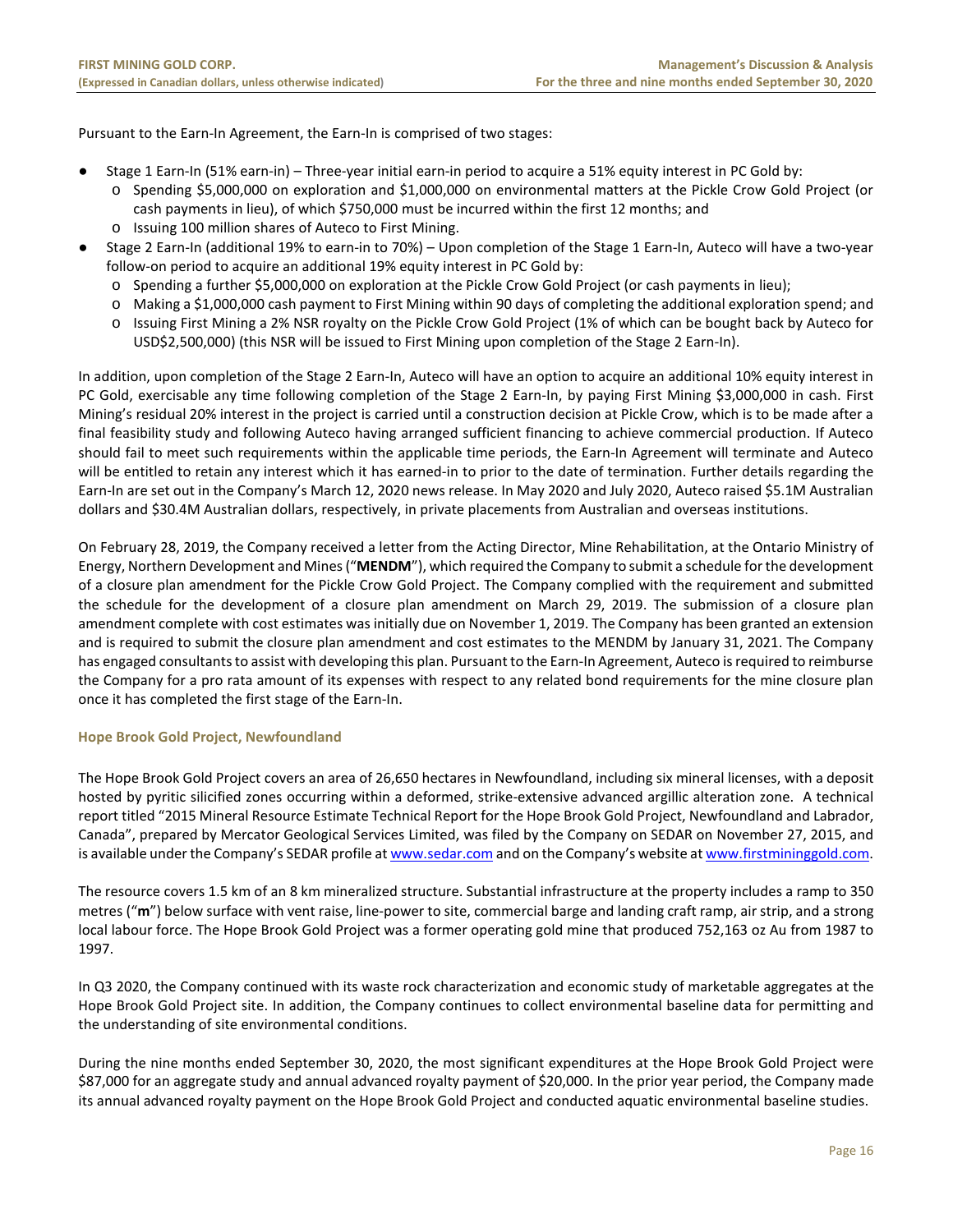# **Cameron Gold Project, Ontario**

The Cameron Gold Project covers an area of 49,574 hectares in northern Ontario and comprises 24 patented claims, 1,790 mining claims, 4 mining leases, and 7 Licenses of Occupation. The Cameron Gold Project deposit is a greenstone-hosted gold deposit and the mineralization is mainly hosted in mafic volcanic rocks within a northwest trending shear zone (Cameron Lake Shear Zone) which dips steeply to the northeast. A technical report titled "Technical Report on the Cameron Gold Deposit, Ontario, Canada", prepared by Optiro Pty Limited, was filed by the Company on SEDAR on March 22, 2017, and is available under the Company's SEDAR profile at [www.sedar.com](http://www.sedar.com/) and on the Company's website a[t www.firstmininggold.com.](http://www.firstmininggold.com/) There is year-round road access to the property from the nearby highway and power lines within 20 km.

During 2019, the Company conducted environmental studies, including surface and groundwater quality monitoring programs to support a potential environmental assessment or permitting applications in the future. In addition, the Company undertook an ore sorting test program on selected core samples, along with low cost maintenance of site infrastructure.

During the nine months ended September 30, 2020, the most significant expenditures at the Cameron Gold Project were \$61,000 for salary allocations and \$18,000 for ore sorting test work program. In the prior year period, the most significant expenditures were \$51,000 for economic evaluation and \$45,000 for salary allocations.

# *Tier 2 and 3 Projects*

The following table sets out the Company's Tier 2 and 3 projects by region. These projects are 100%-owned by the Company with the exception of the Duparquet Gold Project. The Company has a 10% indirect ownership interest in the Duparquet Gold Project and a 100% interest in the Central Duparquet Property.

| <b>Canada</b>             | <b>USA</b>                              |
|---------------------------|-----------------------------------------|
| Duquesne, Québec          | Turquoise Canyon, Nevada <sup>(1)</sup> |
| Pitt, Québec              |                                         |
| Duparquet, Québec         |                                         |
| Joutel, Québec            |                                         |
| Morris, Québec            |                                         |
| Horseshoe Island, Ontario |                                         |
| Lac Virot, Newfoundland   |                                         |

(1) Property under option to a third party.

For further information on the Company's Tier 2 and 3 projects, see the Company's Annual Information Form for the year ended December 31, 2019 which is available under the Company's SEDAR profile at [www.sedar.com,](http://www.sedar.com/) as an exhibit to the Company's Form 40-F on EDGAR at [www.sec.gov,](http://www.sec.gov/) and on the Company's website at [www.firstmininggold.com.](http://www.firstmininggold.com/)

#### **NSR on the Duquesne Gold Project, Québec**

In connection with an agreement entered into by Clifton Star Resources Inc. ("**Clifton Star**") on July 31, 2012, prior to its acquisition by First Mining, Clifton Star purchased 0.5% of a 3% NSR royalty on the Duquesne Gold Project for \$1,000,000 in cash. Per the terms of this agreement, beginning June 2019, the remaining 2.5% NSR must be purchased over the ensuing five years in tranches of 0.5% for \$1,000,000 for each tranche. Management is currently in discussions with the royalty owners regarding potential amendments to the timing and amount of any future payments related to this royalty repurchase.

#### **Sale of Mexican Exploration Projects**

On April 28, 2020, the Company entered into a share purchase agreement with a third-party private company (the "**Purchaser**") pursuant to which the Purchaser acquired all of the issued and outstanding shares of 0924682 B.C. Ltd. and 1089568 B.C. Ltd., two wholly-owned subsidiaries of the Company that hold all of the shares of two Mexican subsidiaries that owned all of the Company's Mexican mineral properties. Consideration consisted of nominal cash, and the grant to the Company of a 2% NSR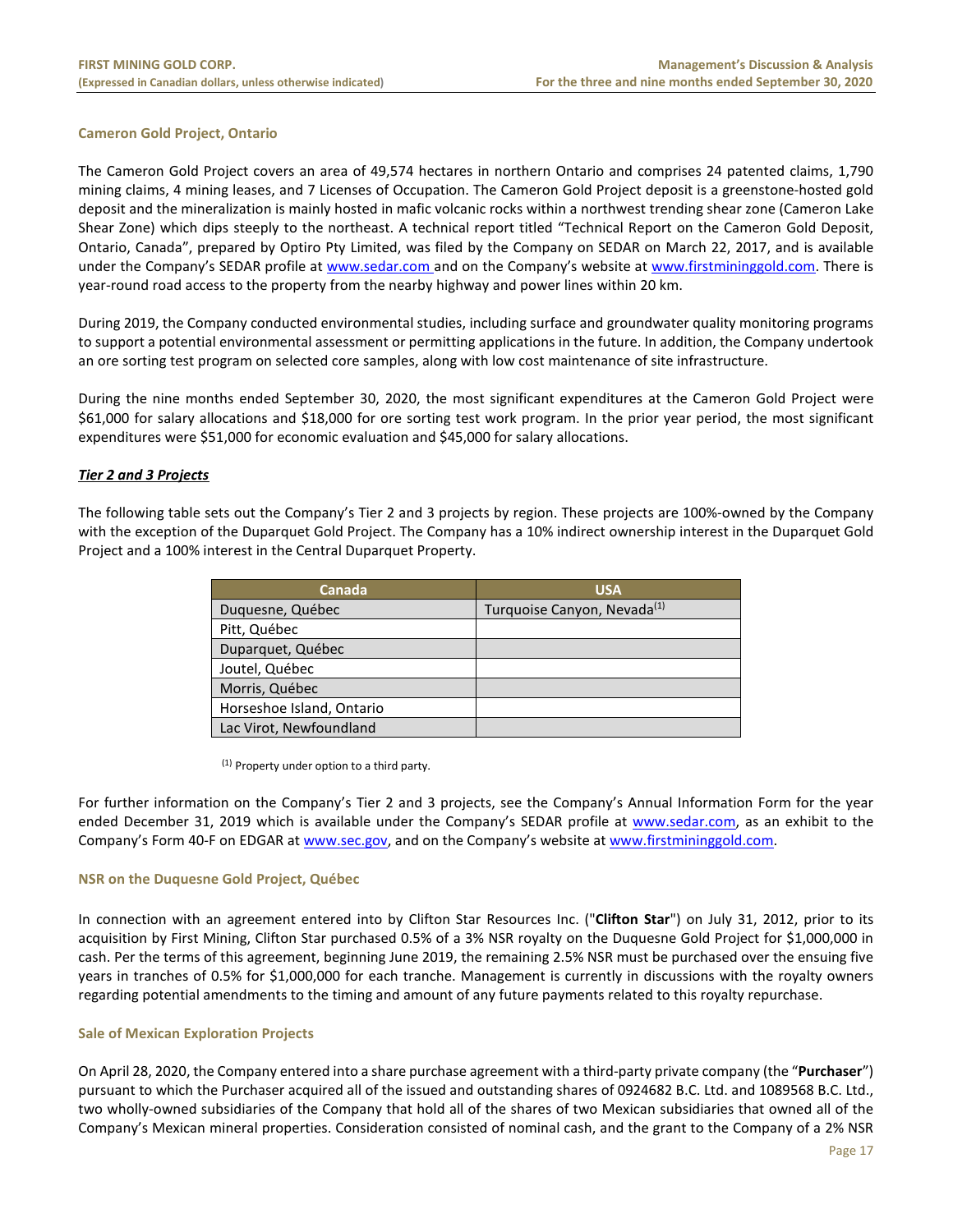on 10 of the 11 mineral properties. The Purchaser has the right to buy-back 1% of each of these 10 NSRs by paying US\$1 million to the Company for each NSR in respect of which the buy-back right is exercised. From the date of this sale transaction, First Mining no longer holds any mineral properties in Mexico, and this sale will allow the Company to focus its capital and resources on its Canadian mineral properties. The transaction resulted in a \$303,000 loss on disposal of subsidiaries recorded on the statement of net loss and comprehensive loss for the nine months ended September 30, 2020, and recycling of currency translation adjustment on disposal of Mexican subsidiaries amounting to \$630,000.

# <span id="page-18-0"></span>**SELECTED QUARTERLY FINANCIAL INFORMATION**

| Financial Results (in \$000s Except for per Share Amounts):          |    |             |    |           |    |          |    |             |               |    |                          |                |    |         |
|----------------------------------------------------------------------|----|-------------|----|-----------|----|----------|----|-------------|---------------|----|--------------------------|----------------|----|---------|
|                                                                      |    | $2020 - Q3$ |    | 2020-Q2   |    | 2020-Q1  |    | $2019 - Q4$ | 2019-Q3       |    | 2019-Q2                  | 2019-Q1        |    | 2018-Q4 |
| <b>Net Loss</b>                                                      | Ś. | (12, 352)   | Ś  | (19, 531) | Ś  | (1, 462) | \$ | (2, 274)    | \$<br>(1,643) | Ŝ. | (1, 315)                 | \$<br>(1, 727) | S. | (5,658) |
| Impairment of non-<br>current assets                                 |    | 2,372       |    | 22,498    |    | ۰        |    |             | 341           |    |                          |                |    | 4,181   |
| <b>Net Loss Excluding</b><br>Certain Non-cash<br>Items $(1)(2)$      |    | (989)       |    | (884)     |    | (990)    |    | (1,402)     | (970)         |    | (840)                    | (1, 153)       |    | (1,085) |
| <b>Basic and Diluted Net</b><br>Loss Per Share (in<br>dollars) $(3)$ |    | (0.02)      |    | (0.03)    |    | (0.00)   |    | (0.00)      | (0.01)        |    | (0.00)                   | (0.00)         |    | (0.01)  |
| <b>Financial Position (in \$000s):</b>                               |    |             |    |           |    |          |    |             |               |    |                          |                |    |         |
| Cash and Cash<br>Equivalents                                         |    | 32,477      |    | 6,475     |    | 10,497   |    | 5,902       | 5,687         |    | 8,396                    | 3,059          |    | 5,115   |
| Working Capital <sup>(1)</sup>                                       |    | 14,324      |    | 8,596     |    | 9,946    |    | 5,780       | 8,360         |    | 10,627                   | 5,491          |    | 7,536   |
| Investments                                                          |    | 24,016      |    | 5,601     |    | 1,398    |    | 1,775       | 3,503         |    | 2,979                    | 2,669          |    | 2,597   |
| <b>Mineral Properties</b>                                            |    | 168,188     |    | 159,630   |    | 256,532  |    | 252,815     | 248,509       |    | 246,411                  | 245,169        |    | 244,129 |
| <b>Investment in Treasury</b><br>Metals Inc.                         |    | 62,833      |    |           |    |          |    |             |               |    |                          |                |    |         |
| Non-current Assets Held<br>for Sale                                  |    |             |    | 77,993    |    |          |    |             |               |    |                          |                |    |         |
|                                                                      |    |             |    |           |    |          |    |             |               |    |                          |                |    |         |
| <b>Total Assets</b>                                                  |    | 296,343     |    | 258,044   |    | 276,776  |    | 268,020     | 263,470       |    | 263,381                  | 256,463        |    | 257,532 |
| <b>Total Non-Current</b><br>Liabilities                              | \$ | 15,332      | \$ | 1,959     | \$ | 3,306    | \$ | 3,139       | \$            | \$ | $\overline{\phantom{0}}$ | \$<br>$\sim$   | \$ |         |

(1) These are non-IFRS measures with no standardized meaning under IFRS. For further information and a detailed reconciliation, please refer to the section in this MD&A titled "Non-IFRS Measures".

(2) "The certain non-cash items excluded" refers to the "Share-based payments expense", "Impairment of non-current assets", "Investments fair value loss", "Loss on disposal of subsidiaries", "Fair value loss on Silver Stream derivative liability", "Deferred income tax expense (recovery)" and "Equity income from investment in Treasury Metals".

(3) The basic and diluted loss per share calculations result in the same amount due to the anti-dilutive effect of outstanding stock options and warrants in all periods.

#### **Quarterly results are discussed relative to the preceding quarter's results in the following paragraphs**

The most significant variances in net loss quarter to quarter is typically due to non-cash items per MD&A section titled "Non-IFRS Measures". One of the non-cash items recurring every quarter is share-based payments expense, which fluctuates due to the timing of stock option grants and associated vesting, the number of underlying options granted, and the associated fair value dollar amount calculated at the time of the grant.

In 2020-Q3 there was a \$15,634,000 non-cash impairment of the equity investment in Treasury Metals. In 2020-Q2 there was a \$22,498,000 non-cash impairment of the Goldlund Gold Project, of which \$13,262,000 was reversed in 2020-Q3 when the project was sold. In 2020-Q2 a deferred tax recovery of \$1,385,000 was recorded as a result of the impairment while in 2020- Q3 a deferred tax recovery of \$171,000 was recorded as a result of flow-through share premium reversal. In addition, in 2020- Q2 an investments fair value gain of \$3,013,000 on Auteco shares was recorded through profit or loss. In 2020-Q3 an investments fair value loss of \$3,439,000 on Auteco shares, First Majestic shares, and Treasury Metals warrants was recorded.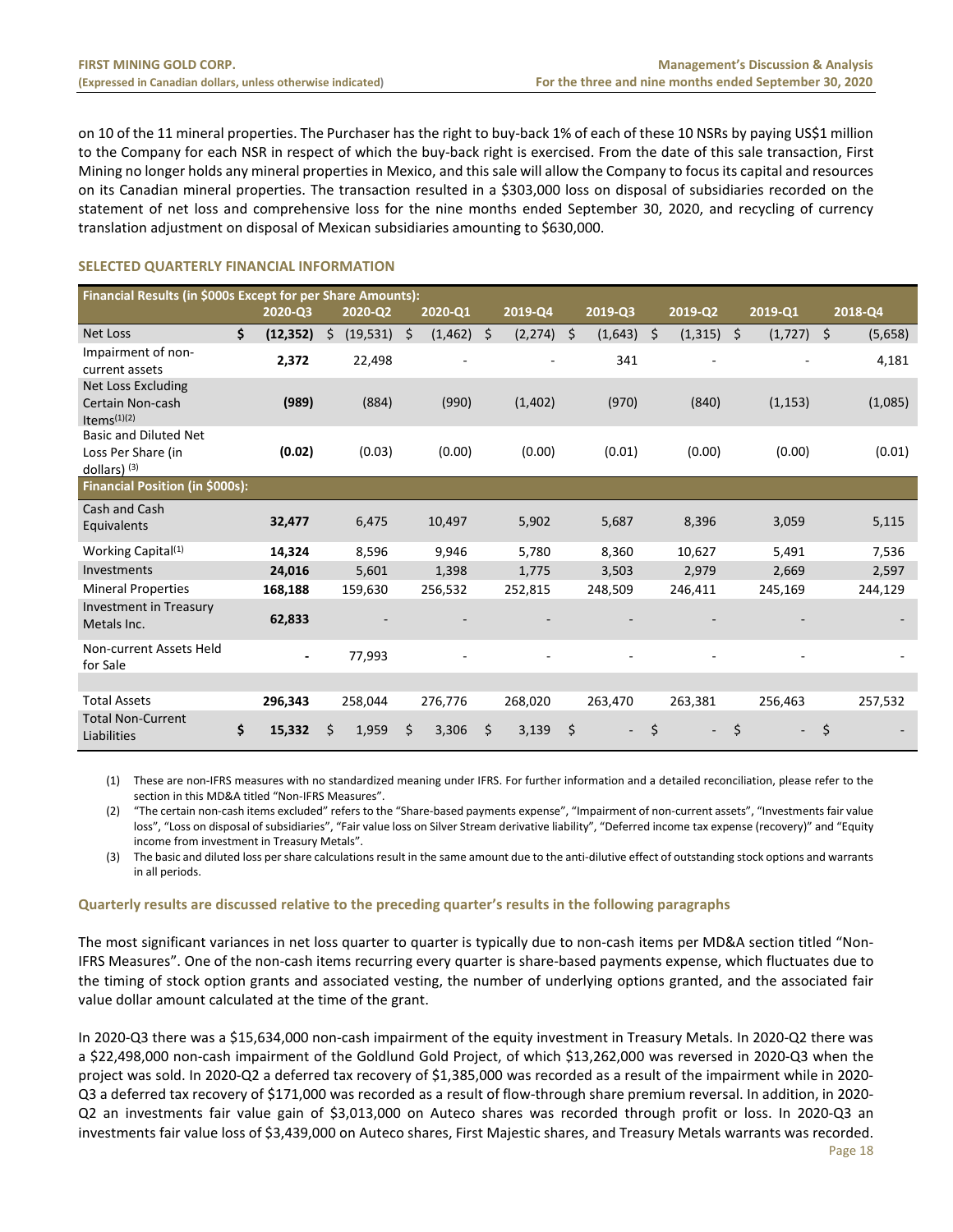Lastly, as a result of the sale of the Mexican properties during 2020-Q2, the Company recorded a \$303,000 loss on disposal of subsidiaries, and recycled currency translation adjustments on disposal amounting to \$630,000. In 2020-Q3 the Company recorded \$467,000 in equity income from investment in Treasury Metals.

In 2020-Q3 there was an increase in marketing expenses compared to 2020-Q2 due to an increase in virtual conference attendance and marketing campaigns. In 2020-Q2 there was an increase in professional and consulting fees compared to 2020- Q1 due to fees incurred in relation to the Auteco and Treasury Metals transactions. In 2020-Q1 there was a decrease in marketing expenses compared to 2019-Q4 due to a reduction in marketing campaigns. In 2019-Q4 a bonus accrual was recorded as at December 31, 2019, resulting in an increase in salaries when compared to 2019-Q3. In 2019-Q3 there was an increase in professional fees in connection with the base shelf prospectus and the establishment of an ATM facility. In 2019- Q2 there was a decrease in marketing expenses compared to 2019-Q1 due to fewer conferences attended and fewer marketing campaigns. In 2019-Q1 there was an increase in marketing expenses compared to 2018-Q4 due to an increase in conference attendance and marketing campaigns. Furthermore, in 2018-Q4 there was a \$4,181,000 non-cash impairment of the Company's Mexican mineral properties and a non-recurring severance payment of \$300,000.

In terms of cash and cash equivalents, variances between quarters depend on the amount, type and timing of work being performed on the Company's mineral property portfolio, classified under investing activities in the statements of cash flows. In 2020-Q3, the Company completed a bought deal financing, which provided net cash inflows of \$26,647,000, classified under financing activities in the statements of cash flows, and incurred \$3,280,000 in mineral property expenditures, classified under investing activities in the statements of cash flows. In addition, in 2020-Q3 the Company received net cash of \$3,263,000 from First Majestic in relation to the Silver Purchase Agreement, classified under financing activities in the statements of cash flows. In 2020-Q2, the Company sold 532,000 common shares of the Company under the ATM program for net proceeds of \$125,000, classified under financing activities in the statements of cash flows, and incurred \$2,939,000 in mineral property expenditures, classified under investing activities in the statements of cash flows. In 2020-Q1, the Company completed a non-brokered private placement financing including the issuance of flow-through common shares, which provided net cash inflows of \$9,124,000, classified under financing activities in the statements of cash flows. In 2020-Q1, the Company incurred \$3,255,000 in mineral property expenditures, classified under investing activities in the statements of cash flows.

The fluctuation in total assets from one quarter to the next is primarily a function of decreases in cash used to fund operating activities, increases in cash from private placements, public offerings and the exercise of options and warrants, changes in the fair value of investments and mineral property investments, and additions to or impairment of mineral property balances. In addition, in 2020-Q3, the Company recorded an investment in Treasury Metals as a result of closing the Transaction with Treasury Metals. It is worth noting that cash used in investing activities for the purposes of exploration and development work being performed on the Company's mineral properties remains within total assets, given that these amounts are capitalized in connection with the Company's accounting policies.

The fluctuation in total non-current liabilities from one quarter to the next is primarily a function of classification of the lease liability and environmental reclamation provision between current and non-current liabilities, changes in deferred tax liabilities as a result of an impairment of mineral properties and incurring eligible flow-through expenditures. In addition, in 2020-Q3, the Company recorded a Silver Stream derivative liability in relation to the Silver Purchase Agreement entered into with First Majestic.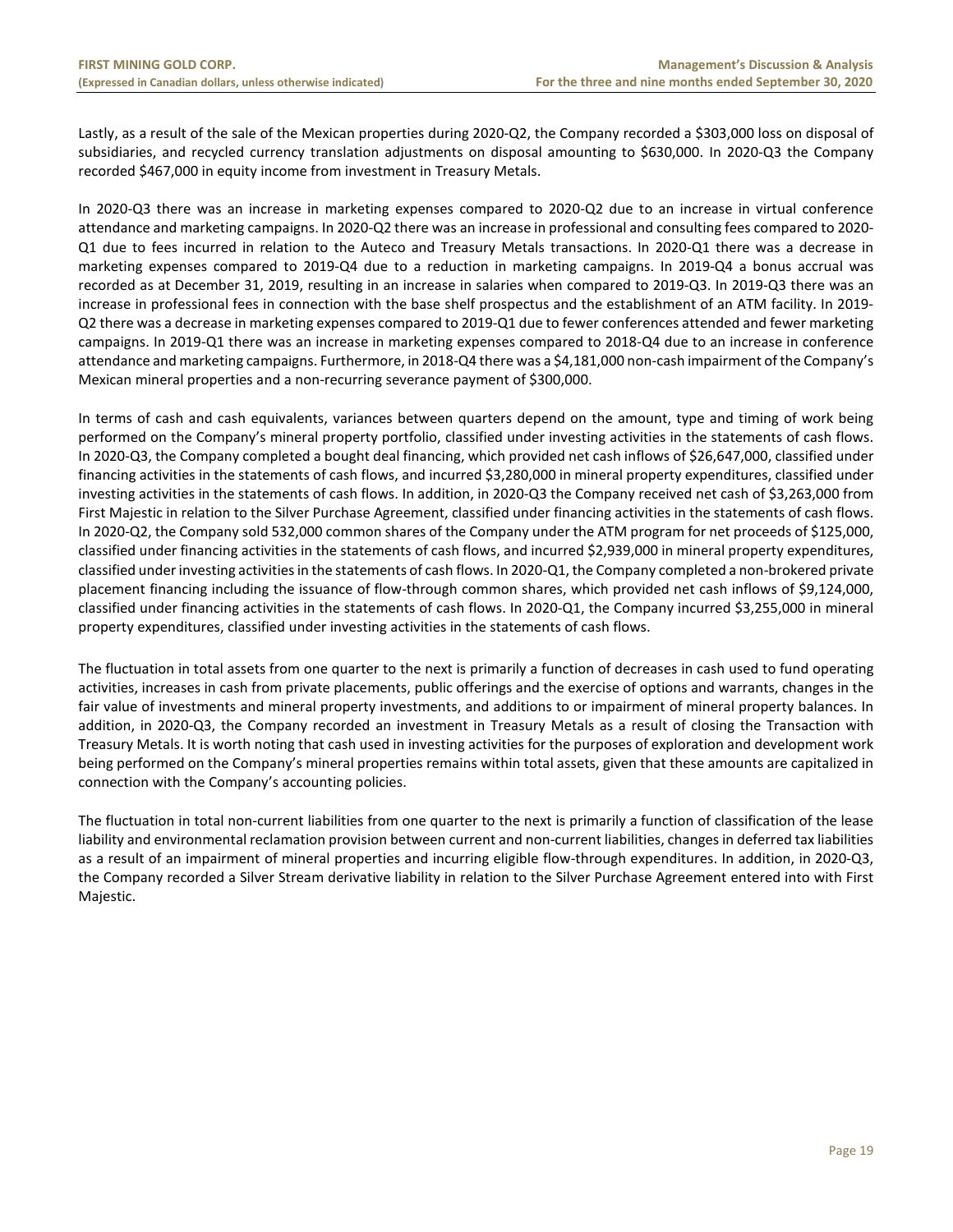# <span id="page-20-0"></span>**RESULTS OF CONTINUING OPERATIONS**

# *For the three and nine months ended September 30, 2020 and 2019*

Unless otherwise stated, the following financial data was prepared on a basis consistent with IFRS and extracted from the unaudited Condensed Interim Consolidated Financial Statements:

| (in \$000s)                                                     | Three months ended<br>September 30 |              | <b>Nine months ended</b><br>September 30 |          |
|-----------------------------------------------------------------|------------------------------------|--------------|------------------------------------------|----------|
|                                                                 | 2020                               | 2019         | 2020                                     | 2019     |
|                                                                 |                                    |              |                                          |          |
| <b>EXPENDITURES</b>                                             |                                    |              |                                          |          |
| General and administration                                      | \$<br>367 \$                       | 759 \$       | $2,014$ \$                               | 1,835    |
| Exploration and evaluation                                      | 169                                | 168          | 455                                      | 545      |
| Investor relations and marketing communications                 | 336                                | 163          | 760                                      | 680      |
| Corporate development and due diligence                         | 59                                 | 53           | 191                                      | 135      |
| Share-based payments expense (non-cash)                         | 128                                | 332          | 777                                      | 1,381    |
| Impairment of non-current assets (non-cash)                     | 2,372                              | 341          | 24,870                                   | 341      |
| Loss from operational activities                                | (3, 431)                           | (1, 816)     | (29,067)                                 | (4, 917) |
|                                                                 |                                    |              |                                          |          |
| <b>OTHER ITEMS</b>                                              |                                    |              |                                          |          |
| Foreign exchange (loss) gain                                    | (64)                               | 13           | 543                                      | 9        |
| Other expenses                                                  | (25)                               | (9)          | (71)                                     | (70)     |
| Interest and other income                                       | 31                                 | 28           | 85                                       | 151      |
| Investments fair value loss (non-cash)                          | (3, 439)                           |              | (426)                                    |          |
| Loss on disposal of subsidiaries (non-cash)                     |                                    |              | (303)                                    |          |
| Fair value loss on Silver Stream derivative liability           | (6, 112)                           |              | (6, 112)                                 |          |
| (non-cash)                                                      |                                    |              |                                          |          |
| Loss before income taxes and equity income                      | \$<br>$(13,040)$ \$                | $(1,784)$ \$ | $(35, 351)$ \$                           | (4,827)  |
| Deferred income tax recovery (non-cash)                         | 221                                | 141          | 1,539                                    | 141      |
| Equity income from investment in Treasury Metals (non-<br>cash) | 467                                |              | 467                                      |          |
| Net loss for the period                                         | \$<br>$(12, 352)$ \$               | $(1,643)$ \$ | $(33, 345)$ \$                           | (4,686)  |
|                                                                 |                                    |              |                                          |          |
| Other comprehensive income                                      | 2,061                              | 1,049        | 2,442                                    | 1,152    |
|                                                                 |                                    |              |                                          |          |
| Net loss and comprehensive income for the period                | \$<br>(10, 291)                    | (594)        | (30, 903)                                | (3,534)  |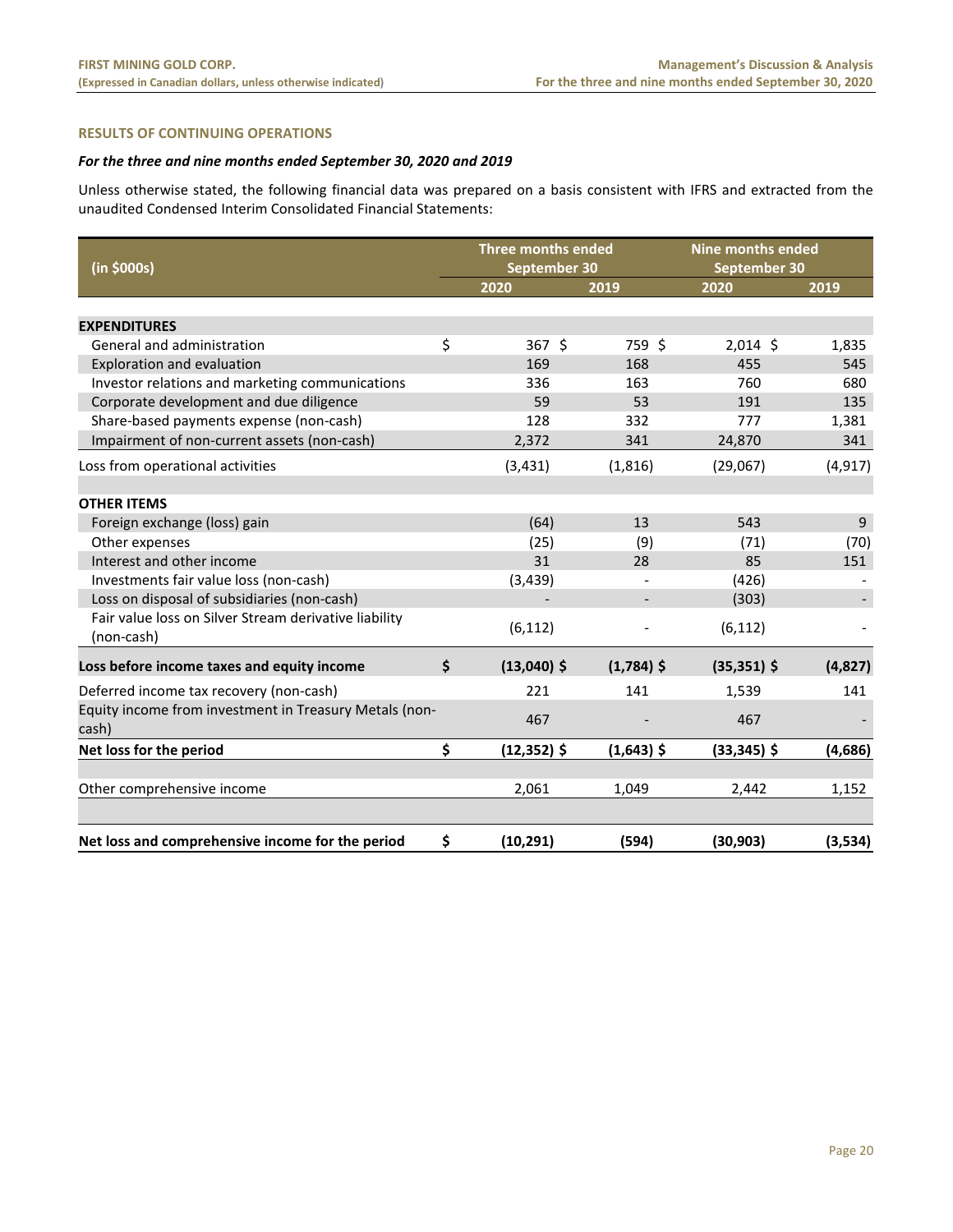# *Third Quarter 2020 Compared to Third Quarter 2019*

For the three months ended September 30, 2020, net loss for the period has increased by \$10,709,000 compared to the three months ended September 30, 2019. This change was explained by the following:

#### **General and Administration**

General and administration decreased by \$392,000 during the three months ended September 30, 2020 compared to the same period in 2019. This decrease is predominantly due to incurring additional professional fees in connection with the filing of a base shelf prospectus and arrangement of an ATM facility in 2019.

#### **Investor Relations and Marketing Communications**

Investor relations and marketing communications increased by \$173,000 during the three months ended September 30, 2020 compared to the same period in 2019. This increase is predominantly due to an increase in virtual conference attendance, marketing campaigns and the timing of expenditures during the third quarter of 2020.

#### **Other Functional Expenses**

The amounts in exploration and evaluation and corporate development and due diligence were comparable between periods.

#### **Share-based Payments Expense (non-cash)**

Share-based payments expense decreased by \$204,000 during the three months ended September 30, 2020 compared to the same period in 2019, primarily due to a lower fair value per option in 2020 (\$0.12 per option in 2020 compared to \$0.20 per option in 2019).

#### **Impairment of non-current assets (non-cash)**

Impairment of non-current assets increased by \$2,031,000 during the three months ended September 30, 2020 compared to the same period in 2019. The Company recorded a \$2,372,000 impairment of non-current assets, which included \$13,603,000 in Goldlund impairment reversal and \$15,634,000 in impairment of the equity investment in Treasury Metals during the three months ended September 30, 2020. In the three months ended September 30, 2020, the impairment of non-current assets was driven by the recoverable amounts of the Goldlund mineral property and equity investment in Treasury Metals. In the three months ended September 30, 2019, the impairment of non-current assets was driven by the recoverable amount of the Turquoise Canyon property.

#### **Investments fair value loss (non-cash)**

Investments fair value loss increased by \$3,013,000 during the three months ended September 30, 2020 compared to the same period in 2019. The Company received the 25.00 million shares of Auteco in connection with its right to Earn-In to PC Gold, 0.81 million shares of First Majestic in connection with the Silver Purchase Agreement, and 11.67 million Treasury Metals Warrants in connection with the Share Purchase Agreement. These shares and warrants are classified as fair value through profit and loss ("**FVTPL**"). Based on changes in the fair values of Auteco shares, First Majestic Shares and Treasury Metals Warrants from the date of receipt to September 30, 2020, an investments fair value loss was recorded in net income (loss).

#### **Fair value loss on Silver Stream derivative liability (non-cash)**

In connection with the Silver Purchase Agreement with First Majestic the Company recorded a Silver Stream derivative liability which is classified as FVTPL. Based on changes in fair value of Silver Stream derivative liability from the inception date to September 30, 2020, a fair value loss on Silver Stream derivative liability was recorded in net income (loss). During the three months ended September 30, 2020, the Company recorded a fair value loss on Silver Stream derivative liability of \$6,112,000.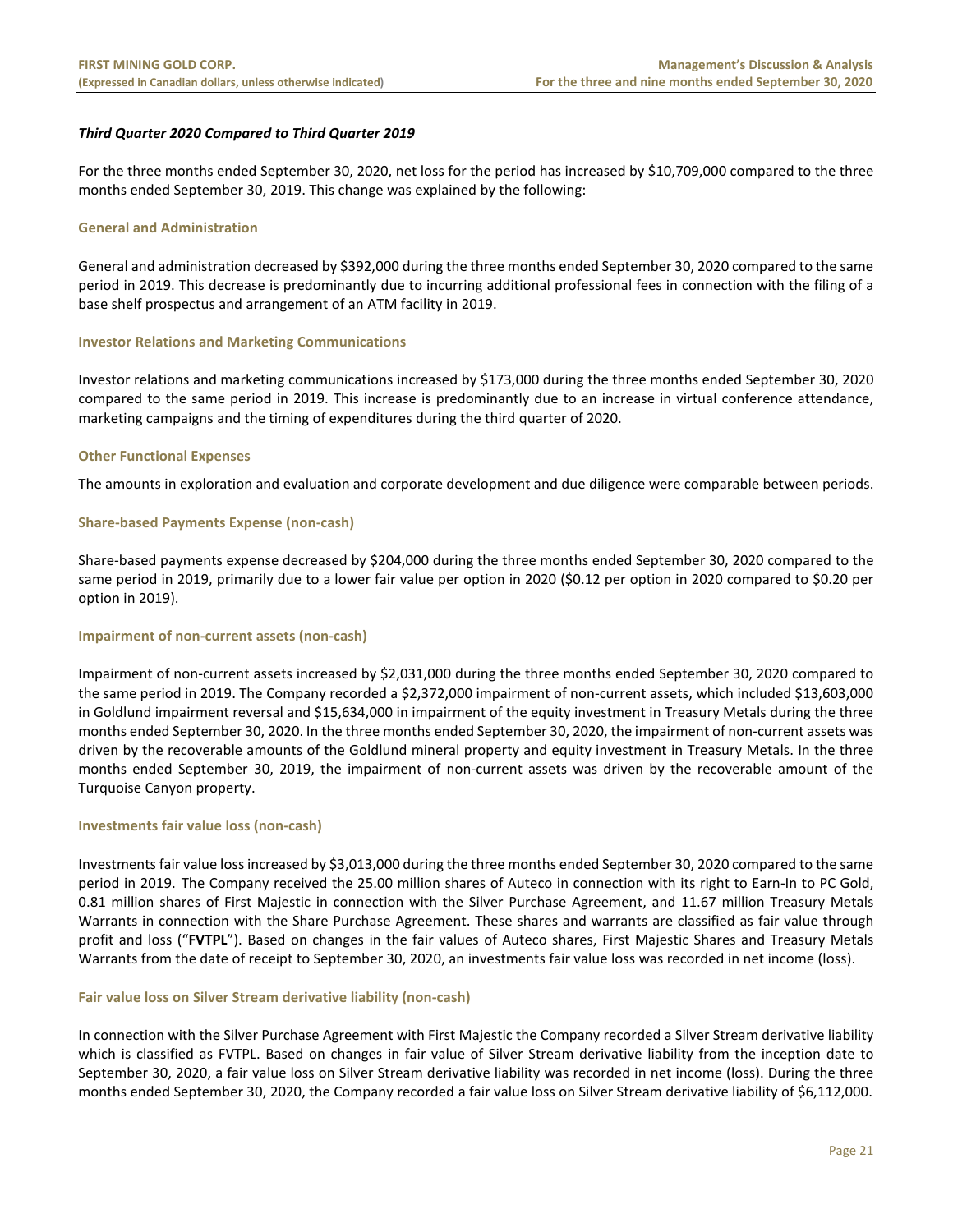#### **Deferred income tax recovery (non-cash)**

Deferred income tax recovery increased by \$80,000 during the three months ended September 30, 2020 compared to the same period in 2019, as a result of the increase in eligible flow-through expenditures incurred.

#### **Equity income from investment in Treasury Metals (non-cash)**

During the three months ended September 30, 2020, the Company recorded an equity income from investment in Treasury Metals of \$467,000. The Company received 43.33 million Treasury Metals Shares in connection with the Share Purchase Agreement and applied equity accounting for the investment in the Treasury Metals Shares.

#### *Nine Months Ended September 30, 2020 Compared to Nine Months Ended September 30, 2019*

For the nine months ended September 30, 2020, net loss for the period has increased by \$28,659,000 compared to the nine months ended September 30, 2019. This change was explained by the following:

#### **General and Administration**

General and administration increased by \$179,000 during the nine months ended September 30, 2020 compared to the same period in 2019. This increase is predominantly due to incurring professional and consulting fees in connection with the Auteco and Treasury Metals transactions.

#### **Investor Relations and Marketing Communications**

Investor relations and marketing communications increased by \$80,000 during the nine months ended September 30, 2020 compared to the same period in 2019. This increase is predominantly due to increase in marketing campaigns.

#### **Other Functional Expenses**

The amounts in exploration and evaluation and corporate development and due diligence were comparable between periods.

#### **Share-based Payments Expense (non-cash)**

Share-based payments expense decreased by \$604,000 during the nine months ended September 30, 2020 compared to the same period in 2019, primarily due to a lower fair value per option in 2020 (\$0.12 per option in 2020 compared to \$0.20 per option in 2019).

#### **Impairment of non-current assets (non-cash)**

Impairment of non-current assets increased by \$24,529,000 during the nine months ended September 30, 2020 compared to the same period in 2019. The Company recorded a \$24,870,000 impairment of non-current assets, which included \$9,236,000 in Goldlund impairment and \$15,634,000 in impairment of the equity investment in Treasury Metals during the nine months ended September 30, 2020. In the nine months ended September 30, 2020, the impairment of non-current assets was driven by the recoverable amounts of the Goldlund mineral property and equity investment in Treasury Metals. In the nine months ended September 30, 2019, the impairment of non-current assets was driven by the recoverable amount of the Turquoise Canyon property.

#### **Investments fair value loss (non-cash)**

Investments fair value loss increased by \$426,000 during the nine months ended September 30, 2020 compared to the same period in 2019. The Company received the 25.00 million shares of Auteco in connection with its right to Earn-In to PC Gold, 0.81 million shares of First Majestic in connection with the Silver Purchase agreement, and 11.67 million Treasury Metals Warrants in connection with the Share Purchase Agreement. These shares warrants are classified as FVTPL. Based on changes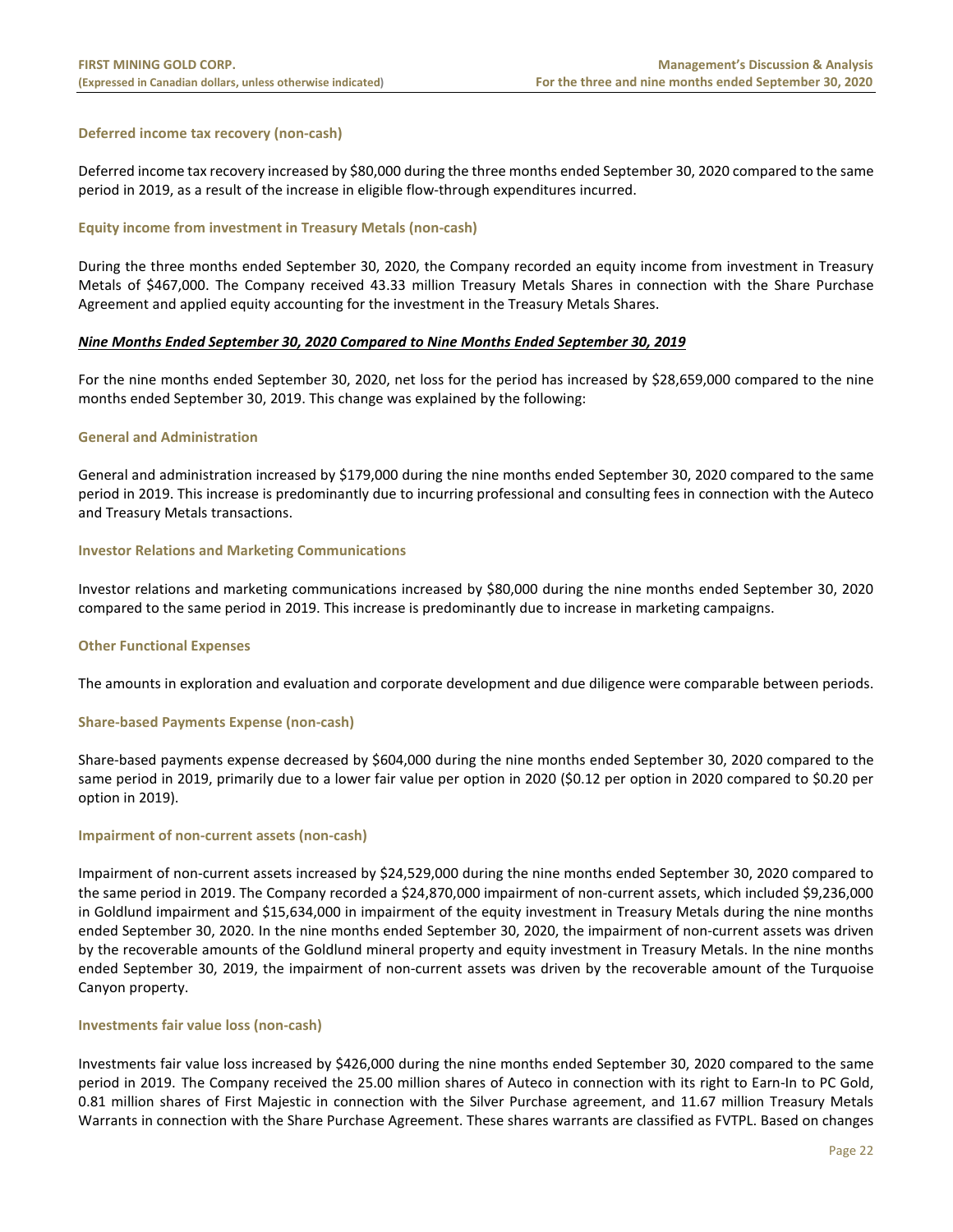in fair value of Auteco shares, First Majestic Shares and Treasury Metals Warrants from the date of receipt to September 30, 2020, an investments fair value loss was recorded in net income (loss).

#### **Fair value loss on Silver Stream derivative liability (non-cash)**

In connection with the Silver Purchase Agreement with First Majestic the Company recorded a Silver Stream derivative liability which is classified as FVTPL. Based on changes in fair value of Silver Stream derivative liability from the inception date to September 30, 2020, a fair value loss on Silver Stream derivative liability was recorded in net loss. During the nine months ended September 30, 2020, the Company recorded a fair value loss on Silver Stream derivative liability of \$6,112,000.

#### **Deferred income tax recovery (non-cash)**

Deferred income tax recovery increased by \$1,398,000 during the nine months ended September 30, 2020 compared to the same period in 2019, as a result of the Goldlund Gold Project impairment.

#### **Equity income from investment in Treasury Metals (non-cash)**

Equity income from investment in Treasury Metals increased by \$467,000 during the nine months ended September 30, 2020 compared to the same period in 2019. The Company received 43.33 million Treasury Metals Shares in connection with the Share Purchase Agreement and applied equity accounting for the investment in the Treasury Metals Shares.

#### <span id="page-23-0"></span>**FINANCIAL CONDITION, LIQUIDITY AND CAPITAL RESOURCES**

| (in \$000s)                                | Nine months ended September 30, |              |  |          |  |
|--------------------------------------------|---------------------------------|--------------|--|----------|--|
|                                            |                                 | 2020         |  | 2019     |  |
| <b>CASH PROVIDED BY (USED IN)</b>          |                                 |              |  |          |  |
| Operating activities                       | \$                              | $(3,497)$ \$ |  | (3, 163) |  |
| Investing activities                       |                                 | (9,641)      |  | (3, 578) |  |
| <b>Financing activities</b>                |                                 | 39,757       |  | 7,313    |  |
| Foreign exchange effect on cash            |                                 | (44)         |  |          |  |
| <b>CHANGE IN CASH AND CASH EQUIVALENTS</b> |                                 | 26,575       |  | 572      |  |
| Working capital <sup>(1)</sup>             |                                 | 14,324       |  | 8,360    |  |
| Cash and cash equivalents, beginning       |                                 | 5,902        |  | 5,115    |  |
| Cash and cash equivalents, ending          | \$                              | 32,477       |  | 5,687    |  |

(1) Working capital is a non-IFRS measurement with no standardized meaning under IFRS and may not be comparable to similar financial measures presented by other issuers. For further information and a detailed reconciliation, please see the section "*Non-IFRS Measures – Working Capital*".

#### **Cash and Cash Equivalents**

The increase of \$26,575,000 in cash and cash equivalents from \$5,902,000 at December 31, 2019 to \$32,477,000 at September 30, 2020 was primarily due to cash raised from the March Offering and the August Offering, offset by cash used in operating activities and investing activities which comprised technical analysis, drilling, environmental and permitting activities at Springpole Gold Project and drilling at Goldlund Gold Project, in addition to General and Administration expenditures.

#### **Operating Activities**

Cash used in operating activities increased by \$334,000 during the nine months ended September 30, 2020 compared to the same period in 2019. This increase was driven by higher loss from operational activities excluding certain non-cash items, in particular an increase in professional and consulting fees during the nine months ended September 30, 2020.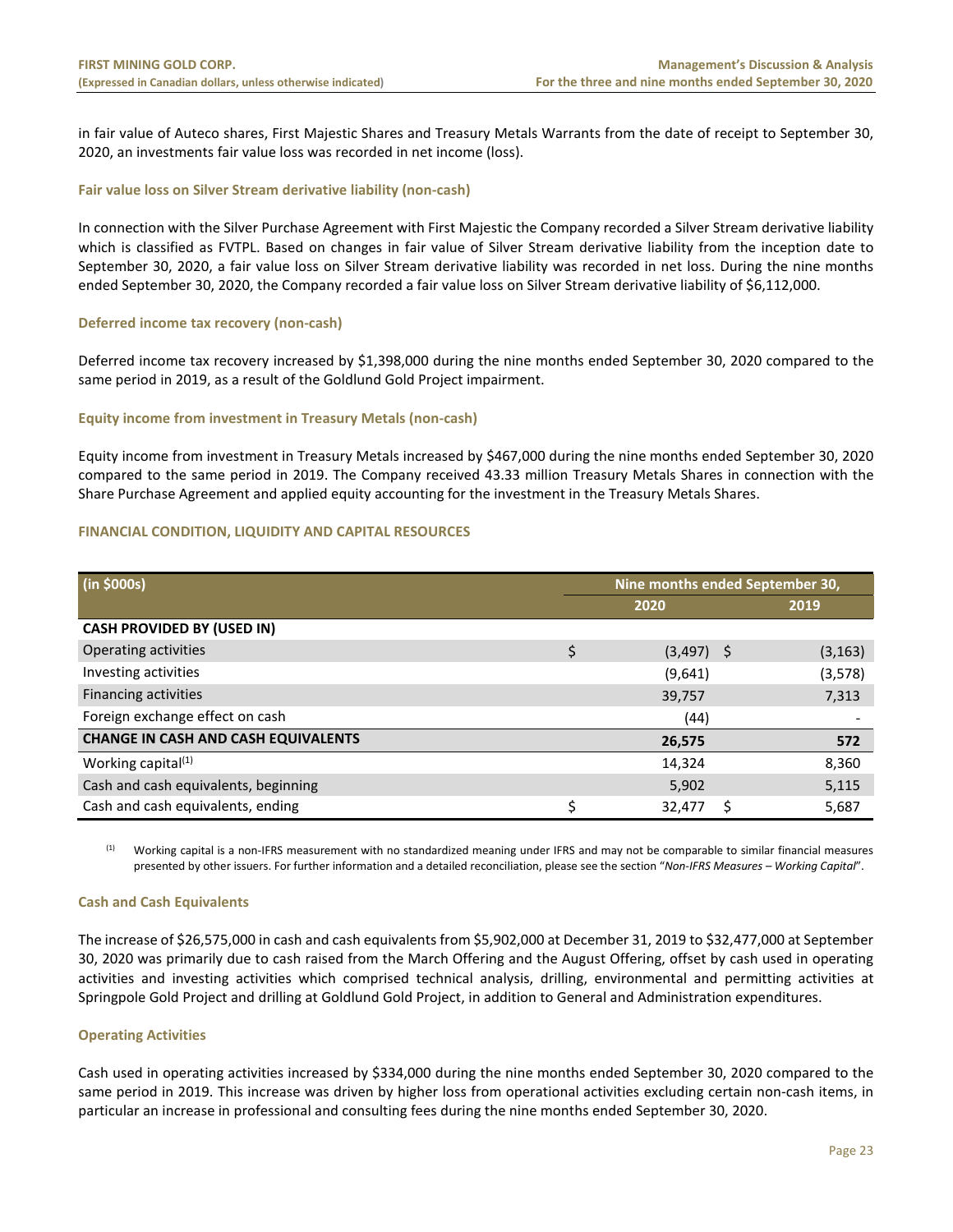#### **Investing Activities**

For the period ended September 30, 2020, the cash used in investing activities of \$9,641,000 was primarily a result of Canadian mineral property expenditures including the completion of metallurgical and geotechnical drilling and further hydrogeological studies for the Springpole Gold Project, completion of the 2019 drill program and initial phase of the drill program at the Main Zone at the Goldlund Gold Project. In the prior year period, the cash used in investing activities of \$3,578,000 was primarily a result of Canadian mineral property expenditures including the updated mineral resource estimate for the Goldlund Gold Project and completion of metallurgical tests for the Springpole Gold Project.

# **Financing Activities**

Cash raised from financing activities during the nine months ended September 30, 2020 was \$39,757,000, of which \$26,647,000 related to the funds raised from the August Offering (the bought deal financing), \$8,374,000 related to the funds raised from the March Offering, \$750,000 related to the funds raised from the Ausenco Offering, and \$125,000 related to the sale of shares under the ATM program. In addition, in 2020-Q3 the Company received net proceeds of \$3,263,000 from First Majestic in relation to the Silver Purchase Agreement, and \$706,000 from the exercise of stock options and warrants. Cash raised from financing activities in the prior year period was \$7,313,000, of which \$7,270,000 related to the funds raised from a private placement offering, and \$43,000 was related to the exercise of stock options and warrants.

# **Trends in Liquidity, Working Capital, and Capital Resources**

As at September 30, 2020, the Company has working capital of \$14,324,000 (September 30, 2019 - \$8,360,000). The Company has no history of revenues from its operating activities. The Company is not in commercial production on any of its mineral properties and accordingly does not generate cash from operations. During the nine months ended September 30, 2020, the Company had negative cash flow from operating activities. The Company anticipates it will have negative cash flow from operating activities in future periods.

The Company has, in the past and during the nine months ended September 30, 2020, financed its activities by raising capital through issuances of new shares or other means such as Silver Stream. In addition to adjusting spending, disposing of assets and seeking other non-equity sources of financing, the Company will remain reliant on equity markets for raising capital until it can generate positive cash flow from operations to finance its exploration and development programs.

The Company believes it has sufficient cash resources to maintain its mineral properties in good standing for the next twelve months.

#### **FINANCIAL LIABILITIES AND COMMITMENTS**

The Company's financial liabilities as at September 30, 2020 are summarized as follows:

| (in \$000s)                              | <b>Carrying</b><br><b>Amount</b> | <b>Contractual Cash</b><br><b>Flows</b> | Less than 1<br>year | $1 - 3$<br>vears | $4 - 5$<br>vears | After 5<br>years         |
|------------------------------------------|----------------------------------|-----------------------------------------|---------------------|------------------|------------------|--------------------------|
| Accounts payable and accrued liabilities | 2,080                            | \$2,080                                 | 2,080<br>S.         |                  |                  |                          |
| Obligation to distribute investments     | 37,222                           | 37.222                                  | 37,222              |                  |                  | -                        |
| Lease liability                          | 581                              | 719                                     | 163                 | 332              | 224              | $\overline{\phantom{a}}$ |
| <b>Total</b>                             | 39,883                           | 40.021                                  | 39.465              | 332              | 224              | -                        |

Other material financial commitments as at September 30, 2020 consist of flow-through expenditure commitments of \$321,000 (September 30, 2019 - \$1,336,000) to be incurred prior to December 31, 2021 to fulfill flow-through requirements from the Company's December 18, 2019 private placement, and \$nil (September 30, 2019 - \$nil) to be incurred prior to December 31, 2021 to fulfill flow-through requirements from the Company's February 14, 2020 private placement. In July 2020, the Government proposed to extend by 12 months the period to incur eligible flow-through share expenses due to COVID-19, and the deadlines above were adjusted for the proposed extension. Management is of the view that the above financial liabilities and commitments will be sufficiently funded by current working capital.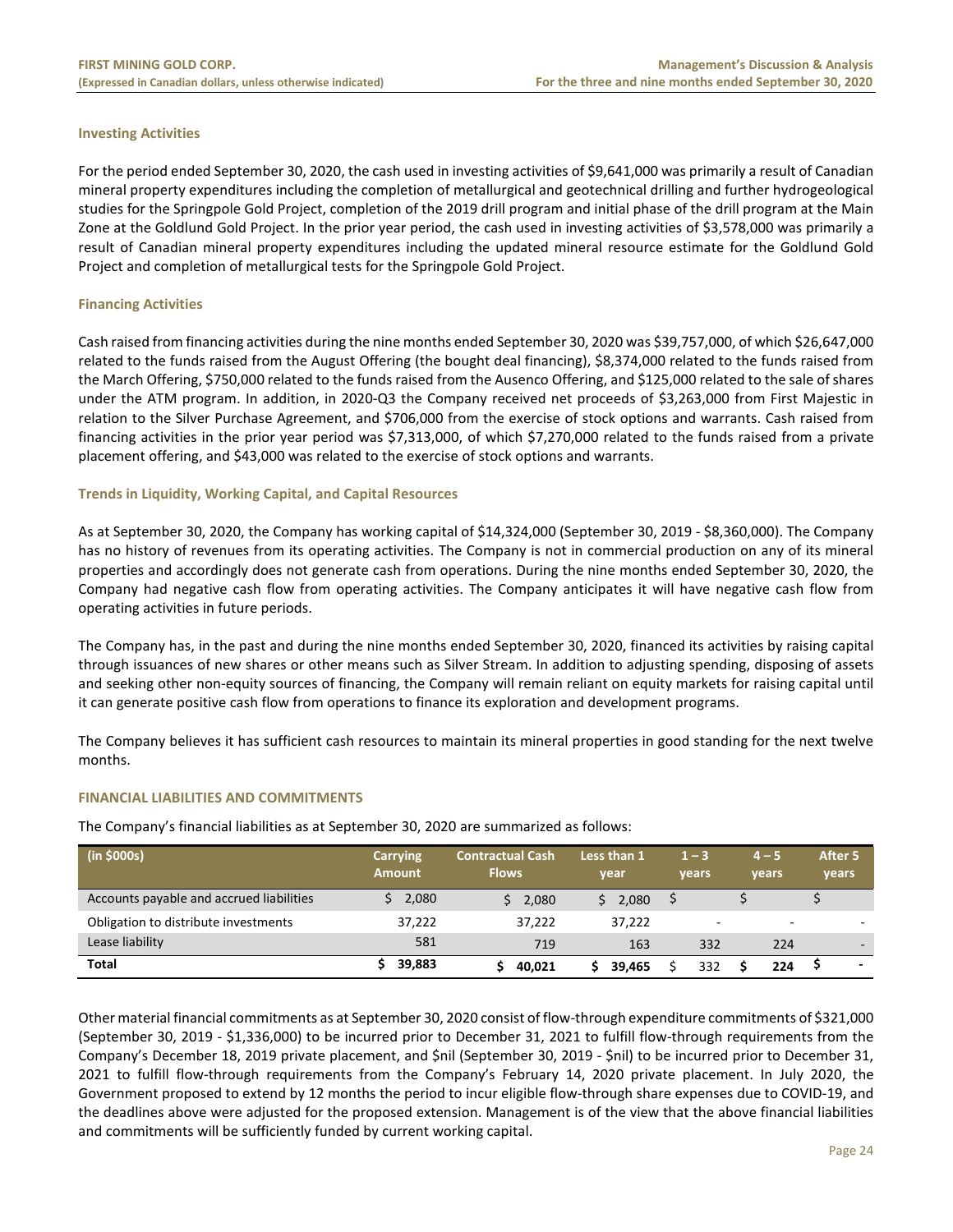# <span id="page-25-0"></span>**OUTLOOK**

First Mining is a Canadian gold developer focused on development and permitting of the Springpole Gold Project in northwestern Ontario. The Springpole Gold Project is one of the largest undeveloped gold assets in Canada, currently hosting a mineral resource base of 4.67 million ounces of gold in the Indicated category and 0.23 million ounces of gold in the Inferred category. A PFS is underway, with completion targeted in early 2021, and permitting is on-going with submission of the EIS targeted for 2021. In Q3 2020 the Company closed its transaction with Treasury Metals and as at September 30, 2020 has an equity position of approximately 40% in Treasury Metals which is advancing the Goliath-Goldlund gold projects towards a construction decision. First Mining's eastern Canadian property portfolio also includes the Pickle Crow (being advanced in partnership with Auteco), Cameron, Hope Brook, Duquesne, Pitt and a 10% interest in Duparquet.

The Company continues its Indigenous community consultations related to its core Canadian mineral properties, and has been engaged in significant consultation efforts with local Indigenous communities in the Springpole Gold Project area since 2018 to support the ongoing federal and provincial EA processes, and in preparation for the Springpole Gold Project EIS submission in 2021.

The following is a summary of ongoing activities planned for the remainder of 2020 and into 2021:

- The Company has submitted its ToR to MECP for the Springpole Gold Project. The ToR will provide a framework for the preparation of a provincial EA, and it will set out the Company's work plan for addressing the legislated requirements of the Ontario *Environmental Assessment Act* when preparing the provincial EA. The Company is also working on the federal EA under the *Canadian Environmental Assessment Act*.
- The Company is continuing to advance the Springpole Gold Project PFS, which is targeted for completion in Q1 2021, and data collection and compilation of the EIS, which is targeted for submission in 2021 as well.
- Ongoing technical and economic evaluations are underway at the Hope Brook Gold Project, the Cameron Gold Project and at the Québec projects to gain a better understanding of the potential of these projects.
- Auteco produced an updated resource estimate and commenced drilling at the Pickle Crow Gold Project, and in order to fulfill the first part of the Stage 1 Earn-In under the Earn-In Agreement, Auteco is required to spend \$750,000 on exploration expenditures at the Pickle Crow Gold Project within the first 12 months of the date of the Earn-In Agreement (by Q1 2021). As at September 30, 2020, Auteco had spent \$1,750,000 on exploration expenditures at the Pickle Crow Gold Project and thus satisfied the first part of the Stage 1 Earn-In. The Company expects that Auteco will continue to incur the remaining exploration expenditures at Pickle Crow that are necessary to complete the Stage 1 Earn-In.

# <span id="page-25-1"></span>**FINANCIAL INSTRUMENTS**

#### **Cash and Cash Equivalents**

Cash and cash equivalents include cash and short-term deposits that are readily convertible to known amounts of cash and which are subject to an insignificant risk of changes in value. The carrying amounts approximate fair value due to the shortterm maturities of these instruments.

Cash and cash equivalents are mainly held in interest bearing accounts at large Canadian financial institutions.

#### **Investments**

The Company holds marketable securities of publicly traded companies as strategic investments and has less than a 10% equity interest in each of these investees below, with the exception of Treasury Metals. During the nine months ended September 30, 2020, the Company received 25 million shares of Auteco in connection with its option to acquire PC Gold Inc. and 805,698 First Majestic Shares in connection with the Silver Purchase Agreement. Auteco and First Majestic Silver Corp. marketable securities were designated as FVTPL. Other marketable securities are recorded as fair value through other comprehensive income (loss) ("**FVTOCI**") in accordance with the Company's accounting policy.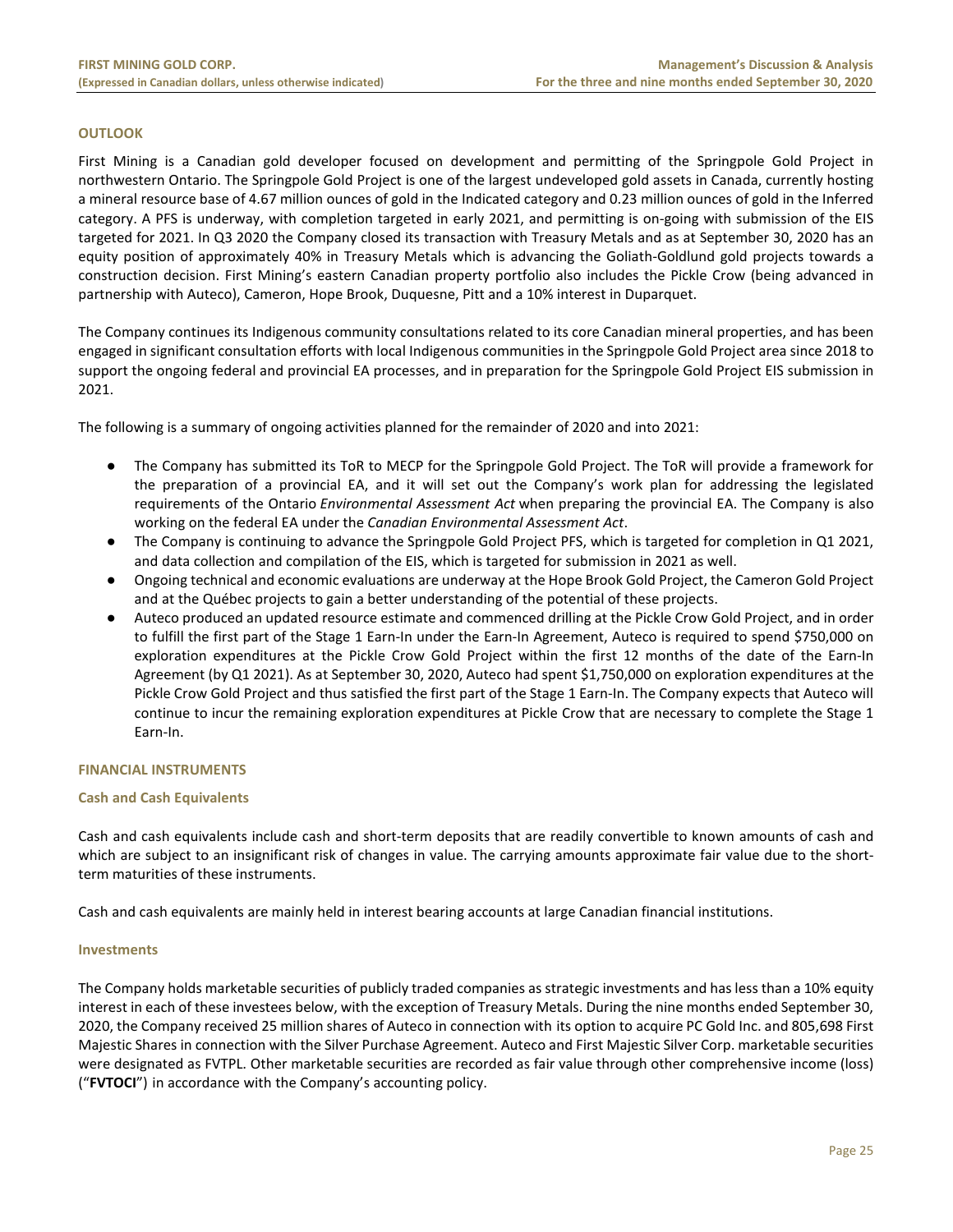During the nine months ended September 30, 2020, the Company also received the 11.67 million Treasury Metals Warrants in connection with the Share Purchase Agreement which were designated as FVTPL.

| (in \$000s)                               | <b>Marketable</b><br><b>Securities</b><br>(FVTPL) | <b>Marketable</b><br><b>Securities</b><br>(FVTOCI) | <b>Warrants</b><br>(FVTPL) | <b>Total</b><br><b>Investments</b> |        |
|-------------------------------------------|---------------------------------------------------|----------------------------------------------------|----------------------------|------------------------------------|--------|
| Balance as at December 31, 2019           | $\sim$                                            | $1,775$ \$                                         | - S                        |                                    | 1,775  |
| Additions (Disposals)                     | 11.134                                            |                                                    | 9.812                      |                                    | 20,946 |
| Gain recorded in other comprehensive loss |                                                   | 1,721                                              |                            |                                    | 1,721  |
| Gain (loss) recorded in net loss          | 2,526                                             | -                                                  | (2,952)                    |                                    | (426)  |
| Balance as at September 30, 2020          | 13,660                                            | 3,496                                              | 6,860                      |                                    | 24,016 |

| (in \$000s)                               | <b>Marketable</b><br><b>Securities</b><br>(FVTPL) |                          | <b>Marketable</b><br><b>Securities</b><br>(FVTOCI) | <b>Warrants</b><br>(FVTPL) | <b>Total</b><br><b>Investments</b> |          |
|-------------------------------------------|---------------------------------------------------|--------------------------|----------------------------------------------------|----------------------------|------------------------------------|----------|
| Balance as at December 31, 2018           |                                                   | $\sim$                   | 2,597                                              | $\sim$                     |                                    | 2,597    |
| Additions (Disposals)                     |                                                   |                          | (1,527)                                            |                            |                                    | (1, 527) |
| Gain recorded in other comprehensive loss |                                                   | -                        | 705                                                | $\overline{\phantom{0}}$   |                                    | 705      |
| Balance as at December 31, 2019           |                                                   | $\overline{\phantom{a}}$ | 1.775                                              | ۰.                         |                                    | 1.775    |

# **Option – PC Gold**

Auteco's right to earn an interest in PC Gold pursuant to the Earn-In Agreement is a financial liability of First Mining. As a derivative, the Option – PC Gold liability is classified as FVTPL.

As there is no observable market data which can be used to determine the fair value of the Option – PC Gold liability, management uses property specific and market-based information to determine whether a significant change in the fair value of the option liability has occurred. Factors that are considered include:

- Performance of the Auteco share price;
- The amount or timing of Pickle Crow exploration expenditures incurred;
- Updates to the NI 43-101 resource report (or Australian equivalent);
- Milestone payment probability assumptions; and
- Gold spot prices over the period from the Earn-In Agreement closing to September 30, 2020.

As at September 30, 2020, management has estimated a fair value for the Option – PC Gold liability of \$2,590,000. Management has concluded that there were no developments in the period since inception that would indicate a material change in fair value and, accordingly, the Option – PC Gold liability remains recorded at the amount received from the counterparty. These amounts include cash, exploration expenditures incurred and the value, at the time of receipt, of the Auteco shares received.

#### **Mineral Property Investments**

The Company, through its subsidiary Clifton Star, has a 10% equity interest in the shares of Beattie Gold Mines Ltd., 2699681 Canada Ltd., and 2588111 Manitoba Ltd., which are private companies which directly or indirectly own various mining concessions and surface rights, collectively known as the Duparquet Gold Project.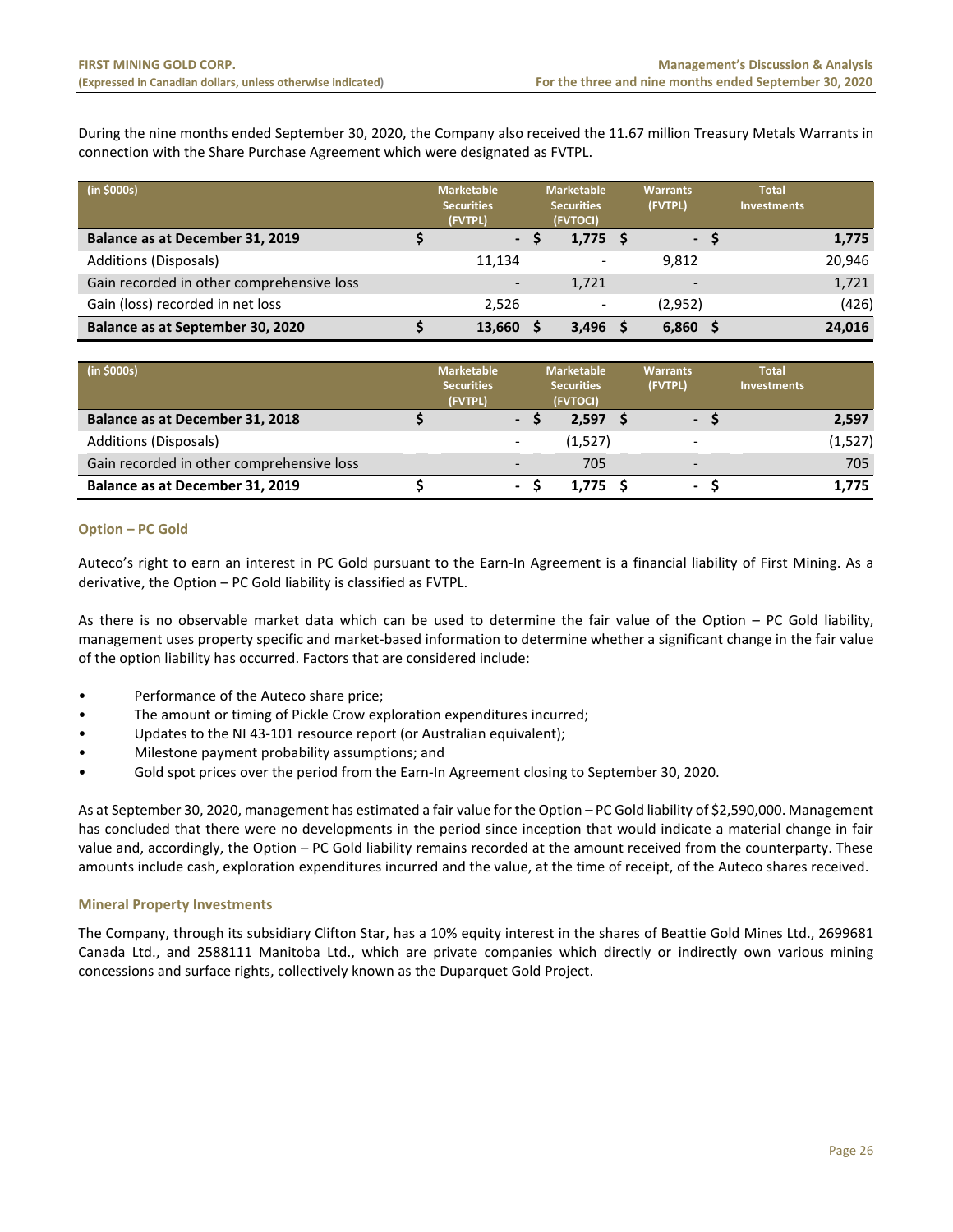As there is no observable market data which can be used to determine the fair value of the Company's mineral property investments, management uses property specific and market-based information to determine whether a significant change in the fair value of these investments has occurred. Factors that are considered include:

- Changes in the economic and regulatory environment for the jurisdiction in which the Duparquet Gold project is located;
- Gold spot prices over the period from the acquisition of the investment to September 30, 2020;
- The Company's market capitalization per in-situ ounce which are attributable to the Duparquet Gold project; and
- Recent transactions involving mineral properties located in Québec.

As at September 30, 2020, management determined, as a function of the rising gold price environment, that there was an increase in the fair value of mineral property investments and a fair value gain of \$1,326,000 was recorded (nine months ended September 30, 2019 - \$nil). As at September 30, 2020, the fair value of the Company's mineral property investments was \$6,724,000 (December 31, 2019 – \$5,398,000).

# **Silver Stream Derivative Liability**

The Company has concluded that the Silver Stream is a standalone derivative measured at FVTPL. The Company considered whether the Silver Stream would qualify as an 'own use contract', whereby it would not require fair value accounting under IFRS. An 'own use contract' is one that results in the physical delivery of a company's own non-financial asset. The Silver Stream failed to qualify under the 'own use exemption' as a result of the silver substitution provisions within the Silver Purchase Agreement. In addition, the Company has an unavoidable obligation to repay the Advance Payment or deliver the silver to First Majestic.

As of the acquisition date, the estimated fair value of the Silver Stream derivative liability was determined using a discounted cash flow model which incorporated a Monte Carlo simulation. The fair value of Silver Stream derivative liability is a Level 3 measurement. The key inputs to calculate the fair value of the silver stream derivative liability at each reporting date include:

- COMEX spot silver price;
- COMEX silver forward curve;
- COMEX 5-year at-the-money silver implied volatility;
- USD 3-month LIBOR discount curve;
- First Mining's estimated credit spread;
- Probability of receiving future advanced payments; and
- Quarterly delivery schedule of payable Silver.

The fair value of the Silver Stream derivative liability is calculated at each reporting date as the net of the future Advance Payment tranches receivable (an asset for the Company) and the Silver Stream obligation (a liability to the company), with gains and losses recorded in the statement of net income (loss) and comprehensive income (loss). The fair value of the Silver Stream derivative liability at July 2, 2020 was determined to be US\$5,431,000 (\$7,378,000), which consisted of the fair value of the Advance Payment tranches receivable of US\$8,473,000 (\$11,512,000), net of the fair value of future Silver Stream obligation of US\$13,904,000 (\$18,890,000). At September 30, 2020, the fair value of the Silver Stream is US\$10,115,483 (\$13,490,000), which consisted of fair value of the Advance Payment tranches receivable of US\$8,506,000 (\$11,346,000) net of the fair value of the Silver Stream obligation of US\$18,621,000 (\$24,836,000).

The fair value of the 30 million common share purchase warrants issued to First Majestic as part of the transaction was calculated using the Black-Scholes option pricing model. At inception, the fair value of the warrants was \$6,278,000.

# <span id="page-27-0"></span>**RELATED PARTY TRANSACTIONS**

Amounts paid to related parties were incurred in the normal course of business and measured at the exchange amount, which is the amount agreed upon by the transacting parties and on terms and conditions similar to non-related parties. There were no significant transactions with related parties outside of the ordinary course of business during the period ended September 30, 2020.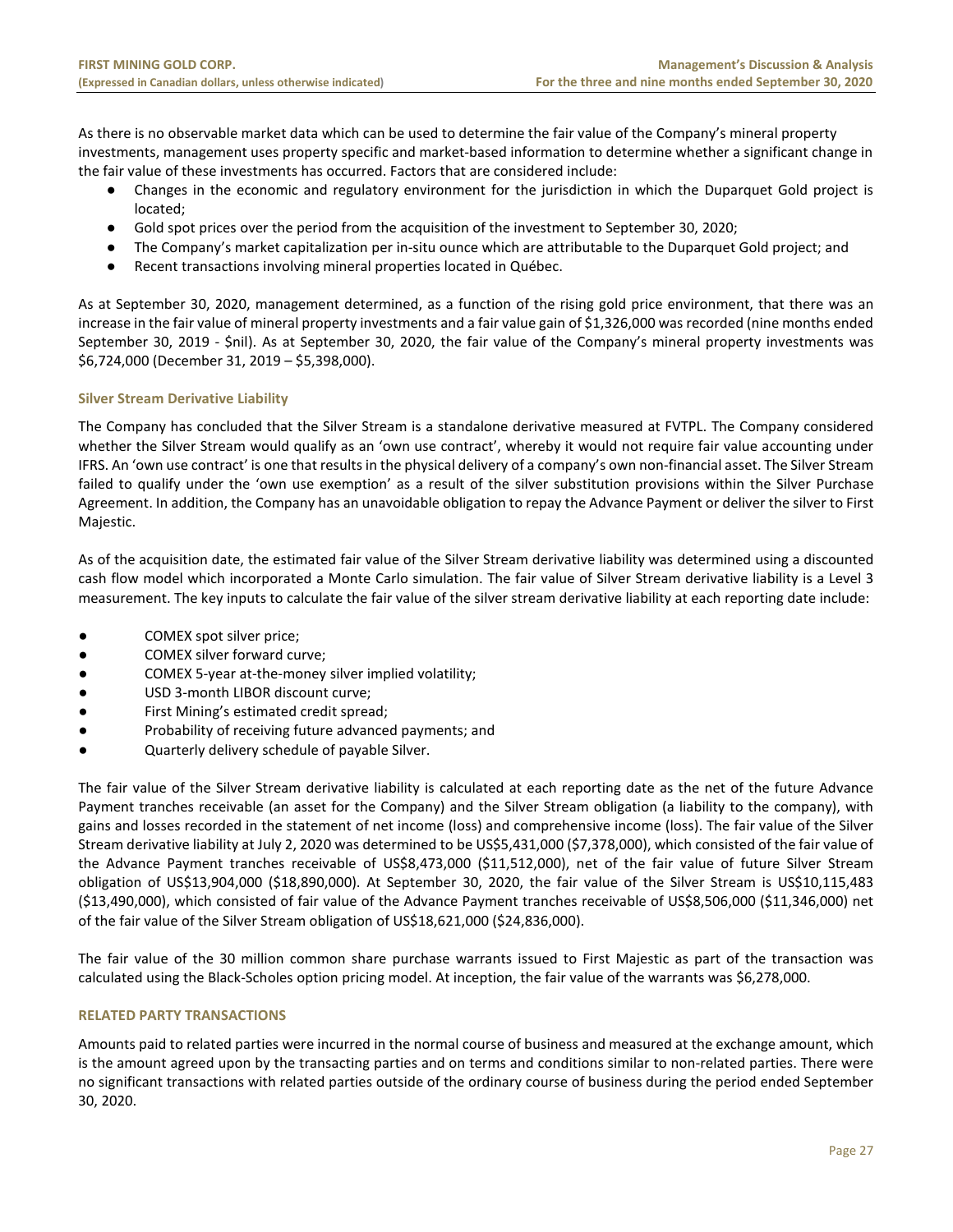#### <span id="page-28-0"></span>**OFF-BALANCE SHEET ARRANGEMENTS**

The Company has no off-balance sheet arrangements that have, or are reasonably likely to have, a current or future effect on the results of operations or financial condition of the Company including, without limitation, such considerations as liquidity and capital resources.

#### <span id="page-28-1"></span>**NON-IFRS MEASURES**

The Company has included a non-IFRS measure for "net loss excluding impairment of non-current assets (non-cash)", "net loss excluding share-based payments expense, investments fair value loss, loss on disposal of subsidiaries, fair value loss on Silver Stream derivative liability, deferred income tax expense (recovery) and equity income from investment in Treasury Metals", and "working capital" in this MD&A which should be read in conjunction with its financial statements which are prepared in accordance with IFRS as applicable to the preparation of interim financial statements, including International Accounting Standard IAS 34 Interim Reporting. The Company believes that these measures provide investors with an improved ability to evaluate the performance of the Company. Non-IFRS measures do not have any standardized meaning prescribed under IFRS. Therefore, such measures may not be comparable to similar measures employed by other companies. The data is intended to provide additional information and should not be considered in isolation or as a substitute for measures of performance prepared in accordance with IFRS.

The Company determines working capital and net loss excluding certain non-cash items excluded as follows:

#### Quarterly Reconciliations:

| Reconciliation as of the end of the period (in \$000s) | 2020-Q3  | 2020-02  | 2020-01 | 2019-Q4  |
|--------------------------------------------------------|----------|----------|---------|----------|
| Current assets                                         | 57.379   | 12,863   | 12.977  | 8,329    |
| Less current liabilities                               | (43.055) | (4, 267) | (3,031) | (2, 549) |
| <b>Working capital</b>                                 | 14.324   | 8.596    | 9,946   | 5,780    |
|                                                        |          |          |         |          |

| Reconciliation as of the end of the period (in \$000s) | 2019-03 | 2019-02 | 2019-01 | 2018-Q4 |
|--------------------------------------------------------|---------|---------|---------|---------|
| Current assets                                         | 9,713   | 11.747  | 6.018   | 8,118   |
| Less current liabilities                               | (1,353) | (1,120) | (527)   | (582)   |
| <b>Working capital</b>                                 | 8.360   | 10.627  | 5.491   | 7,536   |

| Reconciliation for the three months ended (in \$000s)                | 2020-03        | 2020-02       | 2020-Q1      | 2019-Q4  |
|----------------------------------------------------------------------|----------------|---------------|--------------|----------|
| Net loss                                                             | (12, 352)<br>S | $(19,531)$ \$ | $(1,462)$ \$ | (2, 274) |
| Excluding share-based payments expense                               | 128            | 244           | 405          | 215      |
| Excluding impairment of non-current assets                           | 2,372          | 22,498        | -            |          |
| Excluding investments fair value loss (gain)                         | 3,439          | (3,013)       |              |          |
| Excluding loss on disposal of subsidiaries                           |                | 303           |              |          |
| Excluding fair value loss on Silver Stream derivative<br>liability   | 6,112          |               |              |          |
| Excluding deferred income tax (recovery) expense                     | (221)          | (1, 385)      | 67           | 657      |
| Excluding equity income from investment in Treasury<br><b>Metals</b> | (467)          |               |              |          |
| Net loss excluding certain non-cash items <sup>(1)</sup>             | (989)          | $(884)$ \$    | $(990)$ \$   | (1,402)  |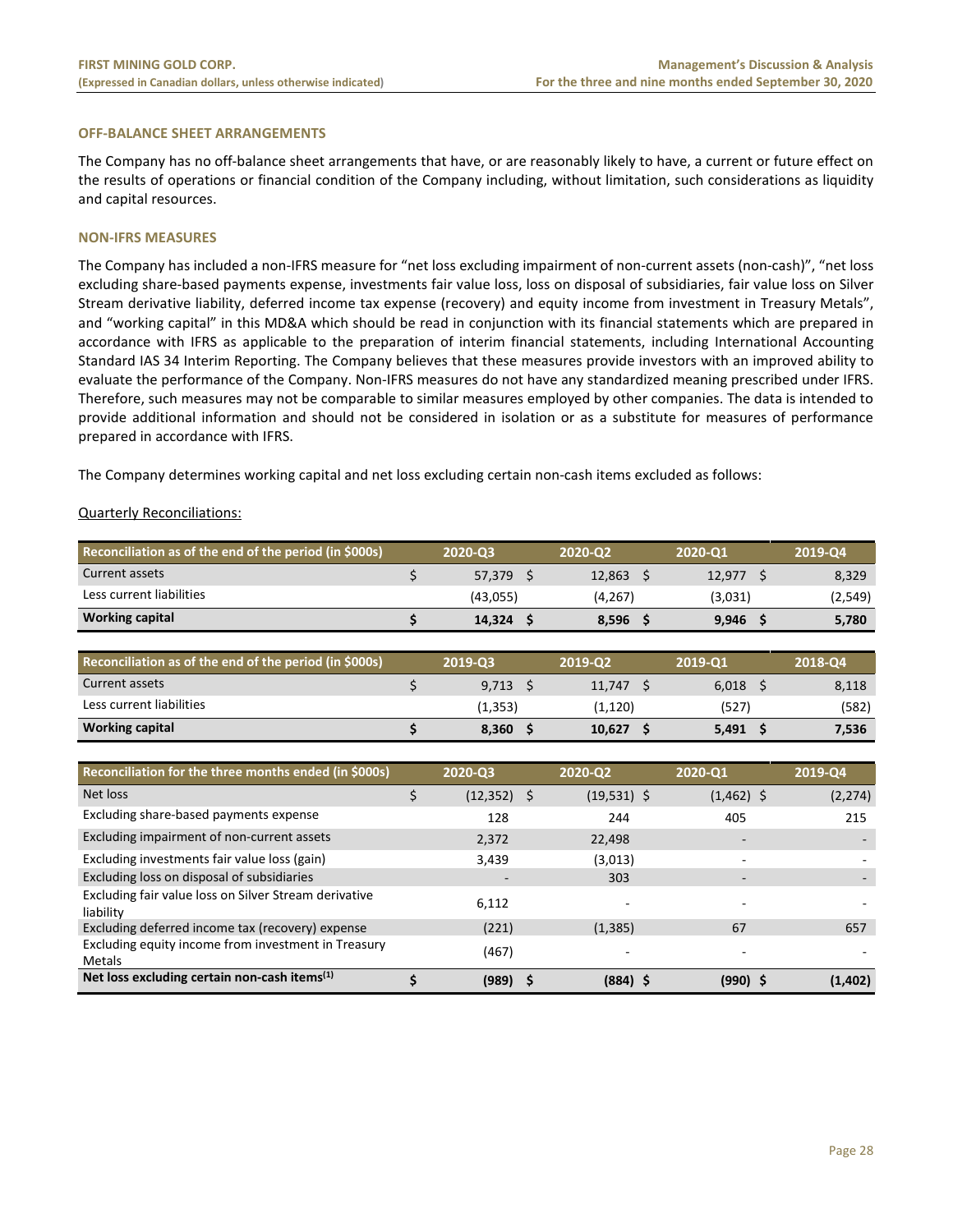| Reconciliation for the three months ended (in \$000s)              | 2019-03       | 2019-02                  | 2019-Q1       | 2018-Q4 |
|--------------------------------------------------------------------|---------------|--------------------------|---------------|---------|
| Net loss                                                           | (1,643)<br>-S | $(1,315)$ \$             | $(1,727)$ \$  | (5,658) |
| Excluding share-based payments expense                             | 332           | 475                      | 574           | 392     |
| Excluding impairment of non-current assets                         | 341           |                          |               | 4,181   |
| Excluding investments fair value loss (gain)                       |               | $\overline{\phantom{0}}$ |               |         |
| Excluding loss on disposal of subsidiaries                         |               | $\overline{\phantom{0}}$ | -             |         |
| Excluding fair value loss on Silver Stream derivative<br>liability |               |                          |               |         |
| Excluding deferred income tax expense (recovery)                   | (141)         |                          |               |         |
| Excluding equity income from investment in Treasury                |               |                          |               |         |
| Metals                                                             |               |                          |               |         |
| Net loss excluding certain non-cash items $(1)$                    | (1.111)       | (840)                    | $(1, 153)$ \$ | (1,085) |

Annual Reconciliations:

| Reconciliation as of the end of the period (in \$000s) | September 30,<br>2020 |          | December 31,<br>2019 |         | December 31,<br>2018 |
|--------------------------------------------------------|-----------------------|----------|----------------------|---------|----------------------|
| Current assets                                         |                       | 57.379   |                      | 8,329   | 8,118                |
| Less current liabilities                               |                       | (43,055) |                      | (2,549) | (582)                |
| <b>Working capital</b>                                 |                       | 14.324   |                      | 5,780   | 7,536                |

| Reconciliation for the nine months ended September 30 (in \$000s) | 2020          | 2019          | 2018     |
|-------------------------------------------------------------------|---------------|---------------|----------|
| Net loss                                                          | $(33,345)$ \$ | $(4,686)$ \$  | (5,987)  |
| Excluding share-based payments expense                            | 777           | 1.381         | 2,640    |
| Excluding impairment of non-current assets                        | 24,870        | 341           |          |
| Excluding investments fair value loss                             | 426           |               |          |
| Excluding loss on disposal of subsidiaries                        | 303           |               |          |
| Excluding fair value loss on Silver Stream derivative liability   | 6.112         |               |          |
| Excluding deferred income tax (recovery) expense                  | (1,539)       | (141)         |          |
| Excluding equity income from investment in Treasury Metals        | (467)         |               |          |
| Net loss excluding certain non-cash items <sup>(1)</sup>          | $(2,863)$ \$  | $(3, 105)$ \$ | (3, 347) |

(1) "The certain non-cash items excluded" refers to the "Share-based payments expense", "Impairment of non-current assets", "Investments fair value loss", "Loss on disposal of subsidiaries", "Fair value loss on Silver Stream derivative liability", "Deferred income tax expense (recovery)" and "Equity income from investment in Treasury Metals".

#### <span id="page-29-0"></span>**ACCOUNTING POLICIES, JUDGMENTS AND ESTIMATES**

In preparing the Company's unaudited condensed interim consolidated financial statements for the three and nine months ended September 30, 2020, the Company used the same accounting policies and methods of computation as in the annual consolidated financial statements for the year ended December 31, 2019, except for the following policies adopted as a result of the new transactions which occurred in the period:

## Investment in associate

An associate is an entity over which the Company has significant influence and which is neither a subsidiary nor a joint arrangement.

The Company has significant influence over an entity when it has the power to participate in the financial and operating policy decisions of the associate but does not have control or joint control.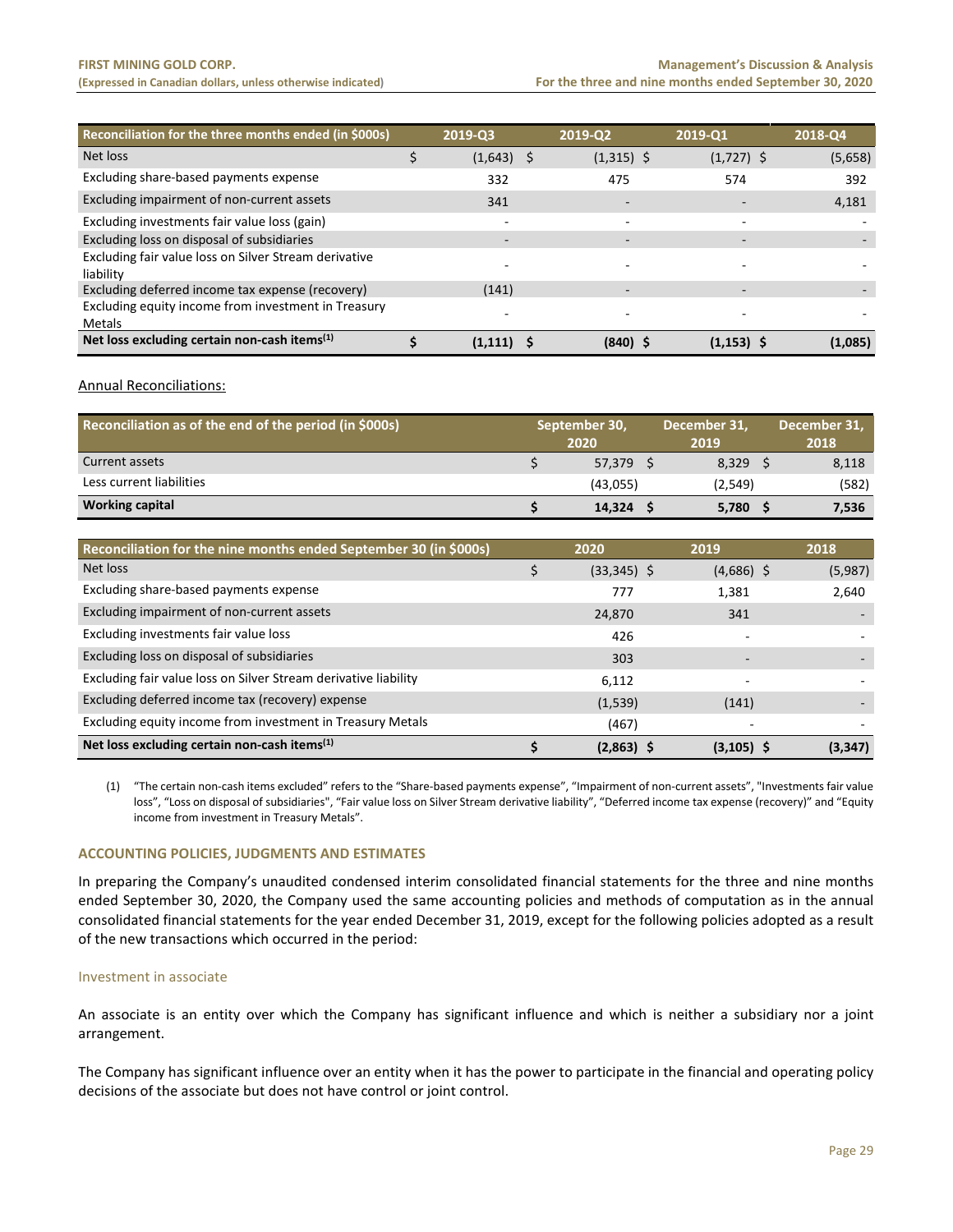The Company's investment in the common shares of Treasury Metals (Note 3) has been treated as an investment in associate and accounted for using the equity method.

Under the equity method, the Company's investment in the common shares of the associate is initially recognized at cost and subsequently increased or decreased to recognize the Company's share of net income and losses of the associate, after any adjustments necessary to give effect to uniform accounting policies, any other movement in the associate's reserves, and for impairment losses after the initial recognition date. The Company's share of income and losses of the associate is recognized in net income during the period.

Dividends and repayment of capital received from an associate are accounted for as a reduction in the carrying amount of the Company's investment.

At the end of each reporting period, the Company assesses whether there is any objective evidence that an investment in an associate is impaired. Objective evidence includes observable data indicating there is a measurable decrease in the estimated future cash flows of the investee's operations. A significant or prolonged decline in the fair value of an equity investment below its cost is also objective evidence of impairment. When there is objective evidence that an investment is impaired, the carrying amount of such investment is compared to its recoverable amount, being the higher of its fair value less costs of disposal and value-in-use. If the recoverable amount of an investment is less than its carrying amount, the carrying amount is reduced to its recoverable amount and an impairment loss, being the excess of carrying amount over the recoverable amount, is recognized in the period in which the relevant circumstances are identified. When an impairment loss reverses in a subsequent period, the carrying amount of the investment is increased to the revised estimate of recoverable amount to the extent that the increased carrying amount does not exceed the carrying amount that would have been determined had an impairment loss not been previously recognized. A reversal of an impairment loss is recognized in net income in the period in which the reversal occurs.

# <span id="page-30-0"></span>**CRITICAL ACCOUNTING ESTIMATES**

The following critical accounting estimates require assumptions which are highly uncertain, and different estimates could have been used, or changes in the estimate from period to period are material to the financial statements:

# Classification and fair value of silver stream derivative liability

The Company has concluded that the Silver Stream is a standalone derivative measured at FVTPL. The Silver Stream failed to qualify under the 'own use exemption' as a result of the silver substitution provisions within the Silver Purchase Agreement. In addition, the Company has an unavoidable obligation to repay the Advance Payment or deliver the silver to First Majestic. The primary factors affecting the fair value of the Silver Stream derivative are changes in forecasted silver prices, which are volatile and can result in material changes in the fair value measurements reported in the Company's consolidated financial statements in the future.

The determination of the fair value is also an area of significant estimation uncertainty. The fair value is calculated by utilising a Monte Carlo simulation valuation model. A Monte Carlo valuation model relies on random sampling and is often used when modeling cash flows with many inputs and where there is significant uncertainty in the future value of inputs and where the movement of the inputs can be independent of each other.

The key inputs used in its fair value calculation are further disclosed in Note 4 to the condensed interim financial statements for the period ended September 30, 2020. Changes in the inputs to the valuation model could impact the carrying value of the silver stream derivative liability and the amount of fair value gains or losses recognized in the statement of net income (loss) and comprehensive income.

#### Impairment of investment in associate

With respect to its investment in associate, the Company is required to make estimates and judgments about future events and circumstances and whether the carrying amount of the asset exceeds its recoverable amount. Recoverability depends on various factors, including the discovery of economically recoverable reserves at Treasury Metals' exploration properties, the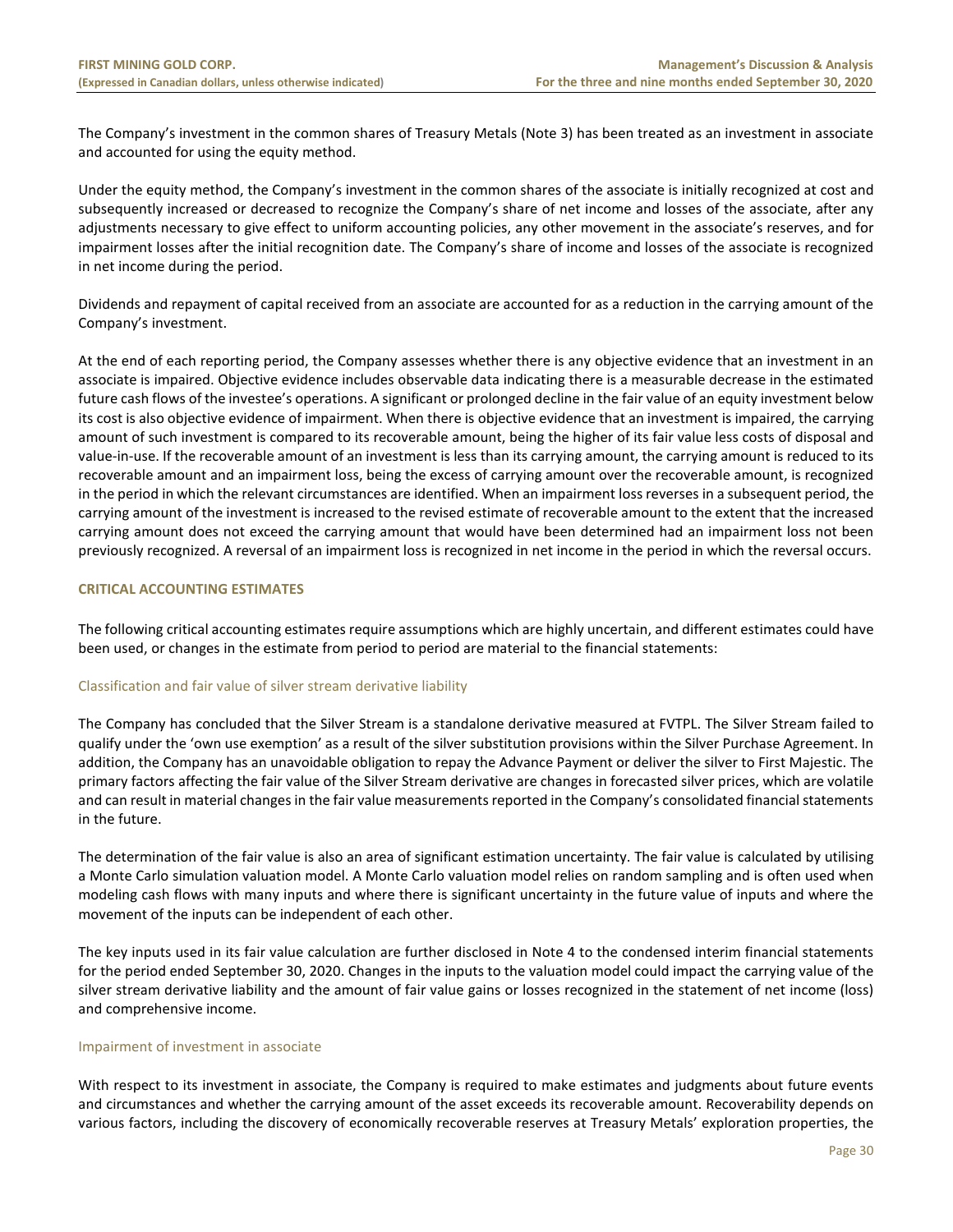ability of Treasury Metals to obtain the necessary financing to complete the development, and future profitable production or proceeds from the disposition of the Treasury Metals shares themselves. The publicly quoted share price of Treasury Metals is also a source of objective evidence about the recoverable amount of the equity investment.

# Fair value of the Option – PC Gold

The company has made assumptions when estimating the fair value of this option liability which arises under the terms of the Earn-In Agreement described in Note 6(a). As there is no observable market data which can be used to determine the fair value of the Option – PC Gold liability, management uses property specific and market-based information to determine whether a significant change in the fair value of the option liability has occurred. The specific assumptions made are disclosed in Note 6(a). Changes in these assumptions can significantly affect the fair value estimate.

#### Determining amount and timing of reclamation provisions

A reclamation provision represents the present value of estimated future costs for the reclamation of the Company's mineral properties. These estimates include assumptions as to the future activities, cost of services, timing of the reclamation work to be performed, inflation rates, exchange rates and interest rates. The actual cost to reclaim a mine or project may vary from the estimated amounts because there are uncertainties with respect to the extent of required future remediation activities, as studies are currently ongoing, and uncertainties in factors used to estimate the cost and potential changes in regulations or laws governing the reclamation of a mineral property. Management periodically reviews the reclamation requirements and adjusts the liability, if any, as new information becomes available and will assess the impact of new regulations and laws as they are enacted.

# Valuation of mineral property investments

The Company makes estimates and assumptions that affect the carrying value of its mineral property investments, which are comprised of equity interests in the shares of private companies. These financial assets are designated as fair value through other comprehensive income (loss), and Management needs to determine the fair value as at each period end. As there is no observable market data which can be used to determine this fair value, management uses property specific and market-based information to determine whether a significant change in the fair value of these investments has occurred. Changes to the property specific and market-based variables could result in the fair value being less than or greater than the amount recorded.

#### <span id="page-31-0"></span>**ACCOUNTING STANDARDS ISSUED BUT NOT YET APPLIED**

There are no IFRS or International Financial Reporting Interpretations Committee interpretations that are not yet effective that would be expected to have a material impact on the Company's consolidated financial statements.

#### <span id="page-31-1"></span>**RISKS AND UNCERTAINTIES**

The Company is subject to a number of risks and uncertainties, each of which could have an adverse effect on its business operations or financial results. Some of these risks and uncertainties are detailed below. For a comprehensive list of the Company's risks and uncertainties, see the Company's Annual Information Form for the year ended December 31, 2019 under the heading "Risks that can affect our business", which is available under our SEDAR profile at [www.sedar.com,](http://www.sedar.com/) and on EDGAR as an exhibit to Form 40-F.

#### **Global Financial Conditions**

Global financial conditions have, at various times in the past and may, in the future, experience extreme volatility. Many industries, including the mining industry, are impacted by volatile market conditions. Global financial conditions may be subject to sudden and rapid destabilizations in response to economic shocks or other events, such as developments concerning COVID-19. A slowdown in the financial markets or other economic conditions, including but not limited to consumer spending, employment rates, business conditions, inflation, fluctuations in fuel and energy costs, consumer debt levels, lack of available credit, the state of the financial markets, interest rates and tax rates, may adversely affect the Company's growth and financial condition. Future economic shocks may be precipitated by a number of causes, including government debt levels, fluctuations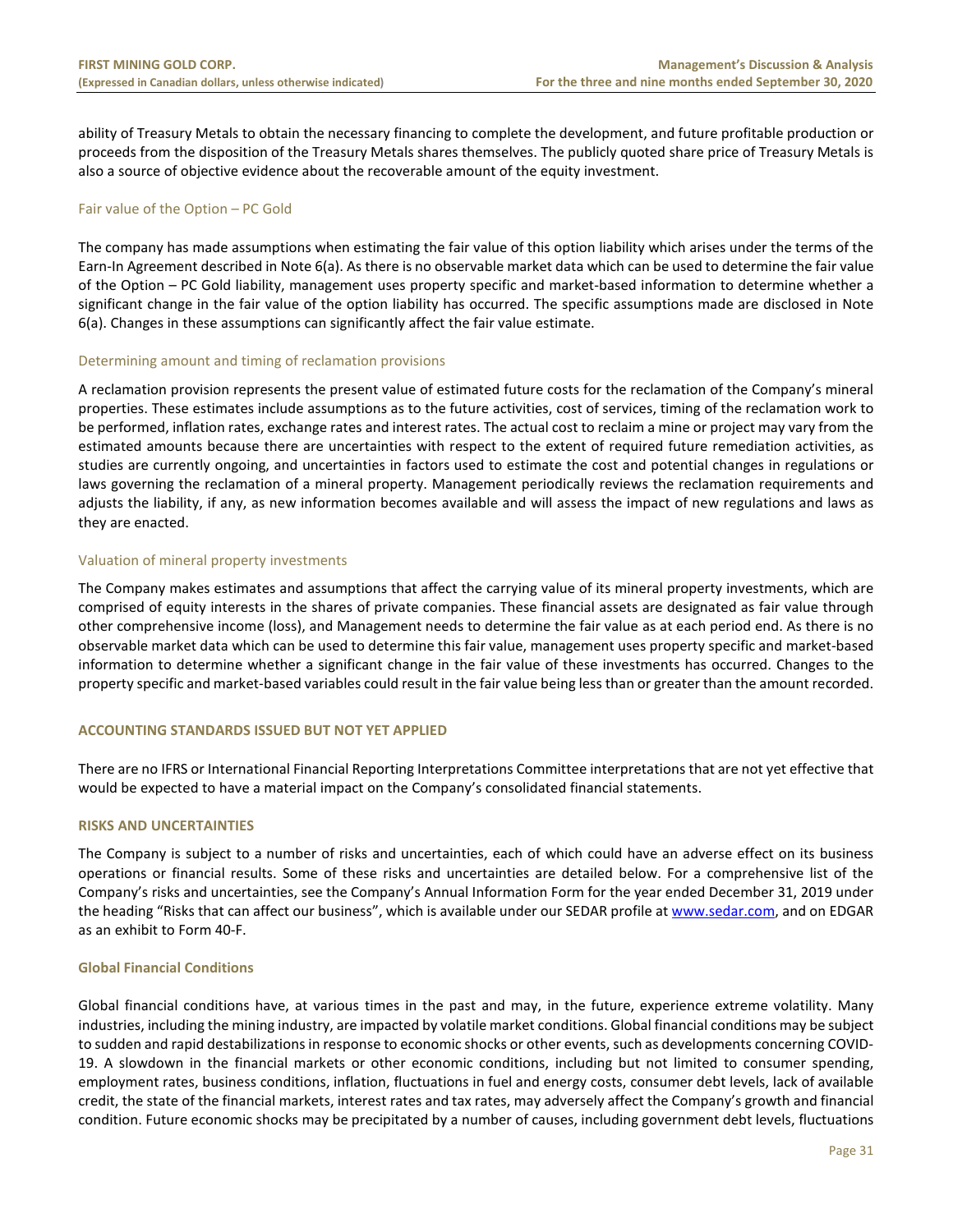in the price of oil and other commodities, volatility of metal prices, geopolitical instability, changes in laws or governments, war, terrorism, the volatility of currency exchanges inflation or deflation, the devaluation and volatility of global stock markets, pandemics and natural disasters. Any sudden or rapid destabilization of global economic conditions could impact the Company's ability to obtain equity or debt financing in the future on terms favourable to the Company or at all. In such an event, the Company's operations and financial condition could be adversely impacted.

# **Public Health Crises**

The Company's business, operations and financial condition could be materially adversely affected by the outbreak of epidemics, pandemics or other health crises, such as COVID-19, and by reactions by government and private actors to such outbreaks. As at the date of this MD&A, the global reactions to the spread of COVID-19 have led to, among other things, significant restrictions on travel, quarantines, temporary business closures and a general reduction in consumer activity. While these effects are expected to be temporary, the duration of the disruptions to business internationally and the related financial impact cannot be estimated with any degree of certainty at this time. Such public health crises can result in disruptions and extreme volatility in financial markets and global supply chains as well as declining trade and market sentiment and reduced mobility of people, all of which could impact commodity prices, interest rates, credit ratings, credit risk, availability of financing and inflation. The risks to the Company of such public health crises also include risks to employee health and safety and may result in a slowdown or temporary suspension of operations at some or all of the Company's mineral properties as well as its head office. Although the Company has the capacity to continue certain administrative functions remotely, many other functions, including the conduct of exploration and development programs, cannot be conducted remotely and may be impacted or delayed if the Company experiences limitations on employee mobility.

As a result of COVID-19, the province of Ontario is currently subject to a number of emergency orders (the "**Emergency Orders**") which impose various restrictions on workplaces in the province. Our exploration properties in Ontario are at present not directly affected by the Emergency Orders. However, there can be no guarantee that that it will not be in the future or that governments in other provinces in which we have mineral properties will not pass orders reducing or preventing access to our properties. Any such orders may have a material adverse effect upon ongoing exploration programs at our properties and, ultimately, on our business and financial condition. At this point, the extent to which COVID-19 may impact the Company remains uncertain; however, it is possible that COVID-19 could have a material adverse effect on the Company's business, results of operations and financial condition.

Although activities have recommenced at the Springpole Gold Project, there can be no assurance that the Company will not be required to demobilize its personnel and contractors due to the ongoing COVID-19 pandemic. Any demobilization may have an adverse impact on the Company's ability to conduct exploration and further advance its work programs on the affected properties.

# **Risks related to Financial Instruments**

The Company thoroughly examines the various financial instruments and risks to which it is exposed and assesses the impact and likelihood of those risks. These risks include market risk, equity price risk, foreign currency risk, interest rate risk, credit risk, liquidity risk, and capital risk. Where material, these risks are reviewed and monitored by the Company's Board of Directors (the "**Board**").

The Board has overall responsibility for the determination of the Company's risk management objectives and policies. The overall objective of the Board is to set policies that seek to reduce risk as much as possible without unduly affecting the Company's competitiveness and flexibility.

# a) Market Risk

Market risk is the risk that the fair value of future cash flows of a financial instrument will fluctuate due to changes in market prices. Market risk includes equity price risk, foreign currency risk and interest rate risk.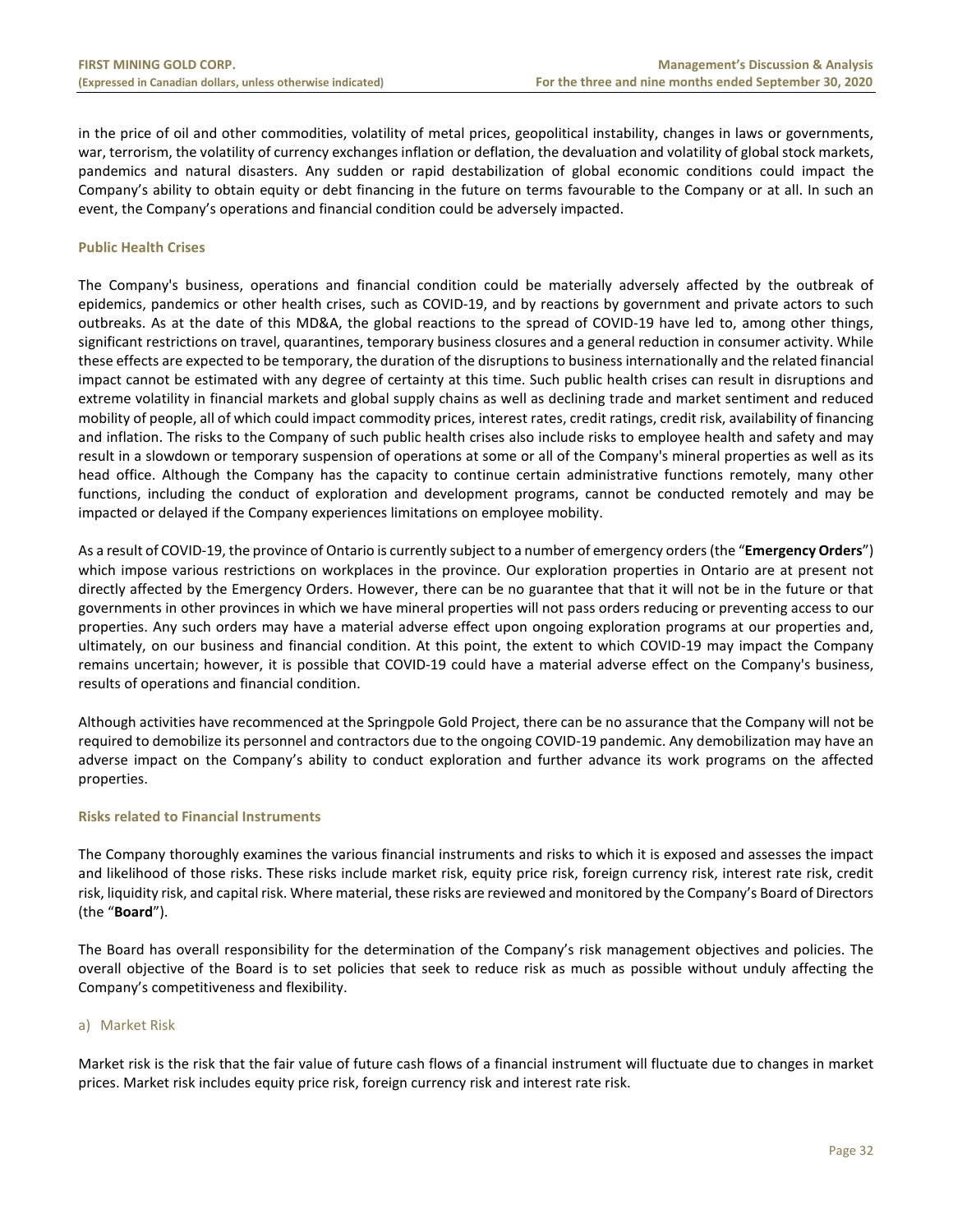# *Equity Price Risk*

The Company is exposed to equity price risk as a result of holding investments in equity securities, which are comprised of investments and mineral property investments, in other mineral property exploration companies.

If the fair value of our investments in equity instruments had been 10% higher or lower as at September 30, 2020, total net loss and comprehensive loss for the nine months ended September 30, 2020 would have decreased or increased, respectively, by approximately \$3,074,000 (2019 - \$740,000), as a result of changes in the fair value of equity investments.

# *Foreign Currency Risk*

The Company is exposed to the financial risk related to the fluctuation of foreign exchange rates. During the first half of 2020, the Company operated in Canada, the United States, and Mexico, and a portion of the Company's expenses were incurred in Canadian dollars ("**CAD**"), US dollars ("**USD**"), and Mexican Pesos. A significant change in the currency exchange rates between the Canadian, US and Mexican currencies, could have an effect on the Company's results of operations, financial position or cash flows. The Company has not hedged its exposure to currency fluctuations.

In the second quarter of 2020, the Company disposed of its Mexican subsidiaries, and is no longer exposed to the change in the exchange rates between the Canadian and Mexican currencies. As at September 30, 2020, the Company was exposed to currency risk on the following certain financial instruments denominated in USD. The sensitivity of the Company's net loss due to changes in the exchange rate between the USD against the Canadian dollar is included in the table below in Canadian dollar equivalents:

| Cash and cash equivalents                        | 3,081     |
|--------------------------------------------------|-----------|
| Fair value of Silver Stream derivative liability | 13.490    |
| Net exposure                                     | (10, 409) |
| Effect of $+/- 10\%$ change in currency          | (1,041)   |

#### *Interest Rate Risk*

Interest rate risk is the risk that future cash flows will fluctuate as a result of changes in market interest rates. The Company does not have any borrowings that are subject to fluctuations in market interest rates. Interest rate risk is limited to potential decreases on the interest rate offered on cash and cash equivalents held with chartered Canadian financial institutions. The Company manages its interest rate risk by maximizing the interest income earned on excess funds while maintaining the necessary liquidity to conduct its day-to-day operations. The Company considers this risk to be immaterial.

#### b) Credit Risk

Credit risk is the risk of financial loss to the Company if a counterparty to a financial instrument fails to meet its contractual obligations. Financial instruments which are potentially subject to credit risk for the Company consist primarily of cash and cash equivalents, accounts and other receivables, and the reclamation deposit. The Company considers credit risk with respect to its cash and cash equivalents to be immaterial as cash and cash equivalents are mainly held through high credit quality major Canadian financial institutions as determined by ratings agencies. As a result, the Company does not expect any credit losses.

#### c) Liquidity Risk

Liquidity risk is the risk that the Company will not be able to meet its financial obligations as they become due. The Company's policy is to ensure that it will have sufficient cash to allow it to meet its liabilities when they become due, under both normal and stressed conditions, without incurring unacceptable losses or risking damage to the Company's reputation. The Company manages its liquidity risk by preparing annual estimates of exploration and administrative expenditures and monitoring actual expenditures compared to the estimates to ensure that there is sufficient capital on hand to meet ongoing obligations.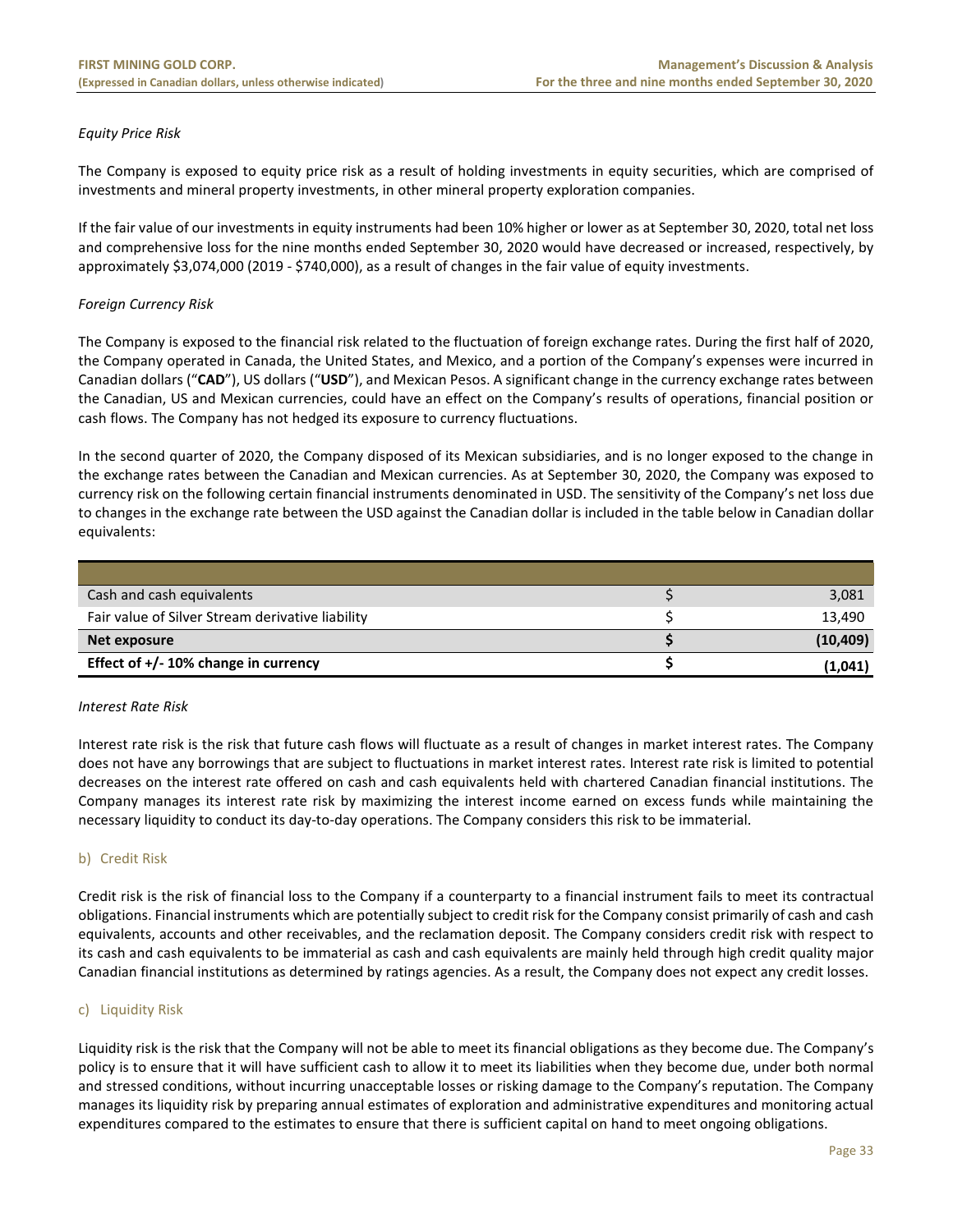See the section of this MD&A titled "Financial Liabilities and Commitments" for a summary of the maturities of the Company's financial liabilities as at September 30, 2020 based on the undiscounted contractual cash flows.

As at September 30, 2020, the Company had cash and cash equivalents of \$32,477,000 (December 31, 2019 – \$5,902,000).

#### <span id="page-34-0"></span>**QUALIFIED PERSONS**

Hazel Mullin, P.Geo, Director of Data Management and Technical Services at First Mining, is a Qualified Person as defined by National Instrument 43-101 *Standards of Disclosure for Mineral Projects* ("**NI 43-101**"), and is responsible for the review and verification of the scientific and technical information in this MD&A.

# <span id="page-34-1"></span>**SECURITIES OUTSTANDING**

Authorized share capital: The Company can issue an unlimited number of common shares with no par value and an unlimited number of preferred shares with no par value. No preferred shares have been issued as at November 13, 2020.

|                                      | <b>Number</b> | <b>Weighted Average</b><br><b>Exercise Price</b> | <b>Expiry Date</b>                   |
|--------------------------------------|---------------|--------------------------------------------------|--------------------------------------|
| Common shares - issued               | 693,541,453   |                                                  |                                      |
| Stock options <sup>(1)</sup>         | 47,960,000    | \$0.52                                           | December 30, 2020 - October 30, 2025 |
| Warrants <sup><math>(2)</math></sup> | 93,085,657    | \$0.48                                           | June 16, 2021 - July 2, 2025         |
| Common shares - fully diluted        | 834,587,110   |                                                  |                                      |

The following table sets out all outstanding securities of the Company as of November 13, 2020.

(1) Each stock option is exercisable for one common share of the Company.

(2) Each warrant is exercisable for one common share of the Company.

# **DISCLOSURE CONTROLS AND PROCEDURES**

The Company's Management, with the participation of its Chief Executive Officer ("**CEO**") and its Chief Financial Officer ("**CFO**"), have evaluated the effectiveness of the Company's disclosure controls and procedures. Based upon the results of that evaluation, the Company's CEO and CFO have concluded that, as of September 30, 2020, the Company's disclosure controls and procedures were effective to provide reasonable assurance that the information required to be disclosed by the Company in reports it files is recorded, processed, summarized and reported, within the appropriate time periods and is accumulated and communicated to Management, including the CEO and CFO, as appropriate to allow timely decisions regarding required disclosure.

# <span id="page-34-2"></span>**MANAGEMENT'S REPORT ON INTERNAL CONTROL OVER FINANCIAL REPORTING**

The Company's Management, with the participation of its CEO and CFO, is responsible for establishing and maintaining adequate internal control over financial reporting as such term is defined in the SEC's rules and the rules of the Canadian Securities Administrators. The Company's internal control over financial reporting is a process designed to provide reasonable assurance regarding the reliability of financial reporting and the preparation of annual financial statements for external purposes in accordance with IFRS as issued by the IASB. The Company's internal control over financial reporting includes policies and procedures that:

- address maintaining records that accurately and fairly reflect, in reasonable detail, the transactions and dispositions of assets of the Company;
- provide reasonable assurance that transactions are recorded as necessary for preparation of financial statements in accordance with IFRS;
- provide reasonable assurance that the Company's receipts and expenditures are made only in accordance with authorizations of Management and the Company's Directors; and
- provide reasonable assurance regarding prevention or timely detection of unauthorized acquisition, use, or disposition of the Company's assets that could have a material effect on the Company's consolidated financial statements.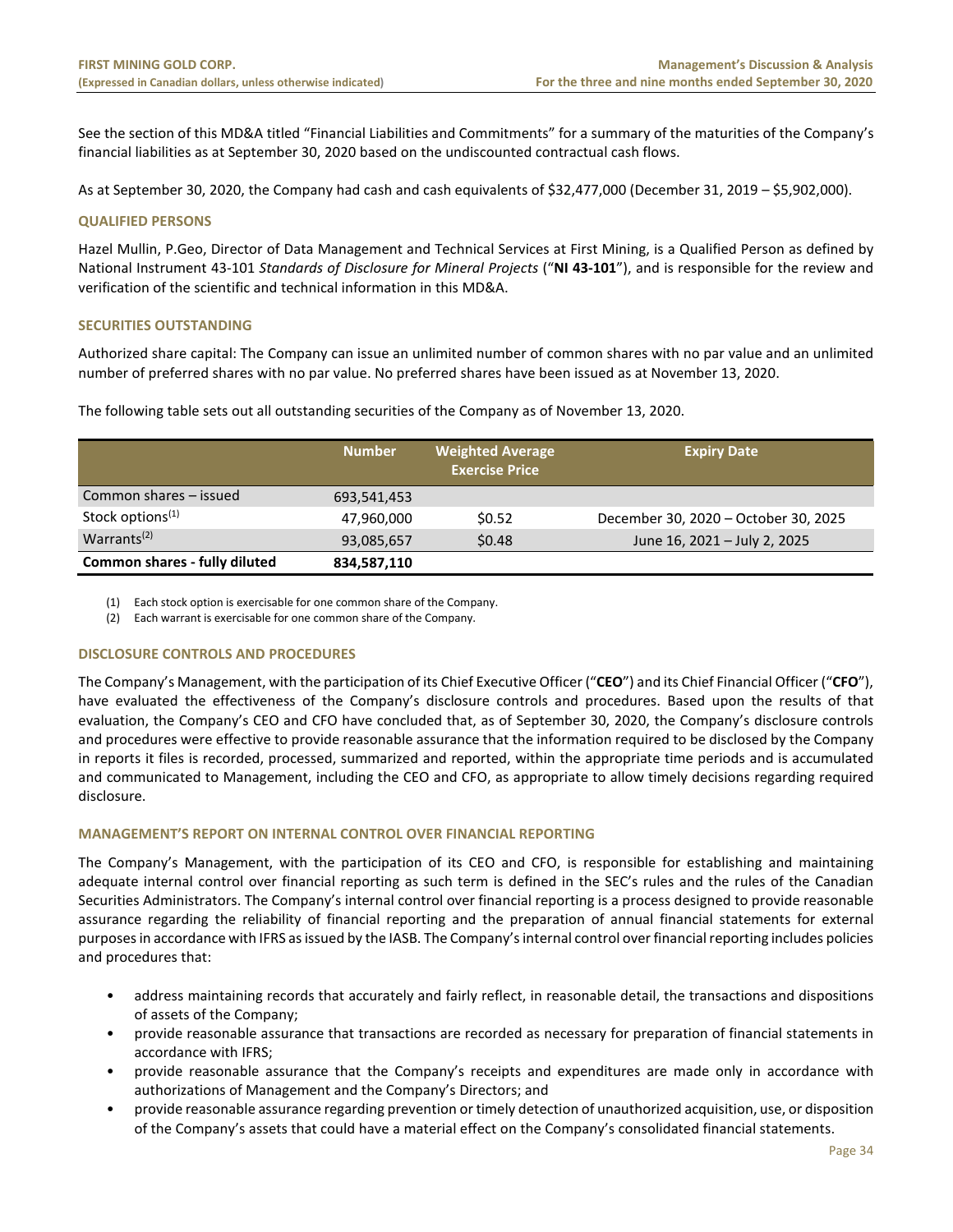The Company's internal control over financial reporting may not prevent or detect all misstatements because of inherent limitations. Additionally, projections of any evaluation of effectiveness for future periods are subject to the risk that controls may become inadequate because of changes in conditions or deterioration in the degree of compliance with the Company's policies and procedures.

In the first quarter of 2020, the Company's employees began to work remotely from home. Since then, the Company has reopened its offices and its employees have performed their duties through a combination of working remotely and in the office. This change has required certain processes and controls that were previously done or documented manually to be completed and retained in electronic form. Despite the changes required by the current environment, there have been no significant changes in our internal controls during the quarter ended September 30, 2020 that have materially affected, or are likely to materially affect, the Company's internal control over financial reporting.

# **LIMITATIONS OF CONTROLS AND PROCEDURES**

The Company's Management, including the CEO and CFO, believes that any disclosure controls and procedures or internal control over financial reporting, no matter how well conceived and operated, may not prevent or detect all misstatements because of inherent limitations. Further, the design of a control system must reflect the fact that there are resource constraints, and the benefits of controls must be considered relative to their costs. Because of the inherent limitations in all control systems, they cannot provide absolute assurance that all control issues and instances of fraud, if any, within the Company have been prevented or detected. These inherent limitations include the realities that judgments in decision-making can be faulty, and that breakdowns can occur because of a simple error or mistake. Additionally, controls can be circumvented by the individual acts of some persons, by collusion of two or more people, or by unauthorized override of the control. The design of any control system is also based in part upon certain assumptions about the likelihood of future events, and there can be no assurance that any design will succeed in achieving its stated goals under all potential future conditions. Accordingly, because of the inherent limitations in a cost-effective control system, misstatements due to error or fraud may occur and may not be detected.

#### <span id="page-35-0"></span>**FORWARD-LOOKING INFORMATION**

This MD&A is based on a review of the Company's operations, financial position and plans for the future based on facts and circumstances as of September 30, 2020. This MD&A contains "forward-looking statements" within the meaning of applicable Canadian securities regulations (collectively, "**forward-looking statements**"). Any statements that express or involve discussions with respect to predictions, expectations, beliefs, plans, projections, objectives, assumptions or future events or performance (often, but not always, using words or phrases such as "seek", "anticipate", "plan", "continue", "estimate", "expect", "may", "will", "project", "predict", "forecast", "potential", "targeting", "intend", "could", "might", "should", "believe" and similar expressions) are not statements of historical fact and may be "forward-looking statements". These statements relate to future events or the Company's future performance, business prospects or opportunities. Forward-looking statements include, but are not limited to: statements regarding the advancement of the Company's mineral assets towards production; statements regarding the potential for the Company to acquire additional mineral assets in the future; statements regarding the next stages and anticipated timing of the metallurgical study or the environmental, permitting at the Springpole Gold Project; statements regarding opportunities to enhance project economics identified under the 2019 Springpole Gold Project PEA; statements regarding the targeted completion date of the Springpole Gold Project PFS; statements regarding the targeted submission date for the Environmental Impact Statement in relation to the Springpole Gold Project; statements regarding the potential increase in gold and silver recoveries at the Springpole Gold Project; statements regarding the anticipated receipt, timing and use of proceeds received by First Mining pursuant to the Silver Purchase Agreement; statements regarding the Company distributing approximately 20.94 million Treasury Metals Shares and all of the Treasury Metals Warrants to the Company's shareholders within 12 months of the closing date of the transaction with Treasury Metals; statements regarding the Company's intentions and expectations regarding exploration, infrastructure and production potential of any of its mineral properties; statements relating to the Company's working capital, capital expenditures and ability and intentions to raise capital; statements regarding the potential effects of financing on the Company's capitalization, financial condition and operations; statements regarding future share issuances under the ATM facility; forecasts relating to mining, development and other activities at the Company's operations; forecasts relating to market developments and trends in global supply and demand for gold; statements relating to future global financial conditions and the potential effects on the Company; statements relating to future work on the Company's non-material properties; statements relating to the Company's mineral reserve and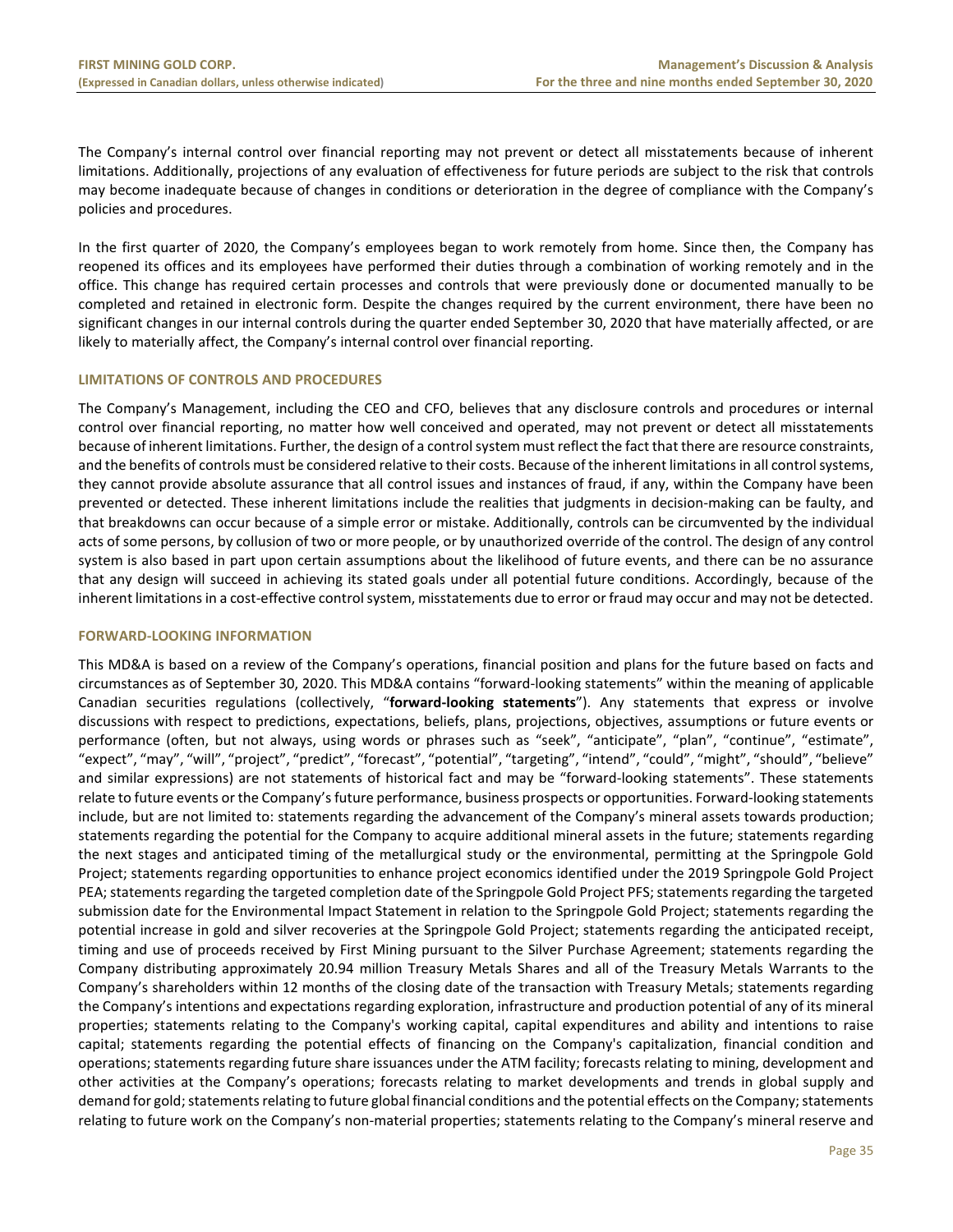mineral resource estimates; statements regarding regulatory approval and permitting including, but not limited to, EA approval for the Springpole Gold Project and the expected timing of such EA approval; statements regarding the Company's anticipated timing to receive final approval from the MECP of the ToR for the Springpole Gold Project, and consultations in respect thereof; statements regarding the Company's compliance with laws and regulations including, but not limited to environmental laws and regulations; statements regarding the Pickle Crow Gold Project Earn-In Agreement and payouts, share issuances and exploration expenditure commitments thereunder; statements regarding the Company continuing to conduct a waste rock characterization and economic study of marketable aggregates at the Hope Brook Gold Project, and continuing to collect environmental baseline data for permitting and the understanding of site environmental conditions at the project; statements regarding the Company's plans to complete low-spend, incremental work on its broader gold asset portfolio; statements regarding the Company's engagement with local stakeholders; statements regarding the Company's ability to enter into agreements with local stakeholders including, but not limited to, local Indigenous groups; statements regarding the potential impact of the COVID-19 pandemic; statements regarding key personnel; statements regarding non-IFRS measures and changes in accounting standards; statements relating to the limitation of the Company's internal controls over financial reporting; and statements regarding the preparation or conduct of studies and reports and the expected timing of the commencement and completion of such studies and reports.

There can be no assurance that such statements will prove to be accurate, and future events and actual results could differ materially from those anticipated in such statements. Important factors that could cause actual results to differ materially from the Company's expectations are disclosed under the heading "Risks that can affect our business" in the Company's Annual Information Form for the year ended December 31, 2019 and other continuous disclosure documents filed from time to time via SEDAR with the applicable Canadian securities regulators. Forward-looking statements are based on the estimates and opinions of Management on the date the statements are made, and the Company does not undertake any obligation to update forward-looking statements should conditions or our estimates or opinions change, except as required by applicable laws. Actual results may differ materially from those expressed or implied by such forward-looking statements. These statements involve known and unknown risks, uncertainties, and other factors that may cause the Company's actual results, levels of activity, performance or achievements to be materially different from any future results, levels of activity, performance or achievement expressed or implied by these forward-looking statements.

The Company believes that the expectations reflected in any such forward-looking statements are reasonable, but no assurance can be given that these expectations will prove to be correct and such forward-looking statements included herein this MD&A should not be unduly relied upon.

# <span id="page-36-0"></span>**CAUTIONARY NOTE TO U.S. INVESTORS REGARDING MINERAL RESOURCE AND MINERAL RESERVE ESTIMATES**

This MD&A has been prepared in accordance with the requirements of Canadian securities laws, which differ in certain material respects from the disclosure requirements of United States securities laws. The terms "mineral reserve", "proven mineral reserve" and "probable mineral reserve" are Canadian mining terms as defined in accordance with NI 43-101 and the Canadian Institute of Mining, Metallurgy and Petroleum ("**CIM**") 2014 Definition Standards on Mineral Resources and Mineral Reserves, adopted by the CIM Council, as amended. These definitions differ from the definitions in the disclosure requirements promulgated by the United States Securities and Exchange Commission (the "**SEC**") and contained in SEC Industry Guide 7 ("**Industry Guide 7**"). Under Industry Guide 7 standards, a "final" or "bankable" feasibility study is required to report mineral reserves, the three-year historical average price is used in any mineral reserve or cash flow analysis to designate mineral reserves and the primary environmental analysis or report must be filed with the appropriate governmental authority.

In addition, the terms "**mineral resource**", "**measured mineral resource**", "**indicated mineral resource**" and "**inferred mineral resource**" are defined under the 2014 CIM definition standards, and are required to be disclosed by NI 43-101. However, these terms are not defined under Industry Guide 7 and are not permitted to be used in reports and registration statements of United States companies filed with the SEC. Investors are cautioned not to assume that any part or all of the mineral deposits in these categories will ever be converted into mineral reserves. "Inferred mineral resources" have a great amount of uncertainty as to their existence, and great uncertainty as to their economic and legal feasibility. It cannot be assumed that all or any part of an inferred mineral resource will ever be upgraded to a higher category. Under Canadian rules, estimates of inferred mineral resources may not form the basis of feasibility or pre-feasibility studies, except in rare cases. Investors are cautioned not to assume that all or any part of an inferred mineral resource exists or is economically or legally mineable. Disclosure of "contained ounces" in a mineral resource is permitted disclosure under Canadian regulations. In contrast, the SEC only permits U.S.